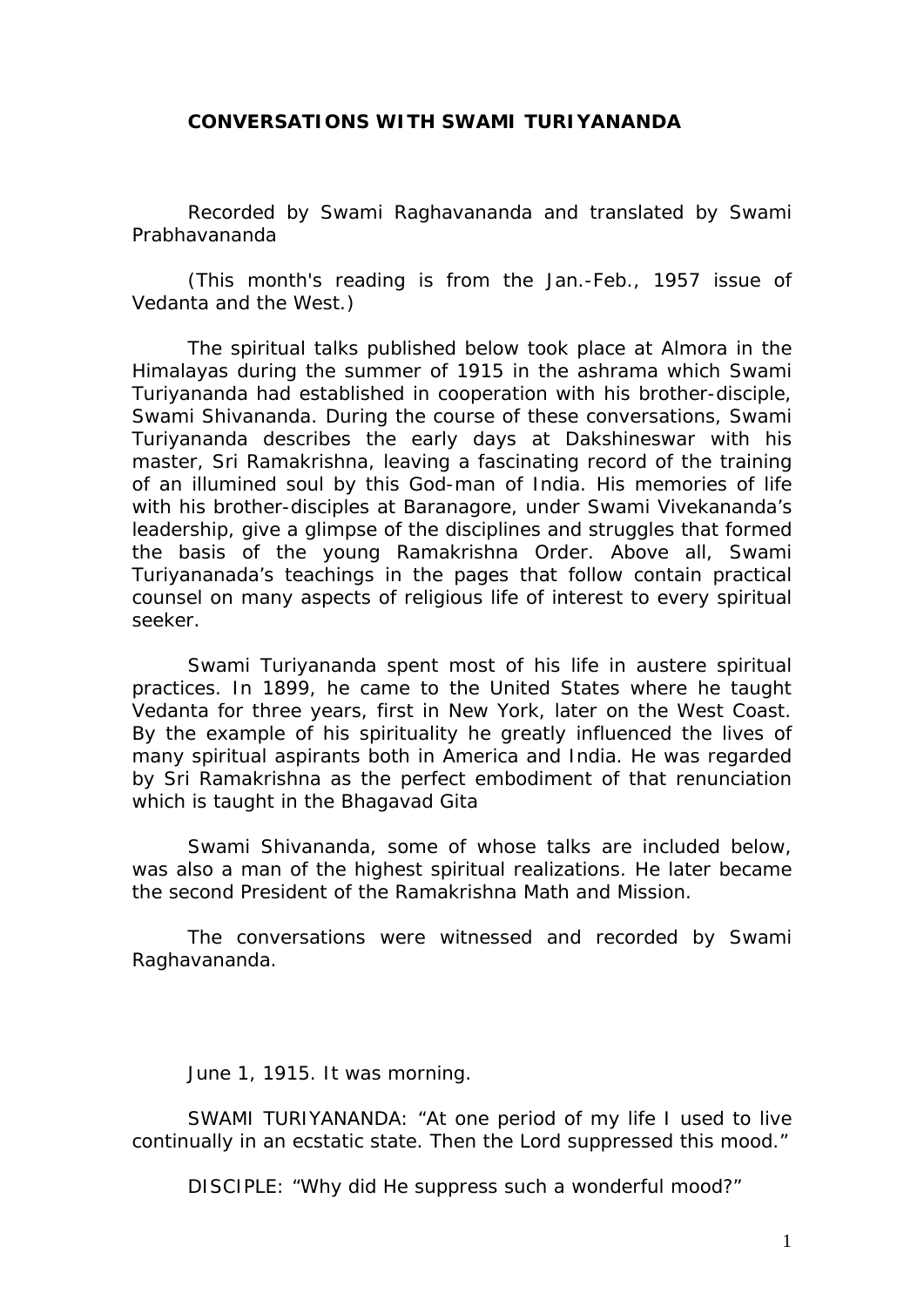SWAMI TURIYANANDA: "You know that in our country if a young child is very handsome his mother sometimes draws black marks on his cheeks so that people will not be envious of him. Perhaps in the same way the Lord suppressed this ecstatic mood in order to protect me from the envy of others.

"Troubles exist as long as we live in the domain of thought. There is no peace until we transcend thought itself. When one kills the mind, the senses come under control. What does it mean to kill the mind? It is to detach it from sense objects. The enlightened person has their senses under perfect control. 'The tortoise can draw in his legs: the seer can draw in his senses. I call him illumined.'" The Swami closed his fist to illustrate how the enlightened soul draws in the senses.'

"'Even a mind that knows the path can be dragged from the path; the senses are so unruly. But one who is wise controls the senses; the person recollects the mind and fixes it on Me. I call such a person illumined.' As long as one expects happiness, one stays restless. But the enlightened soul 'knows bliss in the Atman [the Self within] and wants nothing else. Cravings torment the heart; he renounces cravings. I call such a person illumined.' Craving for happiness brings suffering in its wake.

"The illumined soul keeps himself detached from the mind and intellect and directs them to work, whereas the ordinary person identifies himself with the mind and intellect."

DISCIPLE: "I would like to live a contemplative life."

SWAMI TURIYANANDA: "Everybody works. The important thing is to awaken the Divine Mother within oneself. Of course you must also work. You may even have to go through drudgery if the Lord commands it. But never work for name and fame! You have renounced all that! Ah, what a wonderful spirit of self-surrender Swamiji (Swami Vivekananda) had! When he was seriously ill at Rishikesh and we, his brother-disciples, were watching over him, sad at heart, he said: 'Mother, if it is your will, let me die.'

"Although the Lord made us his instruments and engaged us in his work, at least ninety per cent of our mind dwelled in him."

June 2, 1915. There was a reading of The Gospel of Sri Ramakrishna. Swami Turiyananda remarked: "He who places too much emphasis upon diet is a fanatic. As one grows spiritually, one overcomes this tendency. Is our Lord only the Lord of the Hindus?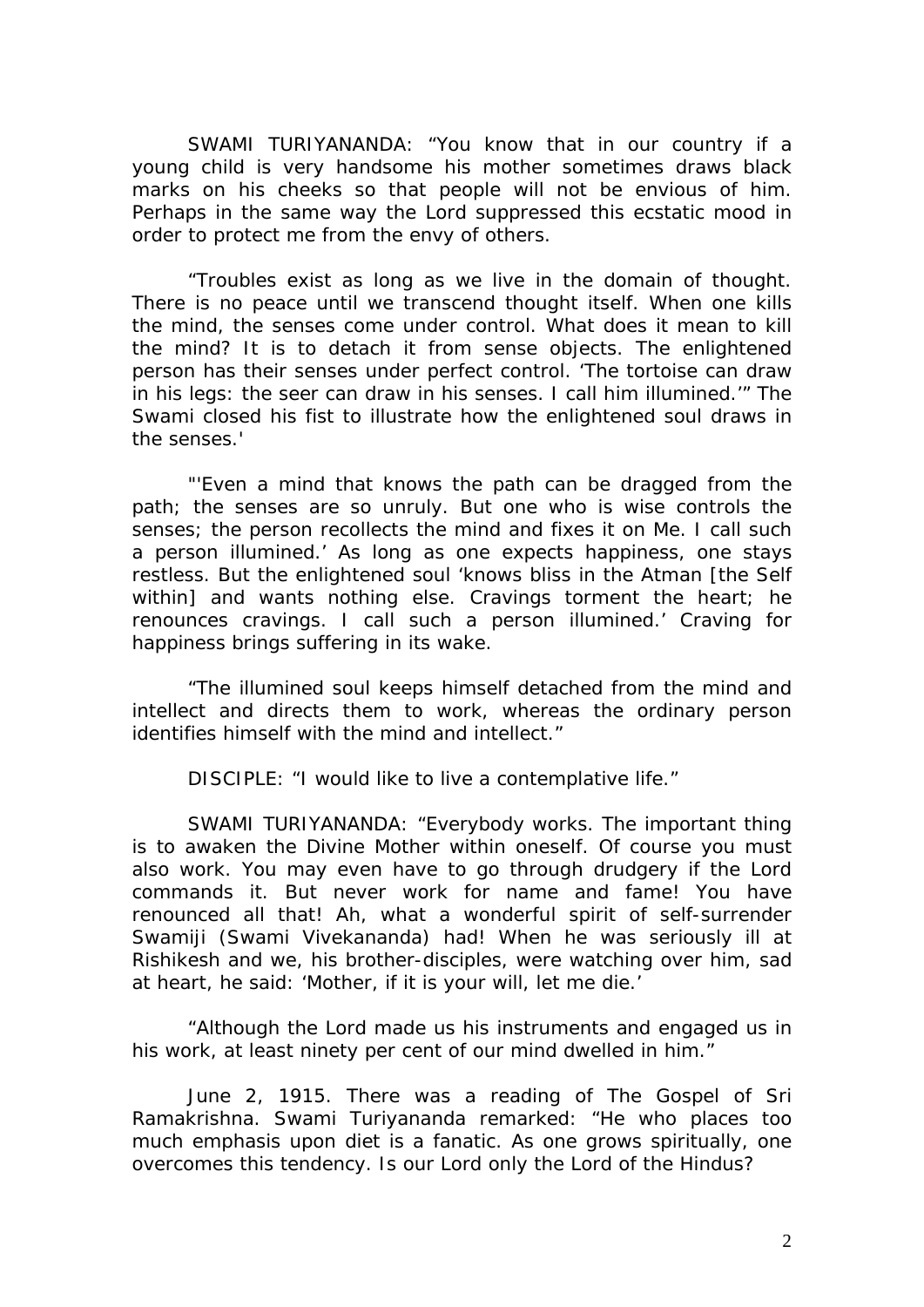"God and mammon cannot be served at the same time. Those who try to compromise are still very much attached to the world. If you want to realize God, renounce all worldliness.

"Why should you care about public opinion? Good people never criticize others. It is only the wicked who speak ill of their fellow men. Ignore them! The idea of doing good to other people! First help yourself! The illumined souls alone are the true benefactors of this world. They know what is good for mankind. Having attained knowledge, they work for others. "You must rub your hands with oil before you break open the jackfruit."

June 3, 1915. There was a reading of The Gospel of Sri Ramakrishna. Swami Turiyananda observed: "The study of the scriptures is important. It engages the mind in holy thoughts. But in a higher state even study is a distraction. When you are established in contemplation, it is best to let the mind be absorbed in a single ideal. At one time, when I was staying in the Himalayas, I used to study the Upanishads for eighteen to nineteen hours a day and to meditate on their truth. Through the grace of the Upanishads I had revelations.

"At the Baranagore Monastery we used to study scriptures and philosophy a lot. Swami Abhedananda particularly engaged himself in much study. Swamiji did too and also meditated many hours. We all practiced great austerities. Sri Ramakrishna made us do it. Then we attained the bliss of liberation while living through the Master's grace. Free as the air we have lived—depending on none, feeling no lack, without cravings, fearless! Yes, we know the joy of liberation! We used to wander from place to place, depending entirely on the Lord. We would beg for alms when we were very hungry. Wherever it got dark we made our home. What freedom!"

June 7, 1915. SWAMI TURIYANANDA: "A modern commentator on the Vedanta Sutras has made the remark that liberation cannot be attained by worshipping the personal aspect of God, that such worshipers after death only go to higher planes of existence. To realize one's true nature is to attain liberation. Certainly this realization also comes to the devotees of the personal aspect of God whenever they wish to erase their sense of individuality. However, although they realize their union with the Chosen Ideal, they usually prefer to keep a sense of separation and live as servants of the Lord in order to taste his bliss. God reveals himself to his devotees both as personal and impersonal. Look at our Master. He attained everything by worshipping God as personal. He used to say, 'He who has perfected himself by worshipping the Lord in one aspect knows all his aspects.'

"You must struggle to meditate and to become deeply absorbed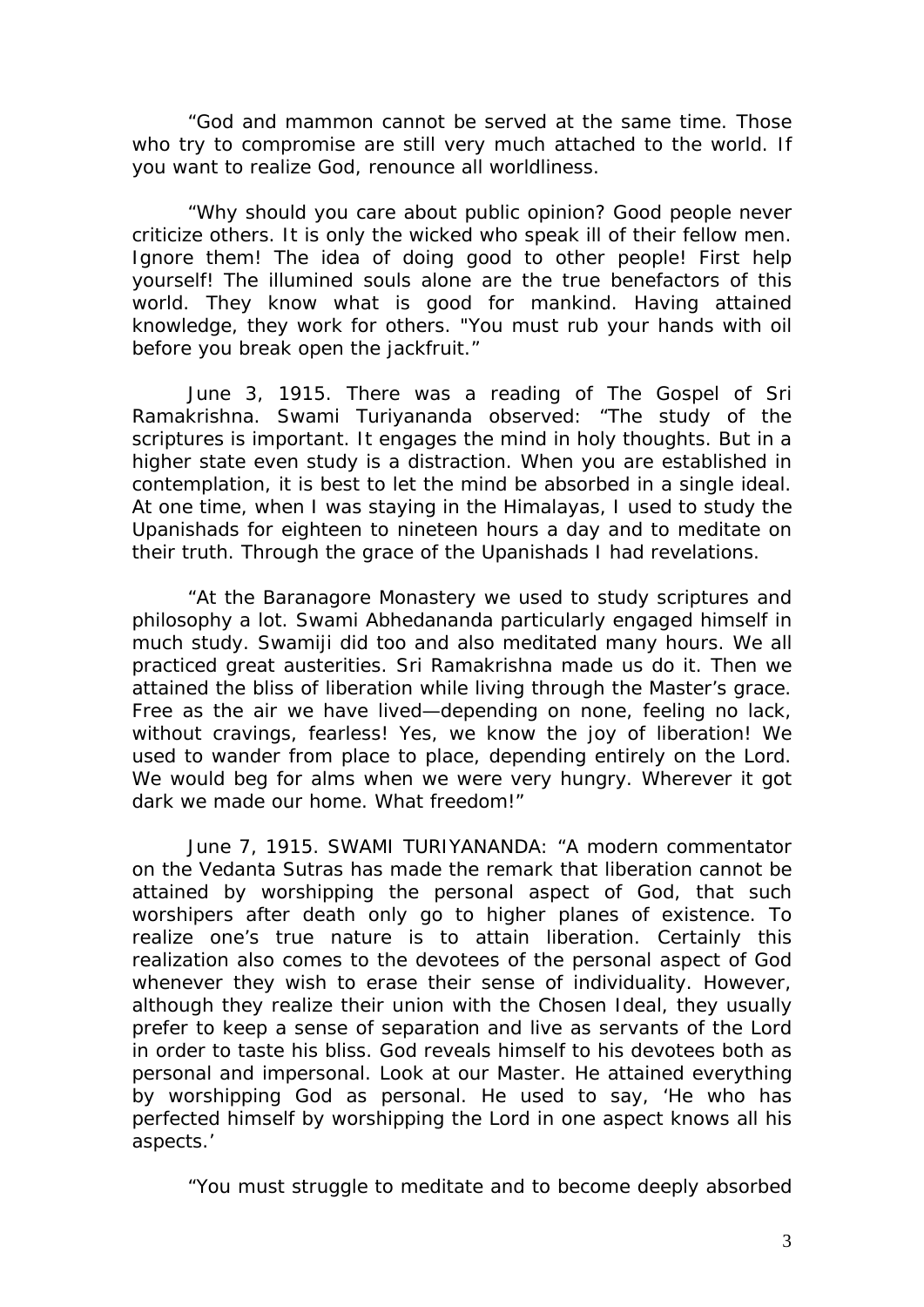in Him. Try to develop intense devotion to God throughout your life.

"You have to admit this truth: As long as you have physical consciousness, the Lord is the master and you are his servant. When you think of yourself as an individual soul, you are a part of Him. And when you realize that you are the Atman, the Self, you are He. In that state there is no sense of ego."

There was a reading of The Gospel of Sri Ramakrishna. Swami Shivananda remarked: "Ah, those days at Dakshineswar were like heaven itself!" He continued with a description of Sri Ramakrishna's daily life:

"From morning till one in the afternoon everyone was busy picking flowers and making other preparations for worship until the poor were fed. In the meantime, Sri Ramakrishna would discuss spiritual subjects and the devotees listened to him with rapt attention. Even fun and jokes were related to God. There was no other topic. Everything culminated in his samadhi [transcendental state of consciousness]. After lunch, Sri Ramakrishna used to rest for a short while. Then again he spoke on spiritual matters. At vesper time he used to go to the temple of Mother Kali and fan her a little. He would become God-intoxicated and return to his room reeling in a state of ecstasy. He used to ask us, who were practicing spiritual disciplines under his guidance, 'Tell me, do you feel divine inebriation when you mediate mornings and evenings?' At night, Sri Ramakrishna slept very little. He used to get up and wake those who were sleeping in his room, saying, 'Don't sleep too much! Wake up and meditate!' Again he would lie down a short while, then rise before dawn and chant the sweet name of the Lord. The others would sit and meditate in their own ways.

"May your hearts be filled with devotion for our Lord!"

June 10, 1915.

SWAMI TURIYANANDA: "You have to ascend to the highest peak of renunciation in order to realize the Atman."

June 11, 1915. It was noontime. Swami Turiyananda observed: "Is it easy to guard the mind from distracting thoughts? It demands heroic effort. Distractions constantly try to enter your mind and to take possession of you. Layers upon layers of rubbish are in the mind. What good is it merely to close eyes and ears?"

In the evening, Swami Shivananda mentioned a devotee. He prayed for him: "Mother, may he not go away empty-handed! Give him a grain of your grace! He came to your devotees."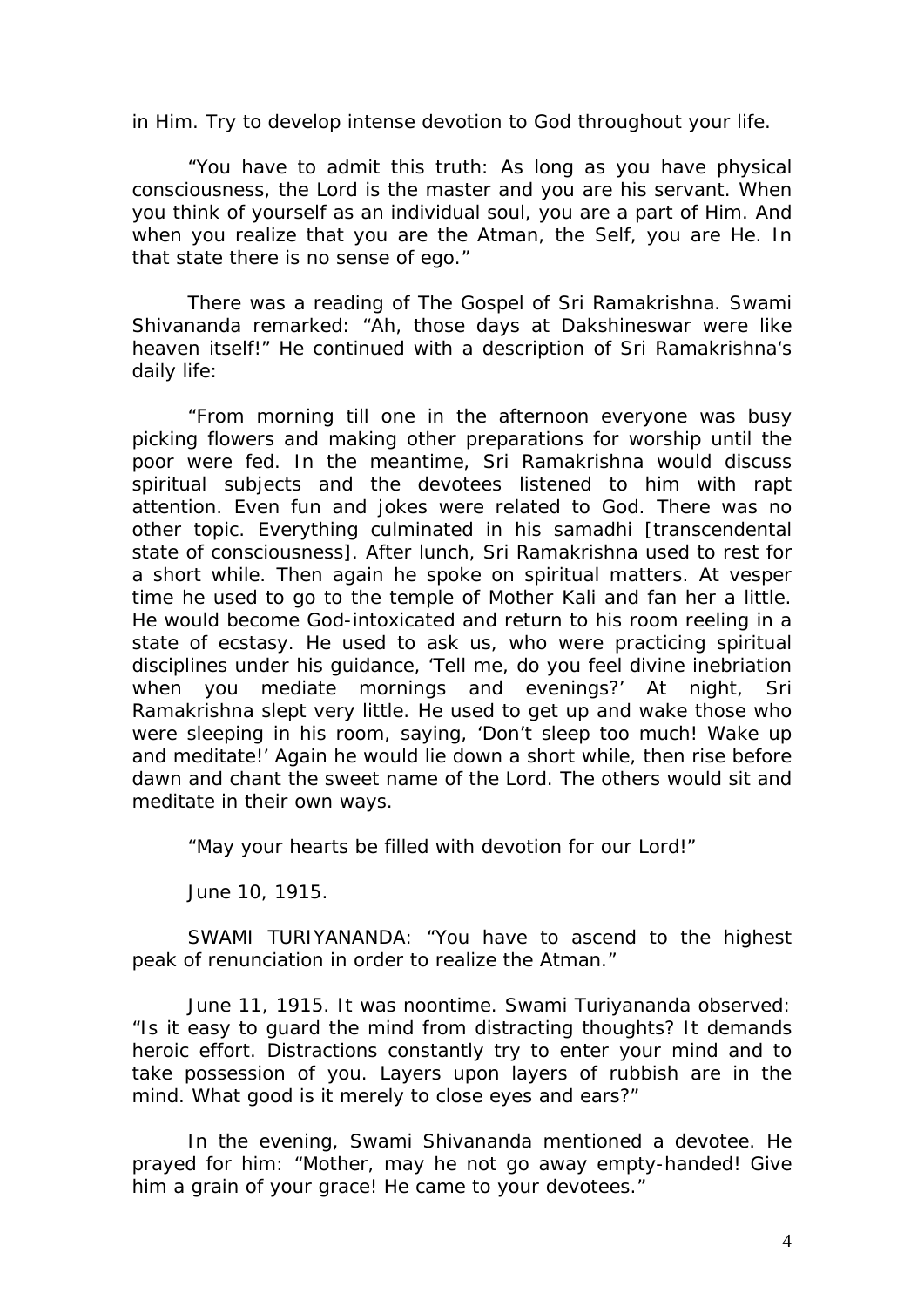SWAMI TURIYANANDA: "Sri Ramakrishna used to say: 'I cannot stand anyone calling me guru. It irritates me. Who is the guru? Satchidananda [God] alone is the guru.' the external guru shows the path; the inner guru quickens the spirit. Ordinary men who pose as gurus do not know this and ruin themselves by feeding their egos."

June 13, 1915. Upon returning from a walk, Swami Turiyananda said: "A. wants to study raja yoga in a hurry. We have given our life-blood to this task! As long as I can remember, I have devoted myself to nothing else, and yet—how far am I from attaining purity of heart! Still there is anger and envy! Make me, O Lord, thy servant's servant's servant!"

Swami Turiyananda was lying down and I [Swami Raghavananda] was fanning him. Swami said: "Never let egotism control you. It ruins a man. He loses all discrimination—just like a drunkard. Sri Ramakrishna used to say: 'Water does not accumulate on high ground.' An egotistic man holds his head high." Swami Turiyananda lifted is head to illustrate.

Swami continued: "Strong is the person who is elastic like steel and does not break. Strong is the person who can live in harmony with many people and heed opinions differing from their own.

"Swamiji said at one time: 'As long as you have been born on this earth, leave an impression on it.' At the Baranagore Math he remarked: 'Our names will be recorded in history!' Swami Yogananda and some other brother-disciples made fun of him. Swamiji retorted: 'You will see if I am right or not! Vedanta is the only religion convincing to all. If you don't listen to me, I will go to the quarter of the untouchables and teach them Vedanta!'

"To preach religion is to give something tangible. it is not like teaching a class from the pages of a book. Religion is something that is transmitted. Hence, before you can give you have to earn.

"Never take pride in the thought that you have controlled your passions. If you do, they will become active again. Always pray, 'Lord, protect me from passions!' As long as you live in a physical body so long passions will exist, but through the Lord's grace they will remain dormant and won't overpower you."

While we were walking, Swami Turiyananda told me a secret of meditation, which is to watch the mind when one passes from the waking state into dream, from dream into deep sleep, and back again from deep sleep to dream and waking. Swami: "I used to try to keep conscious in the dream state. I was able to do so, but I could not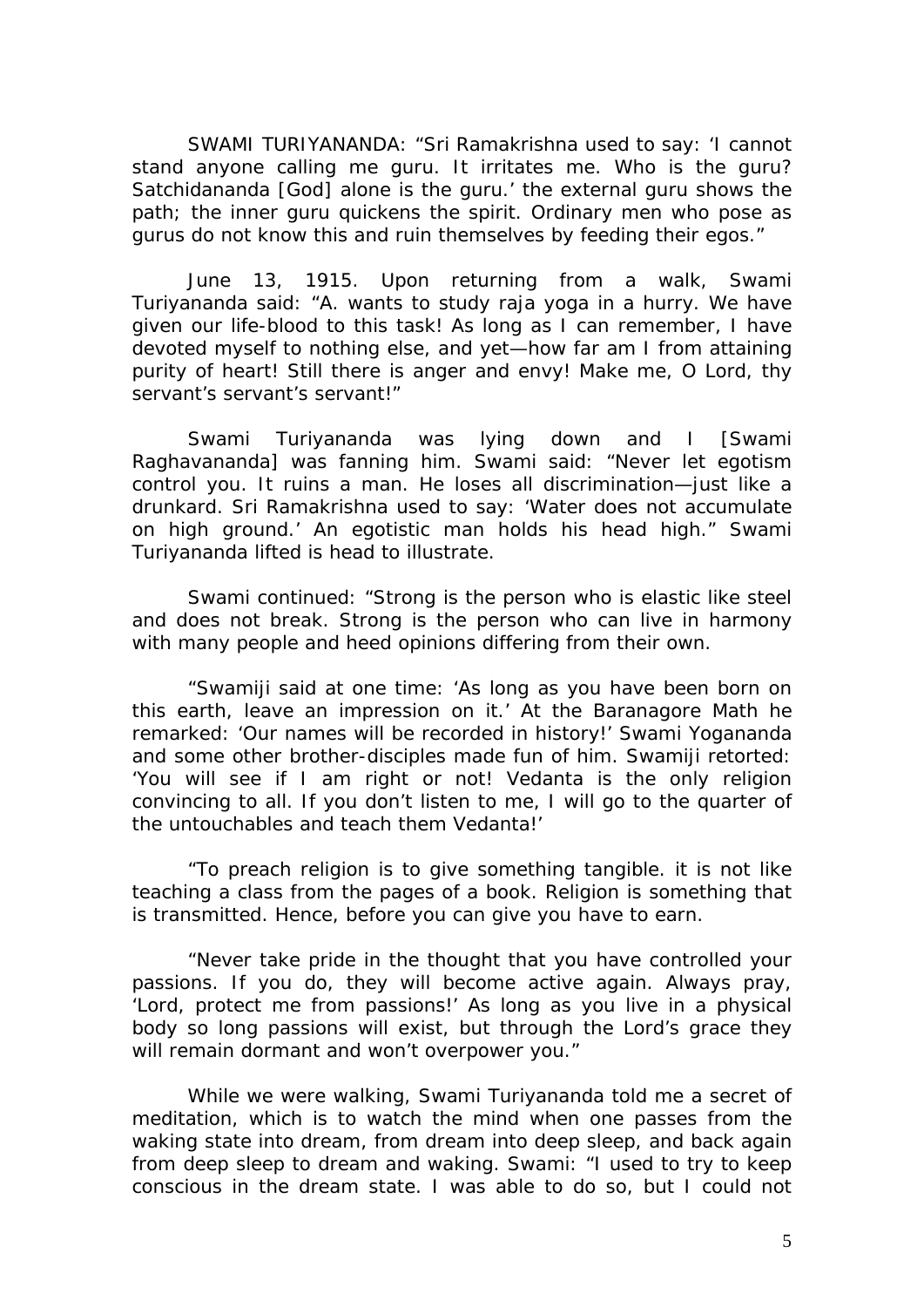watch the mind in deep sleep. I would lose consciousness immediately.

"There are certain obstacles to mediation: laya, vikshep, kashai, rasaswad, and sama. Laya is a state in which the mind is lazy, inert, and goes to sleep. Most people make no effort to progress beyond this state. In vikshep, the mind becomes restless and distracted. Kashai is a state of mind in which the spiritual aspirant finds meditation distasteful; but people should persevere in their practices. In rasaswad, one feels joy in meditation and does not wish to progress to a higher state of consciousness. Sama is a state of equilibrium without any thought of God."

June 15, 1915. After a reading of The Gospel of Sri Ramakrishna, Swami Shivananda told the story of a dying magistrate who kept repeating, "Punish the rascal! Give him twenty lashes!" Even at the last moment the magistrate's mind was dwelling on his profession instead of God. Then Swami Shivananda remarked: "the last thought determines the next birth."

SWAMI TURIYANANDA: "How inspiring is the Gospel! It always seems new. As one reads it, one feels like calling on the Lord."

Later in the day, Swami Turiyananda and I were walking. Swami said: "What good is work if the mind is not united with God? It is simply drudgery! Without devotion to the Lord, life is dry. We read in the Upanishads how one should be absorbed in the consciousness of Brahman [the all-pervading spirit]."

June 16, 1915. During the morning there was a reading of Swamiji's Raja Yoga. Afterwards, Swami Turiyananda commented: "Raja yoga is a great science—the science of the mind. What a wonderful analysis of the mind it is!"

In The Gospel of Sri Ramakrishna, the Master had remarked that one cannot attain God through work. But he had pointed out that if an aspirant works in the proper spirit an earnest desire arises to find Him, and that when this desire becomes intense he reveals his grace.

SWAMI TURIYANANDA: "Can God be attained by a little cursory study or meditation? One must have intense yearning for the Lord! Life must seem unbearable without his vision! Sri Ramakrishna said to us: 'Just because I had that yearning, the Divine Mother took care of all my needs and provided this Kali Temple and Mathur Babu [sonin-law of this temple's founder; a great devotee who provided for the Master and served him].' The heart must burst with longing for God. Then one attains everything."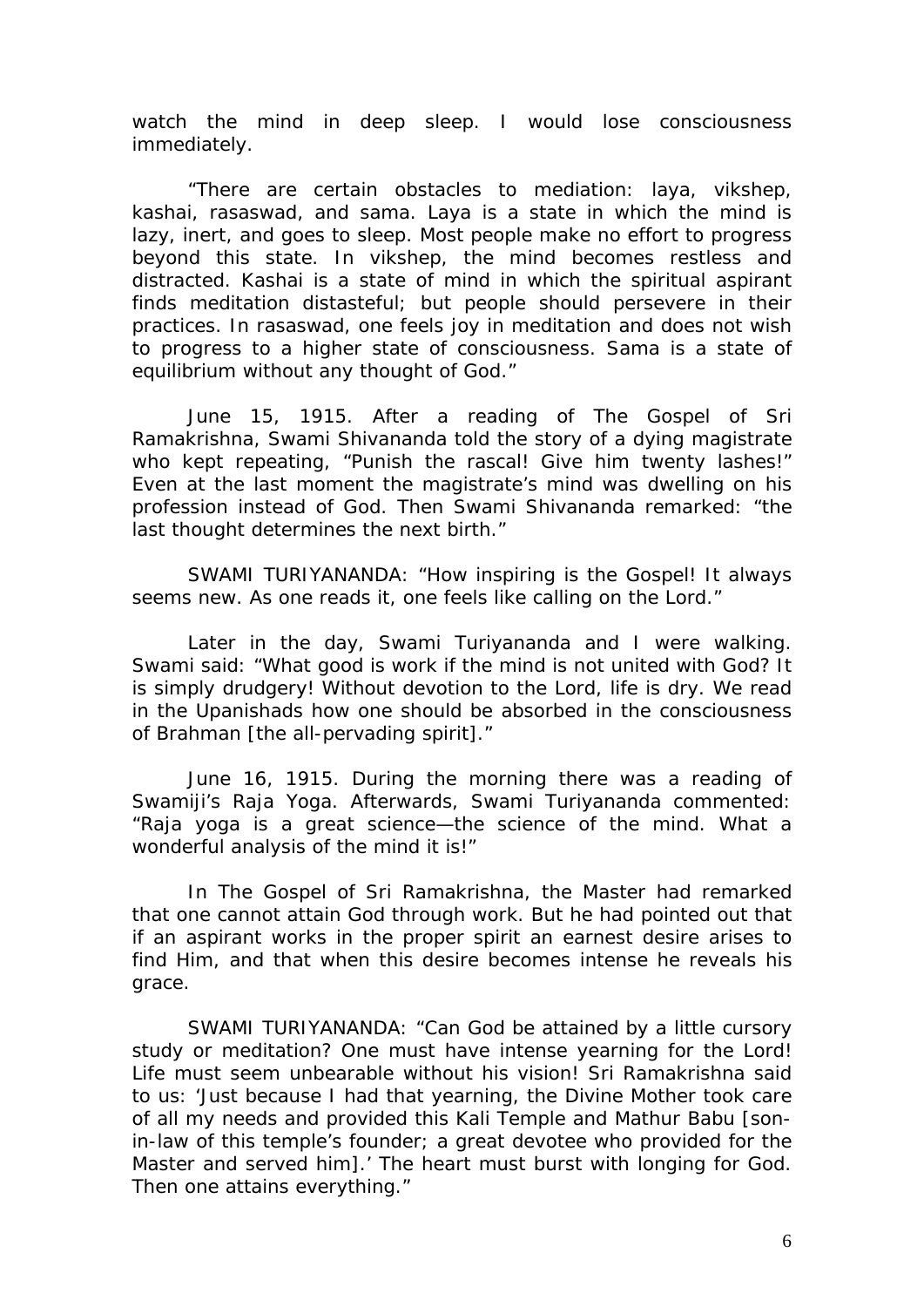June 18, 1915. We were reading the following aphorism in Raja Yoga: "By giving up even these powers [of omnipotence and omniscience], the seed of evil is destroyed and liberation follows."

SWAMI TURIYANANDA: "This is devotion, and this will save you! It is the devotee alone who can renounce enjoyment and psychic powers. Other people fall prey to these. There is no other way to liberation but devotion to God. Do you understand?"

SWAMI SHIVANANDA: "What more is needed when the mind becomes absorbed the moment you meditate on the lotus feet of the Lord?" As he uttered these words, his face became flushed with spiritual emotion. When he returned to the normal plane of consciousness, he sang a song of Ramprasad expressing the idea that devotion is the root of all spiritual attainment. He continued: "Sri Ramakrishna prayed at one time, 'Mother, you revealed yourself to Ramprasad. Why won't you reveal yourself to me?" All of Sri Ramakrishna's teachings are of devotion mixed with knowledge."

June 20, 1915. It was morning. Swami Turiyananda was singing: "Ah, when will dawn that blessed day when tears of joy will flow from my eyes while I chant the name of the Lord?" Then the Swami turned to us: "Do you ever weep for God? How wonderful is the state when the name of the Lord brings tears to the eyes!"

SWAMI SHIVANANDA: "When I first began to visit Sri Ramakrishna, I often felt like crying. One night at Dakshineswar, by the bank of the Ganges, I wept to my heart's content. In the meantime the Master had been asking for me. When I returned to his room, he said: 'You know, if you weep before the Lord, your tears wipe out the mind's impurities of many births, and his grace immediately descends upon you. It is good to weep before the Lord.'

"Another day I was meditating at the Panchavati. I was absorbed. Sri Ramakrishna was returning from the pine grove. When he looked at me, I began to sob. The Master stood beside me without uttering a word. A thrill went through my heart, and I began to tremble uncontrollably. Later I followed the Master to his room. He remarked to someone about my weeping: 'These are no ordinary tears; they are tears of ecstasy.' Then he made me sit near him and gave me something to eat. It was so easy for him to awaken the kundalini [spiritual energy] in us—without even a touch, just by his presence."

June 21, 1915:

SWAMI TURIYANANDA: "Whenever Swamiji used the pronoun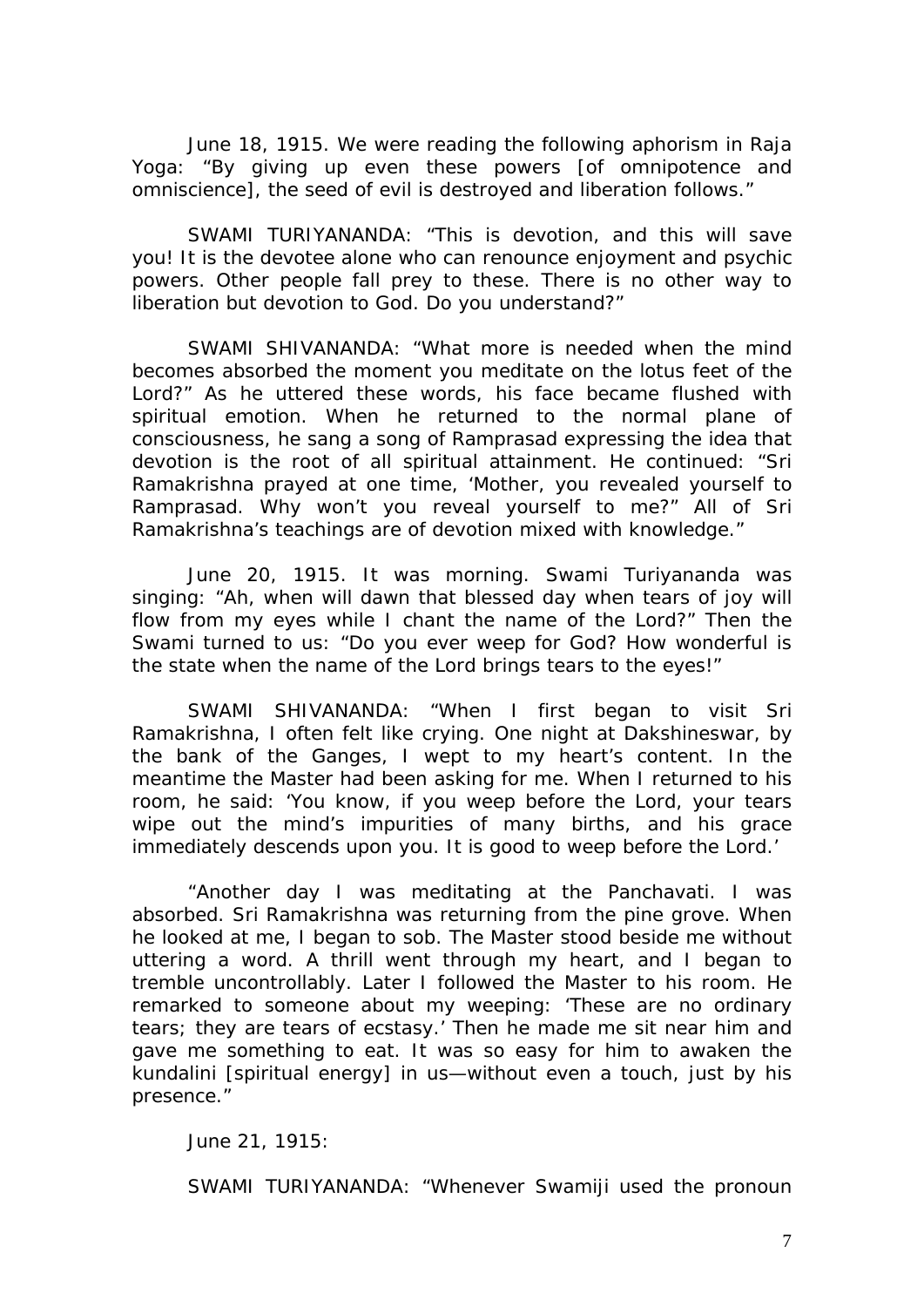'I,' he was identified with Brahman and used the word from the nondualistic standpoint.

"You can exercise free will in two ways, either by identifying yourself with him or by surrendering yourself. As long as you keep yourself apart from God, you have no freedom of the will.

"It is harmful to spiritual growth to think that one knows everything. Self-confidence means faith in the Atman."

In the evening, while taking a walk, Swami Turiyananda said: "Character is the essential thing in spiritual life."

June 23, 1915. At noontime, after his rest, Swami Turiyananda remarked: "One must have the faculty of love. How intensely I loved when I was a young boy! I had made up my mind to become a monk, but I used to weep at the thought of having to leave my brothers. I was so deeply attached to them. When I came to Sri Ramakrishna, he easily severed all ties of attachment.

"Once the Master asked B.: 'Whom do you love most of all?' The answer was: 'Well, sir, I don't think I love anyone.' At this the Master exclaimed: 'Oh, what a dry rascal! Fall either into one pit or the other—into the pit of filth or into the pit of gold!' But who is fool enough to want to fall into the pit of filth?

"I never had any doubt about the existence of God."

June 24, 1915. It was morning. Swami Turiyananda, while taking his bath, talked about the days at the Baranagore Monastery when Sri Ramakrishna's disciples were still young boys: "Swami Abhedananda used to avoid all types of work. He would shut himself in a room and engage himself in study and meditation. He used to say that he did not wish to work. Sometimes he would observe complete silence and not talk for days on end. Some of us used to be angry with him for that. But Swamiji said: 'You people are jealous! You can't bear that somebody is doing something to improve himself. He is not lazily idling his time away. What if he doesn't work! Never mind, you don't have to work either! I'll do everything!'

"The worship of a man as man, without the awareness that he is God, does not lead to liberation any more than the worship of departed ancestors or spirits does. Even if you worship an illumined soul, you do not reach enlightenment unless you are conscious of his divinity, although you will imbibe his characteristics to some extent, such as purity and dispassion."

SWAMI SHIVANANDA: "That also is no small matter."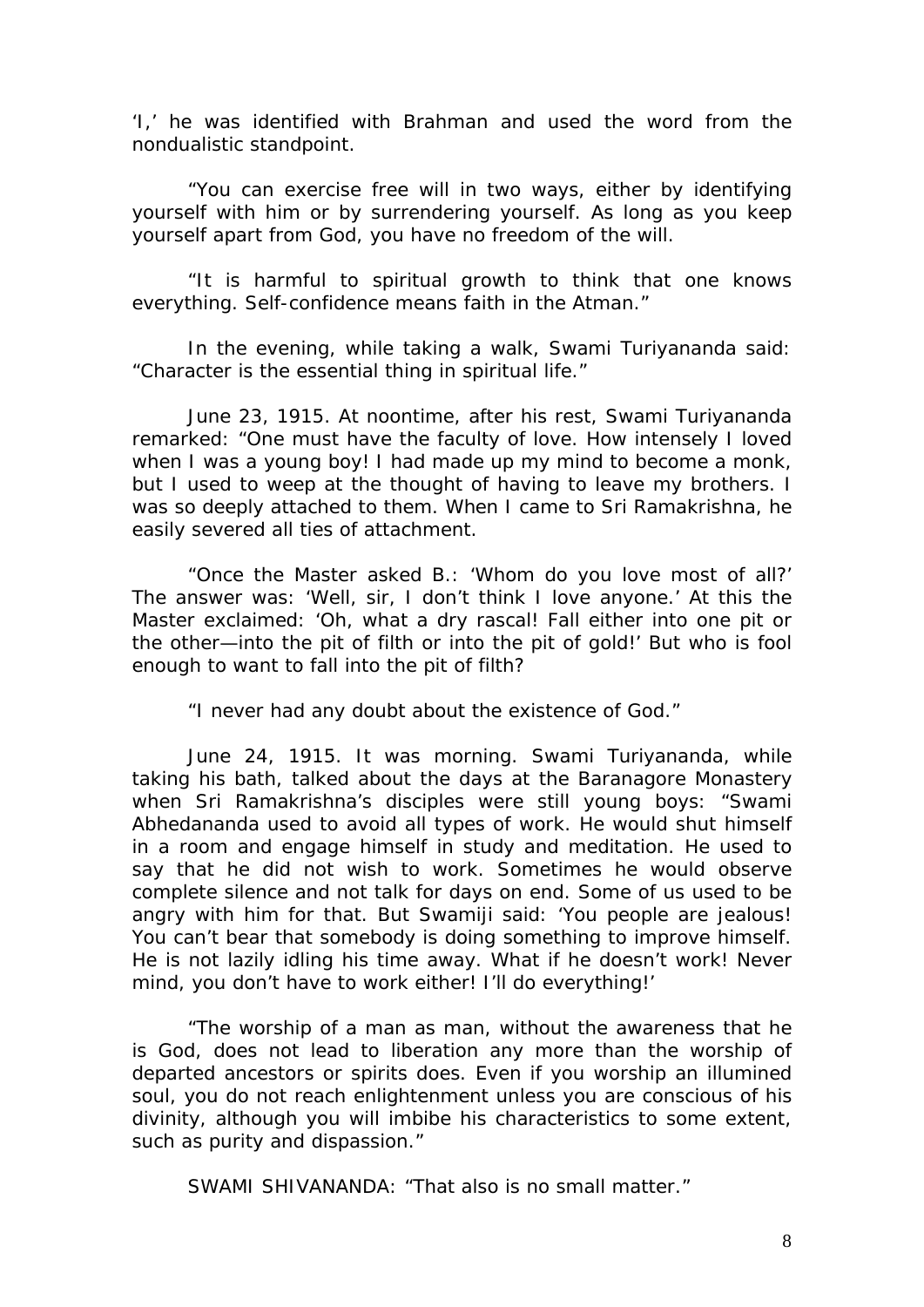SWAMI TURIYANANDA: "But if you worship a divine incarnation, whether or not you are aware of his divinity, he will reveal his Godhead to you. But remember, this applies only to the divine incarnations.

"The gopis, [shepherdesses of Brindaban], for instance, were transformed and attained liberation although they had approached Sri Krishna with lust. One gopi was locked in a room by her husband. Through her pangs of separation from Sri Krishna she was freed from evil, and through the bliss she received by meditating on him she also went beyond good, and attained liberation.

"There is a state of divine love where you forget the Lord's power in order to feel greater intimacy with him. That state comes after God-realization. But the gopis were no ordinary human beings. Their bodies were made of spirit.

"Through the grace of Sri Ramakrishna we can understand Jesus and appreciate the teachings of the Bible.

"Continence is the most important practice in spiritual life. One who practices chastity easily attains devotion and knowledge. Lust is born in the mind. One who is freed from passions transcends this world."

In the afternoon, after a reading of the Gospel of Sri Ramakrishna, Swami Turiyananda remarked: "They say that from the Word evolved this universe. But this is only true if by the Word you understand that pure Consciousness whose symbol it is. When we think of the universe, we are awed by its vastness. Yet when we analyze, what is the universe but touch, taste, smell, form, and sound?

"If you say that stubbornness is strength, I cannot agree with you. Stubbornness merely hides one's weakness. Real strength is the capacity to yield when necessary and to resume one's position without compromising the ideal."

June 26, 1915. At lunchtime Swami Turiyananda observed: "Do not forget the ideal for which you have renounced the world. It is good to analyze occasionally if you are progressing in your spiritual life."

June 27, 1915. SWAMI SHIVANANDA: "Sri Ramakrishna did not initiate disciples like an ordinary guru. He used to awaken our spiritual consciousness. He would draw something on the tongue and one would immediately have some ecstatic experience. One day,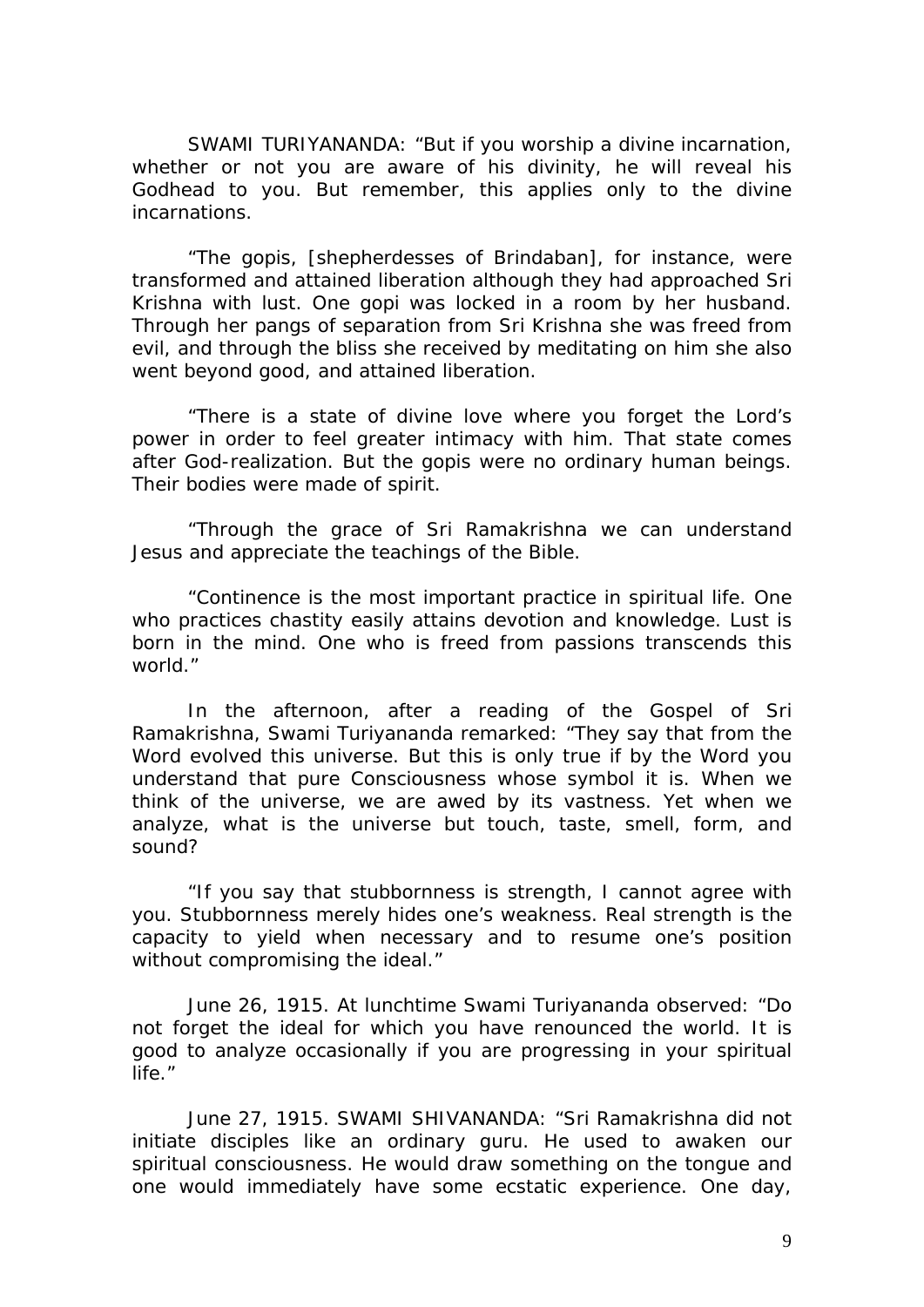when I returned from prostrating in the Kali Temple, the Master remarked: 'You belong to that high spiritual realm whence manifest name and form.'"

SWAMI TURIYANANDA: "Whoever approached the Master once could not even think of going to any other holy man."

Later in the day, Swami Turiyananda remarked: "I had intense longing to attain liberation in this very life. Now of course I do not care whether this body lasts or not."

June 28, 1915.

SWAMI TURIYANANDA: "We have seen with these eyes. We have heard with these ears. When we came to Sri Ramakrishna he made us feel that God-realization was within our grasp. Yet occasionally we would become discouraged and worry whether our lives would pass without our reaching the goal. Then, in the course of time, the Master did everything for us."

June 29, 1915. Swami Turiyananda was quoting from a song about Sri Rama: "'There is none second to Him. He is all in all. He is my only refuge.' When you come to this realization then you will have achieved something. The ordinary person depends on many things on wealth, on friends, or on their own intelligence. But there is no security in anything but God."

"Let nothing stand between you and the Lord. The Lord had freed the gopis from all bondages except shyness. Finally he freed them from this last limitation. If the Lord finds that his devotee has difficulty renouncing a certain attachment, he himself takes it away. 'O Lord, you steal away all that I had hidden deep within my heart.' 'If you desire to cross this ocean of worldliness, O man, renounce all cravings.' "

While walking, Swami Turiyananda said: "The Master used to tell us: 'First tie the knot of nondual knowledge in the corner of your cloth; then do as you please. And adore Him." That is to say, know Him to be your innermost Self—the life of your life, the eye of your eye—and realizing this, devote yourself to Him.

To pray, 'Lord, give me this, give me that,' does not lead to liberation. True devotion does not arise so long as the slightest desire is left in the mind."

My Master [ by Vivekananda] was read.

SWAMI TURIYANANDA: "Can a person rest contented without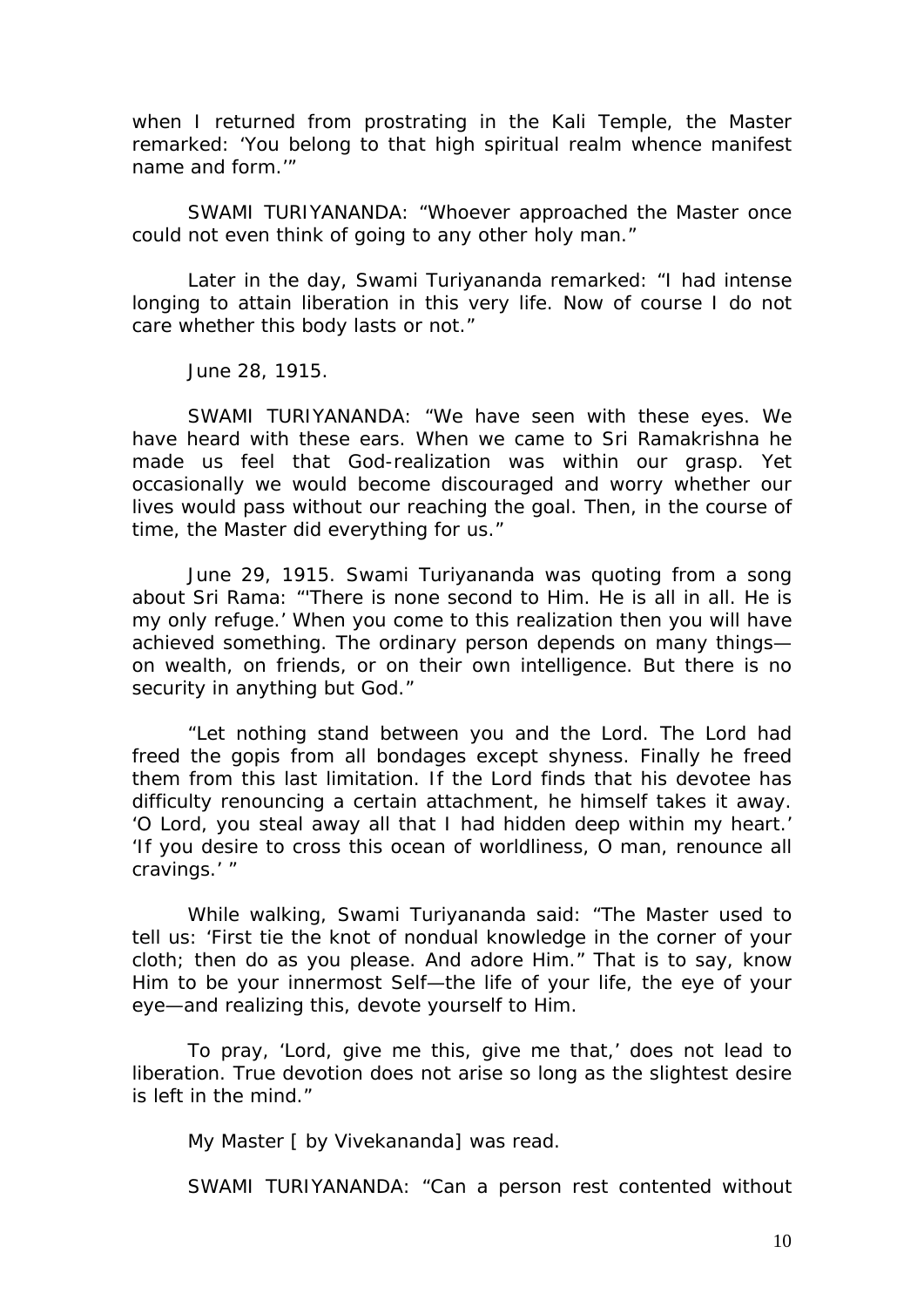struggling to know if there is a Reality behind this world appearance, that there is a God, One who never dies, One who is the infinite mine of bliss—a bliss compared to which these sense pleasures are simply playthings?"

"Just see! God to us is merely a word. What will a few minutes of meditation and japam [repetition of the Lord's name] do? Let your heart burn away with yearning for God! Feel that life is not worth living without him! Then he will reveal himself! As the poor man longs for wealth, as the lustful man longs for a woman, so must the devotee long for the Lord."

"Surrender yourself to God. You call him omnipotent and omniscient. Why then should you hesitate to take refuge in him? But surrender yourself sincerely. Don't rely upon your own strength while chanting his name. There is no deceiving God. He knows everything. 'Thou art the agent, I am the instrument. Thou art the operator, I am the machine.' To feel this sincerely is the alpha and omega of religion. Swamiji used to quote the Bible: 'My God is a jealous God.' If you are attached to anything or anyone else and do not renounce all for him, you cannot find him."

June 30, 1915. It was morning.

SWAMI TURIYANANDA: Who wants God? Practically nobody. Everyone wishes to be free from suffering and to find happiness. Pure devotion without any ulterior motive is very rare.

"I knew a man who used to say he wanted nirvana. One day he asked me if he should marry again. You see, when there is an earnest longing for nirvana, even to be the emperor of emperors is a trifling thing. The very desire for nirvana brings such tranquillity to the mind. How can anybody then think of marriage!"

July 1, 1915. SWAMI TURIYANANDA: "Whenever Swamiji used the pronoun 'I,' he was referring the universal Self. When we say 'I,' we are identified with the little self—with the body, mind, and senses. Hence we should think of ourselves as servants and devotees of the Lord. The very utterance of the word 'I' would take Swamiji beyond body, mind, and senses. This was his normal state of consciousness. But this mood, 'I am he,' is not possible for us. So we have to say, 'Thou and Thou alone,' in order that we may forget the little self and be united with the universal Self.

"The real devotee thinks in terms of 'Thee' and 'Thine.' The devotee always feels, 'Lord thou art all in all; everything belongs to thee.' Where is the difference between his dualism and the nondualistic standpoint? But when a devotee thinks of 'me' and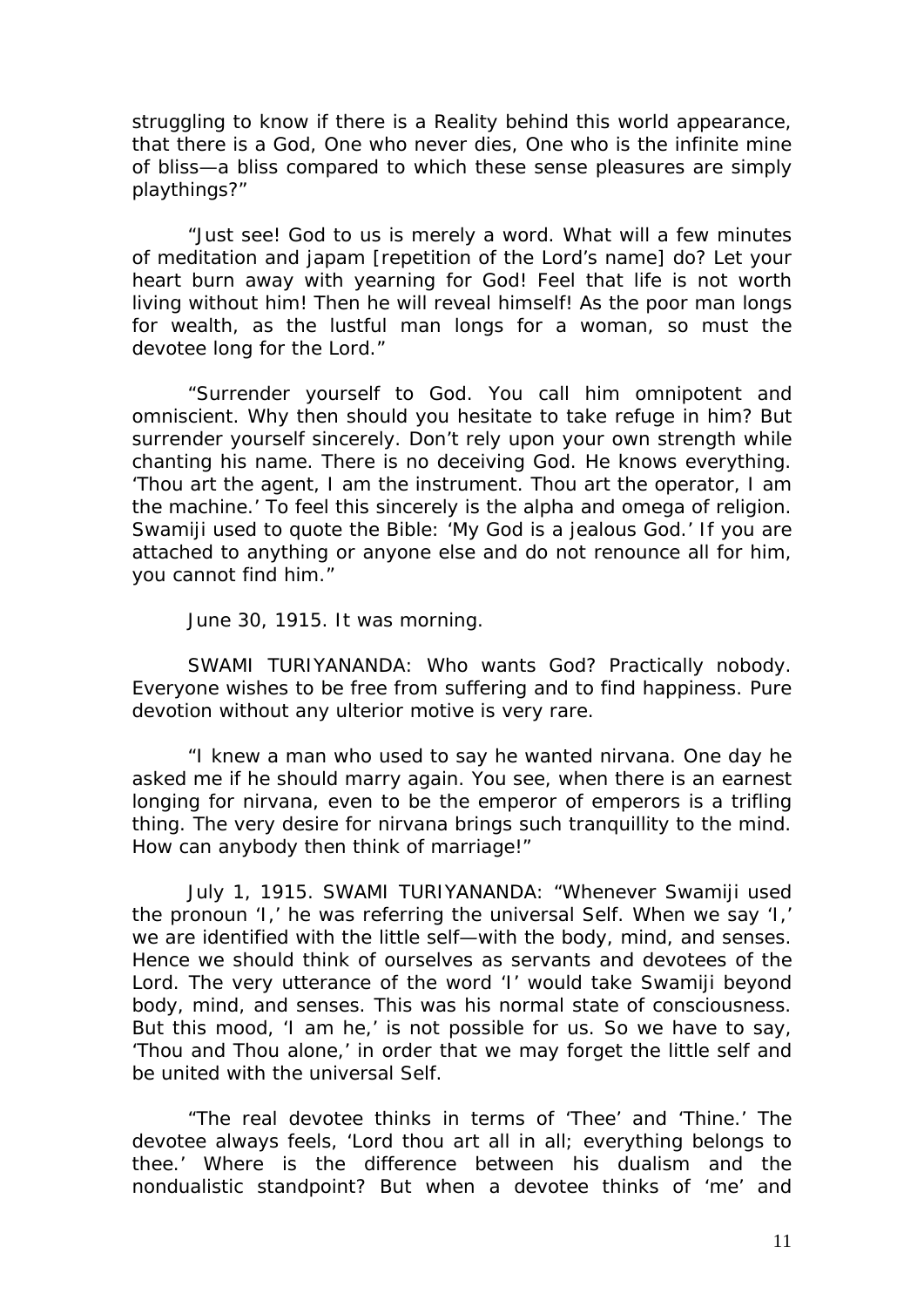'mine,' and separates himself from God, that kind of dualism is harmful to a person's spiritual growth. Such an aspirant remains deluded. Sri Ramakrishna used to repeat, 'Not I, not I, O Lord! Thou, thou alone! I am thy servant.' A devotee must completely renounce the ego."

DISCIPLE: How can we get rid of anger, jealousy, and other passions?"

SWAMI TURIYANANDA: "Just analyze yourselves—why should you be angry or jealous? Who are you to punish another? Learn to punish yourselves. But never say that you have conquered lust and other passions. If you do, they will be aroused. Pray to God that they may remain dormant.

"Divine love must awaken within your hearts and be intensified and crystallized. Then only the vision of God will open up. Take for instance the life of Gopaler Ma [a woman disciple of Sri Ramakrishna, who had the continuous vision of Gopal, Lord Krishna as a child]. She used to see Gopal accompanying her and gathering fuel for her. And Sri Ramakrishna used to have visions of Ramlala [the Child Rama] walking and playing with him.

"Intense devotion to God is the important thing in spiritual life. What does it matter whether you worship him as formless or with form?"

July 2, 1915. SWAMI TURIYANANDA: "Eating, sleeping, fear, copulation—these are the common characteristics of man and beast. We differ from the beasts in that we can discriminate between right and wrong. If one lives on a low plane of consciousness, one finds pleasure in the senses. With spiritual growth, one experiences happiness in subtler things. Then the person no longer finds enjoyment in the gross. Most people live the lives of beasts—drinking, hunting, running after a mate. If one cannot rise to a higher plane of consciousness, human birth is wasted.

"Meditate! Meditate! Be absorbed in His consciousness! If you can think single-mindedly of the Master for five years, you will achieve everything. Then it does not matter where you live. East and West will be the same to you. Know that God alone is real. Nothing else matters."

"There is the ocean of infinite existence, infinite consciousness, and infinite bliss, seemingly divided by the stick of an ego which lies upon it. This ego is the first-begotten son of desire. Our cravings alone keep us separated from God. Sometime or other we must be freed from them. Root out all desires and call on Him! If He wills that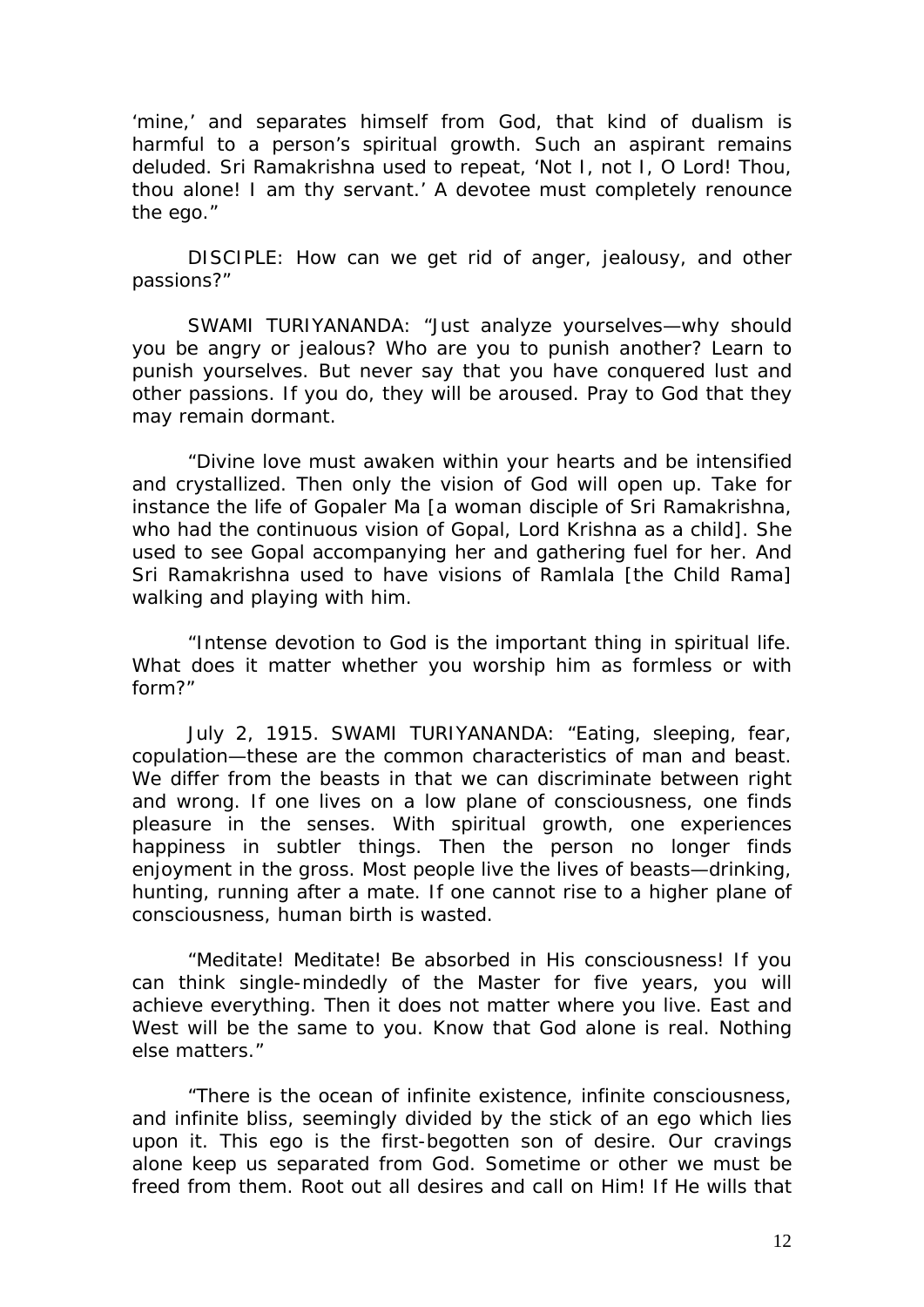the body should die, let it die while chanting His name! By worldly standards a man may be great. But he too in some life or other will have to renounce everything for God.

"An enlightened being, who has seen God and been freed from cravings, again engages in work for the good of others. You also may work, under the direction of illumined souls, because selfless work will help you grow spiritually. Actions performed in the spirit of nonattachment do not create bondage. They stop the wheel of karma. Pray to Him: 'O Lord, I want you alone. You are my all in all. May I always think of you. Do not engage me in actions that may make me forget you. Wherever you may keep me, may I remember you.' But if you say 'Lord, give me this and do not give me that,' then your prayer is selfish. When you want to do one thing and not another, you permit your ego to control you. Always pray that you may have devotion to the lotus feet of the Lord and that you may have the society of the holy."

## July 4, 1915.

SWAMI TURIYANANDA: "One must have the inner conviction that whatever happens in this world happens by His will. Success and failure come by His will. The achievements of so many clever people in this world have come to naught! Everything is His will! Do you think the Ramakrishna Mission will last forever? It will degenerate in time, and the Lord will have to incarnate again.

"Sri Ramakrishna did not have much regard for people who were immersed in sex. He used to say that they had lost all substance.The Master used to keep everything in his room in perfect order. Every object had its proper place so that even in darkness he could find what he wanted. An orderly mind is as necessary as external order."

"Prejudiced people will listen only to one side of a story. Swamiji had an open mind. He would take every point of view into account. He had a generous and forgiving heart."

## July 5, 1915.

SWAMI TURIYANANDA: "Repression is bad. Let the mind wander wherever it pleases. Let it experience. At long last it will tire and return to God. If you repress it, its cravings will grow strong. But keep watch over your mind and intellect. Try to unite them with the Lord."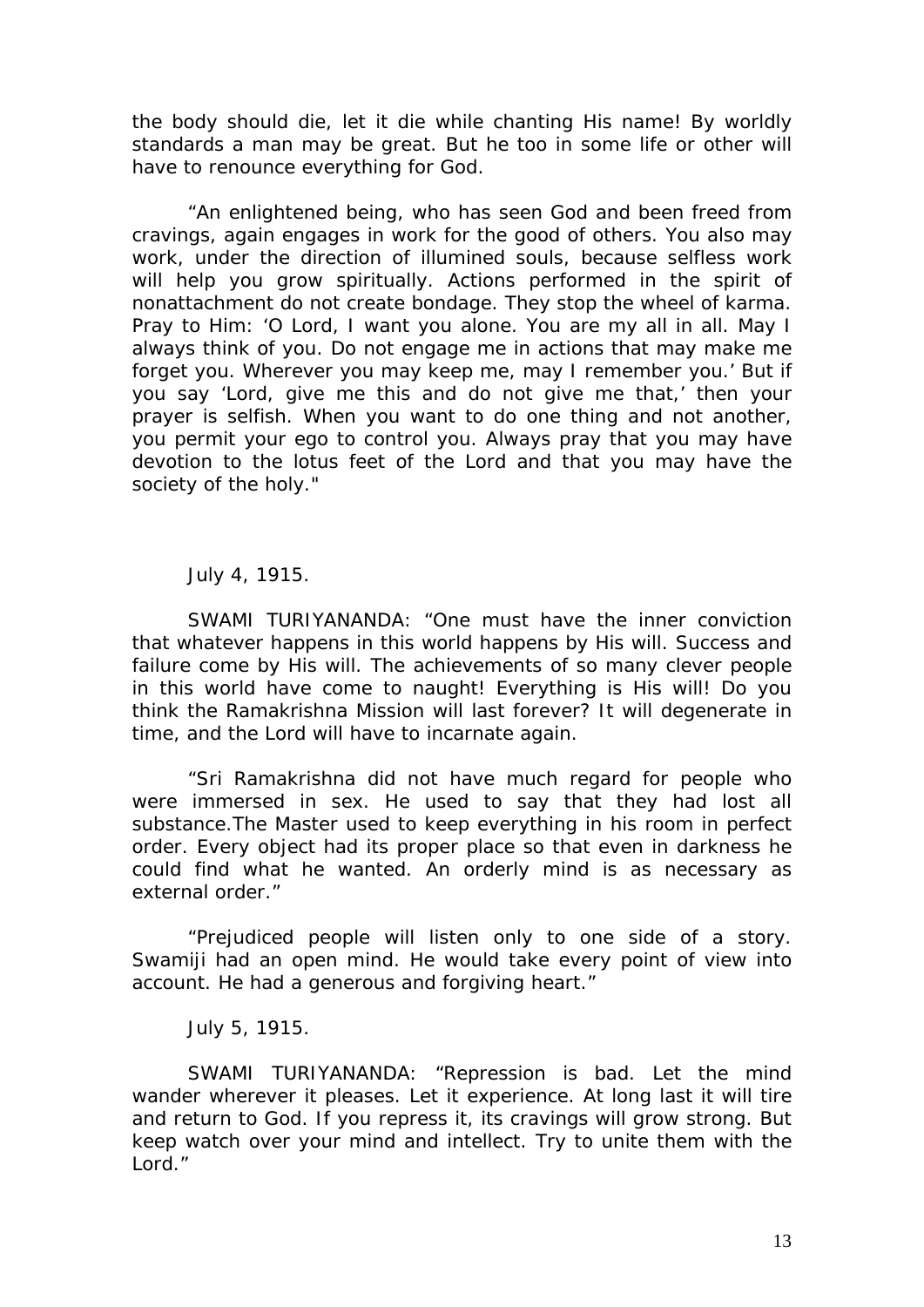DISCIPLE: "Why doesn't the mind have a natural tendency toward the divine?"

SWAMI TURIYANANDA: "Everybody wants this to happen spontaneously. The mind will long for God in time. But first struggle; be watchful. Later on your mind will become your guru.

"That which is good and pure in you is God. That which is evil in you is your ego. The more you think of him, the more he will increase and you will decrease. Some people are secretive. They raise a wall around themselves. That is bad. Without being sincere and openhearted nobody can find God."

July 6, 1915. It was morning. A devotee had written a letter asking the following question: "Is it possible for a person in the world to attain samadhi?"

SWAMI TURIYANANDA: "The worldly man engages himself in sexual intercourse. That, indeed, is his bliss of samadhi! If he doesn't, his wife thinks she is losing her husband. Such is the world! She will beat the children and go around with a long face. Seeing all this disturbance, what can the poor man do?

"What a troublesome world this is! How sex creates one bondage after another! But again, there are women who are aids to their husbands' spiritual progress. Such women are born as parts of the Divine Mother.

"There are spiritual families in this world although they are very rare—the family of Balaram Bose, for instance. Every one of his people is conscious that God comes first. What is worldly life? To be attached to the world and its objects. Spiritual life in the world means keeping the mind in God and performing one's duties without attachment."

July 7, 1915.

SWAMI TURIYANANDA: " 'He is the doer, I am His instrument.' The more you become established in this idea and renounce the thought of 'me' and 'mine,' the greater will be your attainment of peace."

July 9, 1915.

SWAMI TURIYANANDA: "The personal God, that is to say, God with attributes, through his maya [power] first created Brahma. From this first-begotten son down to the stone, all are within maya, although the expression of power differs. The personal God and the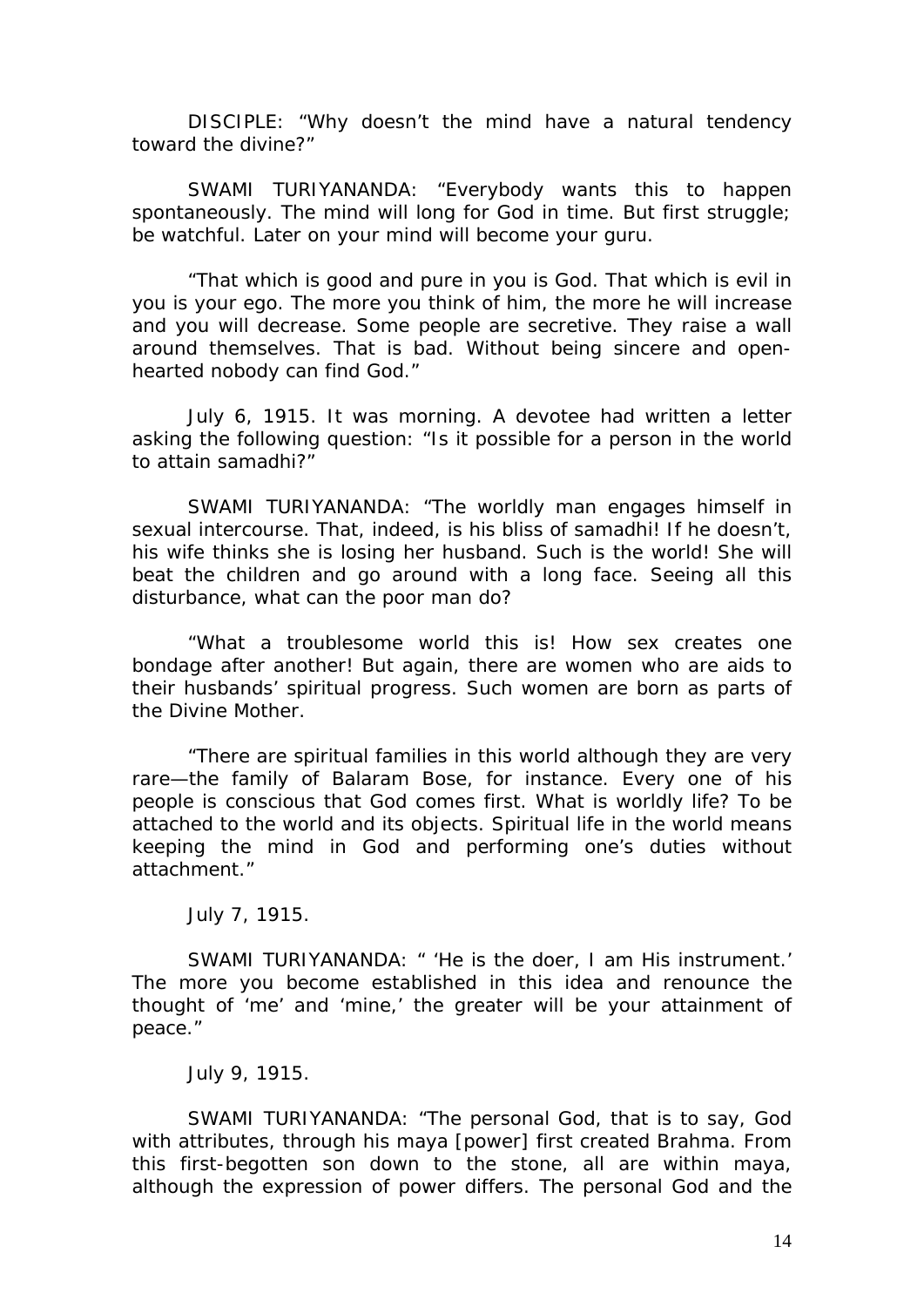impersonal Brahman are not two but present different aspects of one and the same Reality, just as a snake presents different aspects when lying still or crawling."

"Some Vedantists consider the personal God also within maya. They do not believe in worshipping him or in his saving power. Sri Ramakrishna used to say that those who accept only the impersonal aspect are very one-sided."

DISCIPLE: "My concept of God is very vague."

SWAMI TURIYANANDA: "It is not possible to have a clear conception of God all at once. Listen to our words. Reflect on them. Then one day in a flash of illumination you will realize for yourself the truth you have been hearing about. We also had to pass through some doubts regarding our ideas of God. Studying the scriptures, we became more confused. Then Sri Ramakrishna taught us the truth which we later experienced for ourselves in a burst of realization. Now we are established in it."

"When we studied the scriptures we thought that the attainment of nirvana was the supreme ideal. Afterwards, when we came to Sri Ramakrishna, I was struck dumb when I heard the Master chastise us for holding this ideal. He called it low. But I had great faith in his words. So I proceeded and later realized the truth of his teaching."

"The love of God that comes after samadhi, after realizing God's true nature, is devotion mixed with knowledge. There is a higher state than this in which pure devotion and true faith arise spontaneously. This state is beyond the faculty of reasoning."

July 18, 1915. During the reading of a lecture by Swamiji I was watching Swami Turiyananda. Tears of ecstasy were rolling down his cheeks. After a while he began to talk: "You are all highly educated boys. You have renounced the world. But what are you doing? Days, months, and years pass by, while you are idling away your time. Where is that yearning for God? Don't you remember how Sri Ramakrishna used to weep, 'O Mother, another day is gone and still I have not seen you'? You have become dry! You have lost your spirit! 'Who is dead-while-living? One who does not long for the truth of God.' Swamiji once said 'At the age of twenty-nine I finished everything.'"

"But why should I blame you? You follow our example. We are not struggling hard. We say that we have become old and diabetic. Nonsense! These are our excuses. What we have seen in Swamiji! During his last days, when he was hardly able to breathe, he would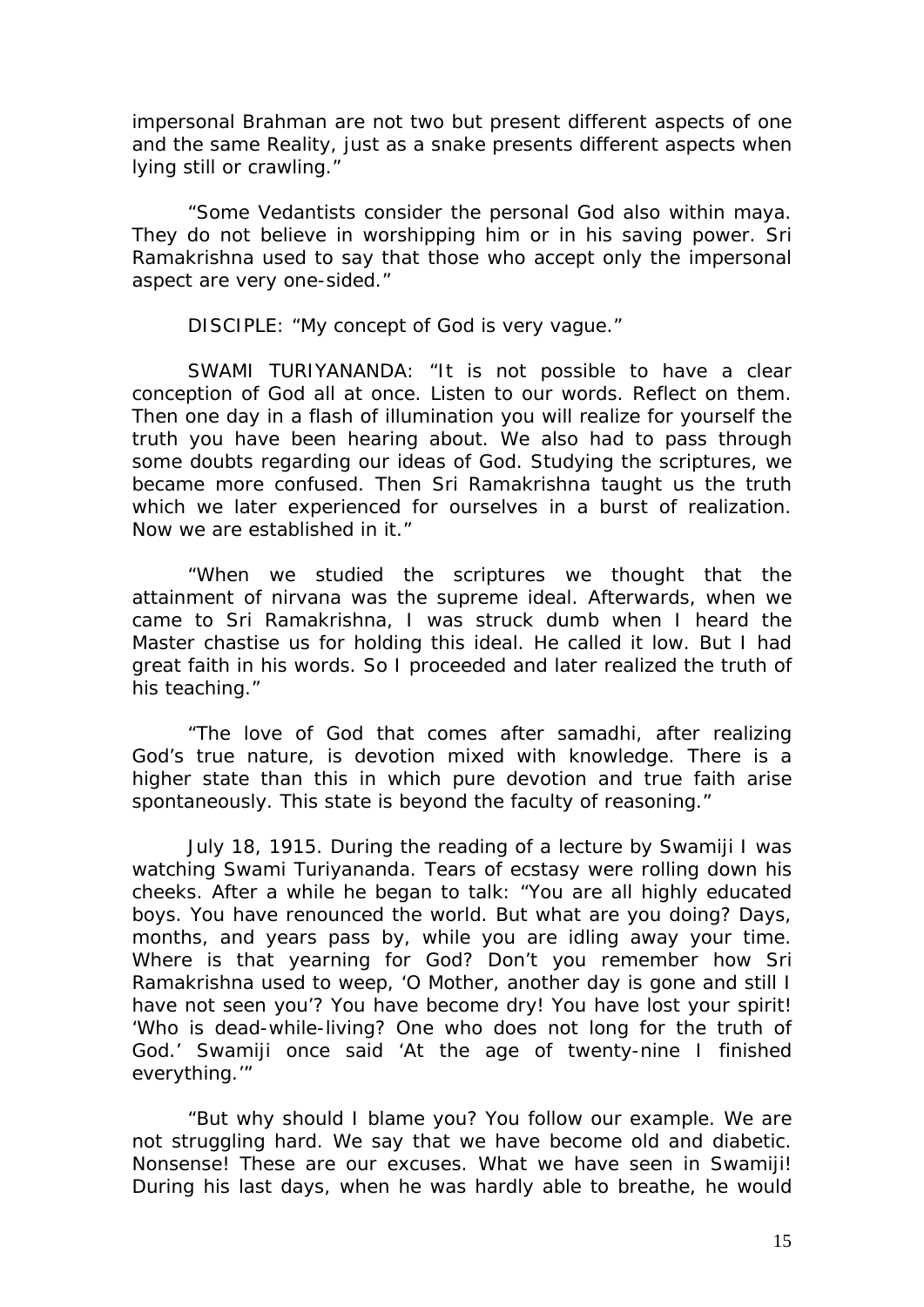still roar: "Arise! Awake!' But we are giving excuses."

"The body will surely die. Let it die while working for the good of mankind. What is the truth? Rousing the divinity within yourselves and in others. Knowing that to be true, wake up, struggle, forget everything else! Struggle now or never! But I can see that you have a desire for name and fame. That won't do. Because you have university degrees you want to be somebody in the Order. You have not yet learned to be instruments in the hands of the Lord. Do you think everybody can be a Vivekananda?"

July 24, 1915.

SWAMI TURIYANANDA: "C. is restless. Why doesn't he go to Maharaj [Swami Brahmananda] in Bhadrak? It seems he is waiting for Maharaj's return to the monastery. Maharaj hides his spiritual power. He won't let himself be caught easily. But if you surrender yourself completely to him surely he will reveal God to you. He has that power. He is the embodiment of devotion. Since his boyhood his life was molded by Sri Ramakrishna himself. He is his eternal companion. You have read that in M.'s Gospel. C. should go to Maharaj and open his heart to him. Then Maharaj would be interested in him. But C. stays away. What can anybody do about it? If he really longs for the truth of God, let him have the benefit of Maharaj's holy company for some time. Then he may go wherever he pleases and pray and meditate."

DISCIPLE: "C. wanted to know if he should go and practice austerities in Uttarkasi."

SWAMI TURIYANANDA: "Yes, that's good! I give him permission. If you wish, you also may go. Live by the bank of the Ganges and weep for the Divine Mother. Pray to her: 'Mother, I don't want anything but you.' Prepare your mind now to live a contemplative life. Work and preaching will come later."

July 25, 1915.

SWAMI TURIYANANDA: "Has it been revealed to you what the purpose of this human birth is? Sri Ramakrishna's life is an example for us. The Master had the vision of the living Mother of the Universe and entered into an intimate relationship with her. He surrendered himself to her. But once the Master told us, like a child, that he did not always obey her."

"If you want to catch fish, first you must throw bait into the water. Then you will see the tail of a fish, the fish will swallow the bait, and gradually you will haul it in. Afterwards you make fish curry,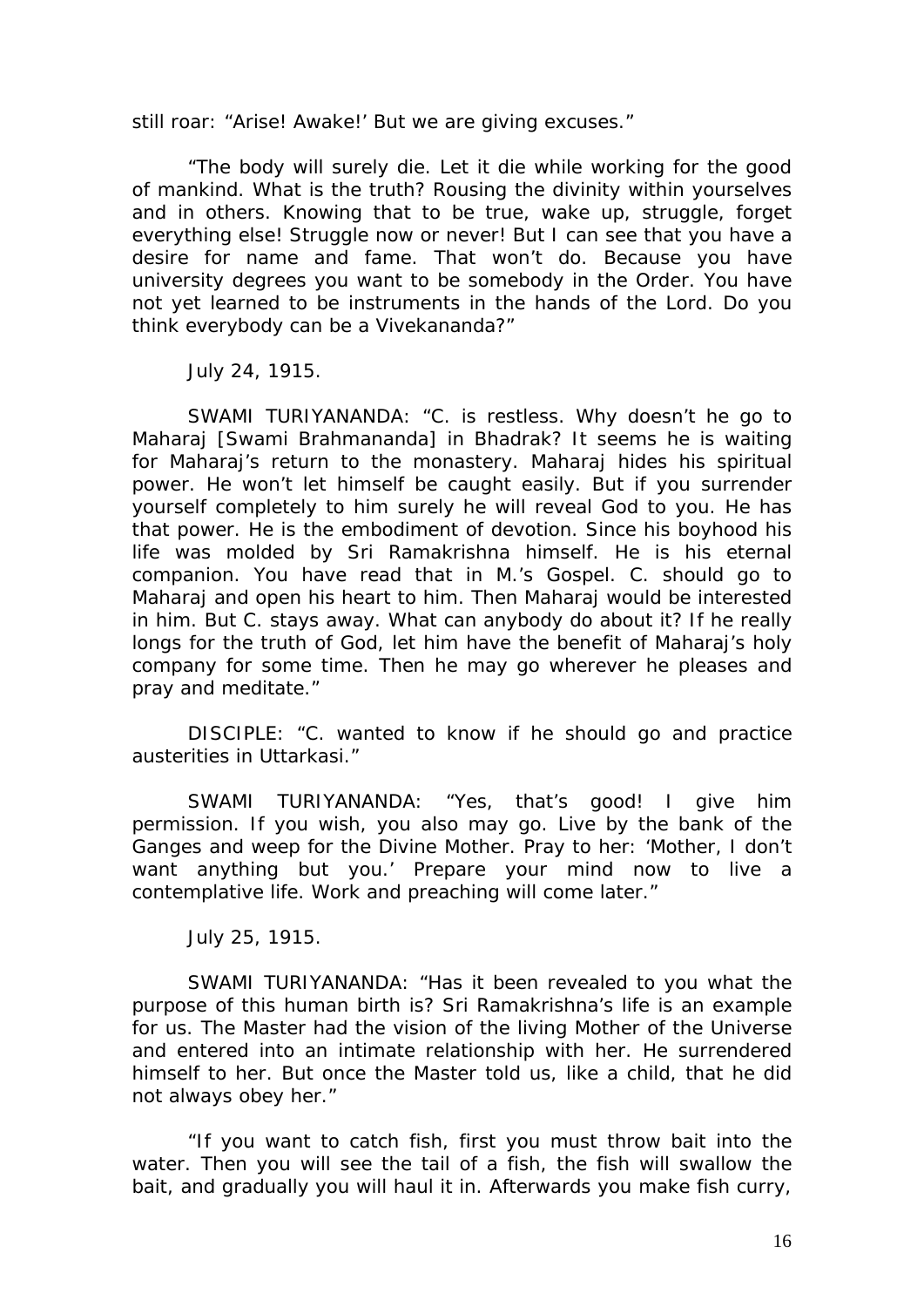eat, and are satisfied."

"D. has written that he is unhappy. You see, he wants to be somebody. He doesn't want to work under another's direction. But let him first be worthy of leadership. Why is he unhappy? It's his own fault. Why doesn't he struggle to follow the ideal? He has read the teachings. Let him practice them. What else? What is spiritual attainment—growing two horns and a tail? No, no! We understand the whole situation. He is unhappy because he does not want to work under somebody else."

DISCIPLE: "No, sir, he is just asking your help because he has not had any spiritual experiences."

SWAMI TURIYANANDA: "What kind of help does he want? There must be self-effort. Sri Ramakrishna used to say: 'Struggle a little! Then the guru will help you further.' From our own experience we can confirm that if you move one step toward God, he will take ten steps toward you."

DISCIPLE: "But if the Master wished, couldn't he transform and elevate anyone's consciousness?"

SWAMI TURIYANANDA: "Yes, he could, but only of those who had some substance in them. The Master used to say about some people, 'They won't achieve much in this life.' Unless there is selfeffort, nothing can be accomplished. The illumined souls show us the path. Isn't that a great help? But we have to walk it. If you open your hearts to us we can show you the path, because we have walked the path."

DISCIPLE: "We don't understand our own minds."

SWAMI TURIYANANDA: "We can help you there. But you must have the desire to control your minds."

"Once a king came to a holy man and said: 'Holy sir, please help me control my mind. I am so immersed in worldliness!' The holy man replied: 'Know this world to be ephemeral. See its worthlessness, and your mind will become detached from it.' Then the holy man held on to a pillar and asked the king to release him. The king answered: 'Why don't you just let it go?' Then he understood."

"The plate of food is set before you, but you keep your mouth closed. Do we have to force the food down your throats? This lethargy is a disease of the mind! You may ask, 'Does not the Lord do everything for his devotee?' The point is, first become a devotee,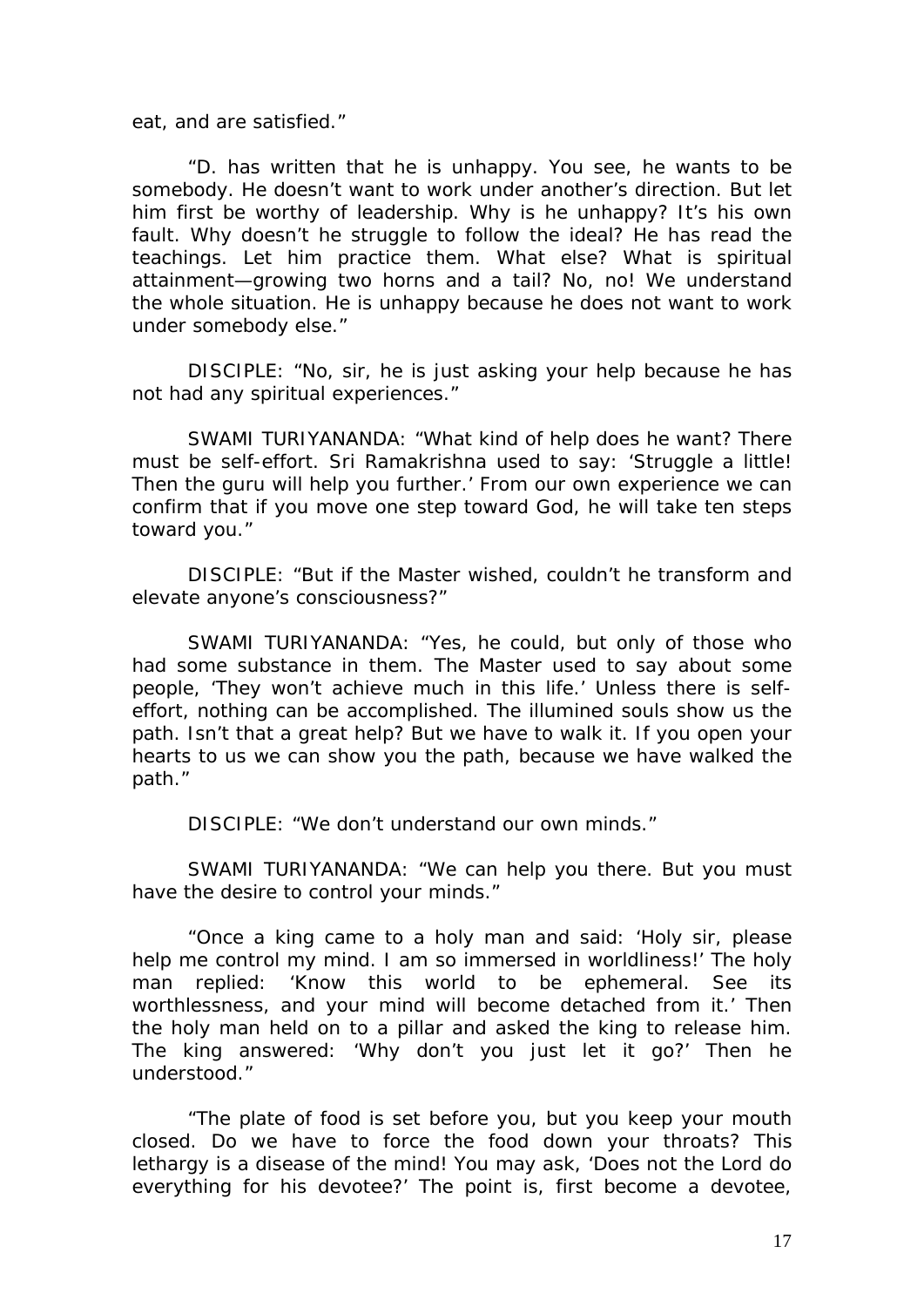then he will do everything for you. But devotion is not to be had so easily. You have to surrender yourself completely to him. If you can't do that, weep before him and say, 'Lord, I have no devotion. I have not found you.' People shed jugfuls of tears for riches. Learn to weep for him! Unless you do, why should God do anything for you? He does not care if you don't care. If you can feel restless for God, know that he is very near. Then you don't have to wait long for his vision. Analyze your mind! Find out if you really want him!"

"E. has some self-control. He controls his lust. But he does not spend his time in prayer and meditation. He does not direct his mind toward God. Therefore his passions found expression in other channels."

"Sri Ramakrishna once told me to increase my lust. I was shocked. Then the Master explained: 'What is lust? It the desire for fulfillment. Desire fulfillment in Him and intensify that desire!' Then the lust for flesh left me."

"F. did not practice meditation or japam. He believed only in work. Yes, he gave me personal service. But what of that? You may be sure that through the Lord's grace I can take care of myself. I don't need anyone to serve me. But what could I do? Kedar Baba left him with me. I often told F.: 'Why do you live like this? Work, any servant can do for four rupees a month!' At first I tried my best to bring him out, but I failed. He did not open his heart to me and continued to live within his own shell."

"Generally, the tendency of people is to try to display their good side and to hide their shortcomings. Those who can confess their faults openly before others overcome them quickly. But it is not so easy to admit one's defects. Know that those who do so have some substance in them. G. was very frank. He used to speak openly of his faults and so got rid of them."

"Try to make everyone your own, and they will be your own. Be like a little child. If someone tells a child that a certain person is his brother, he will believe it. The more you approach the Lord, the more sincere and openhearted you will be. Our Master was the embodiment of frankness."

Swami Turiyananda wrote to the boy who had complained that he was unhappy. The substance of his letter follows: "If you are unhappy because you have not found God, then the more you intensify this unhappiness the more grace you will find descending upon you. But if you are sad for any other reason, shun that unhappiness with great care because it will be an obstacle in your path."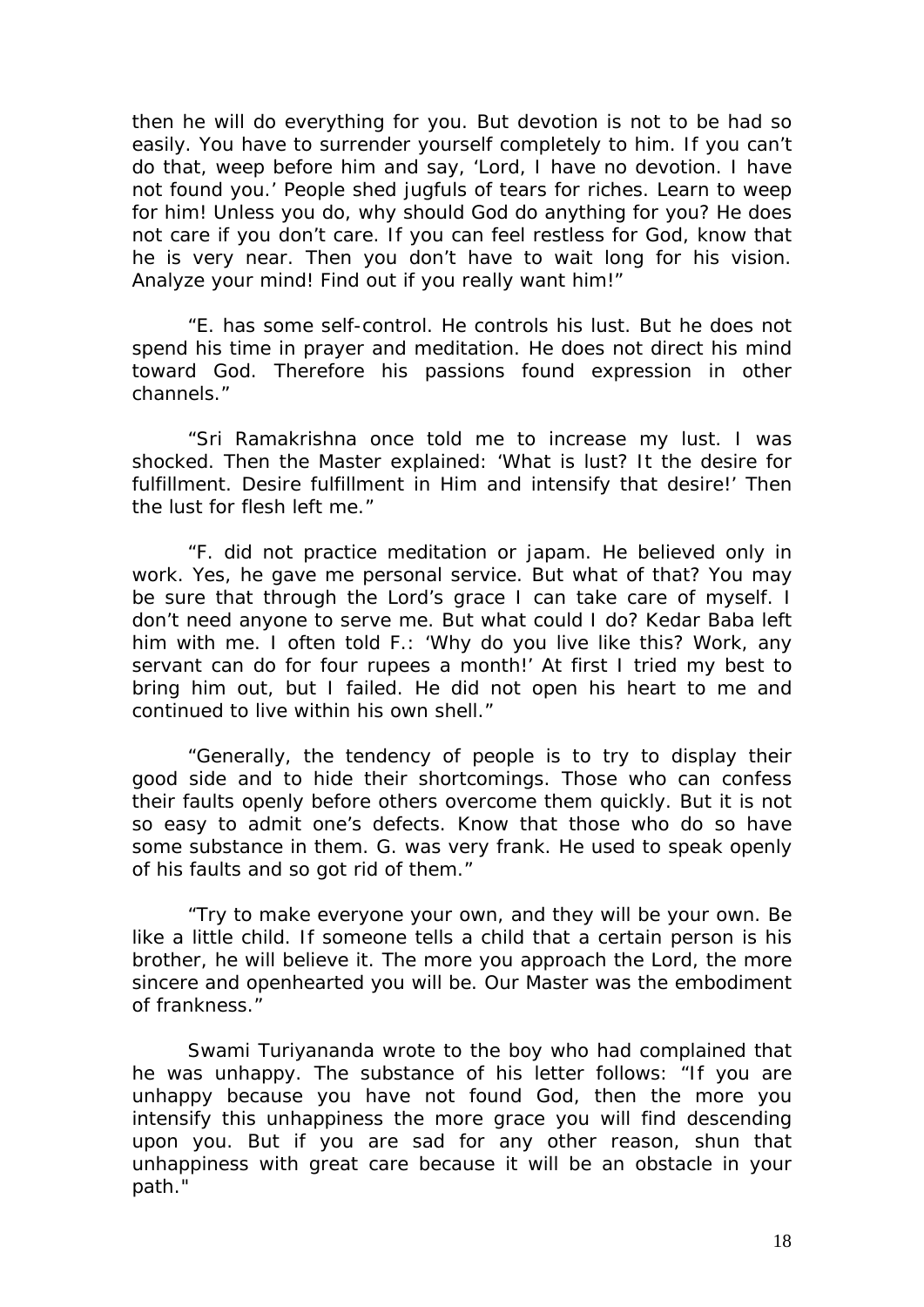SWAMI TURIYANANDA: "Those who worship the Lord only in a picture are just ordinary devotees. But those who see him in all beings are the best of devotees."

"Sri Ramakrishna once told Swami Abhedananda: 'There is a class of holy men who meditate in a cave. When they have realized their true nature, they give up their bodies.' But that kind of ideal is not of this place. Such holy men consider everything as maya and completely renounce it, even the vidyamaya [that which leads toward God]. One who has realized the personal God can also realize the impersonal if he or she chooses. For that person also the 'knots of the heart are rent asunder' and he or she knows the true nature of the Atman. But the devotees of the personal God do not want nirvana. They are not afraid of living in the world for the good of others."

"In the dice game of pasha the inferior players protect their pieces and try to end the game quickly. But the experienced players are not afraid. When they are in a position to win, they hold back for the fun of prolonging the game. The Master considered nirvana a lower ideal. He made us realize that there is a higher goal than gaining salvation for oneself."

Swami Turiyananda mentioned a certain individual who used to criticize the conduct of others. He remarked "Always finding fault! He never sees the good in anyone, which shows that his mind is very impure."

"A devotee feels sometimes that the Lord is pleased with him and at other times that he is displeased with him."

"Sri Ramakrishna used to say that he could not even look at an egotistic man."

July 29, 1915.

SWAMI TURIYANANDA: "Why should you not attain God? Surely you will, else why did you come here? Weep before him! Don't let him rest! Pray to him: 'You are the Inner Ruler, and you know my heart. Don't you see that I want you? Reveal yourself to me!' But how many can do that?"

July 30, 1915.

SWAMI TURIYANANDA: "One day Sri Ramakrishna talked about his disease. He was asked if he felt pain in his throat. The Master answered: 'What foolishness! The body does not become spiritual. It is the mind that becomes holy!'"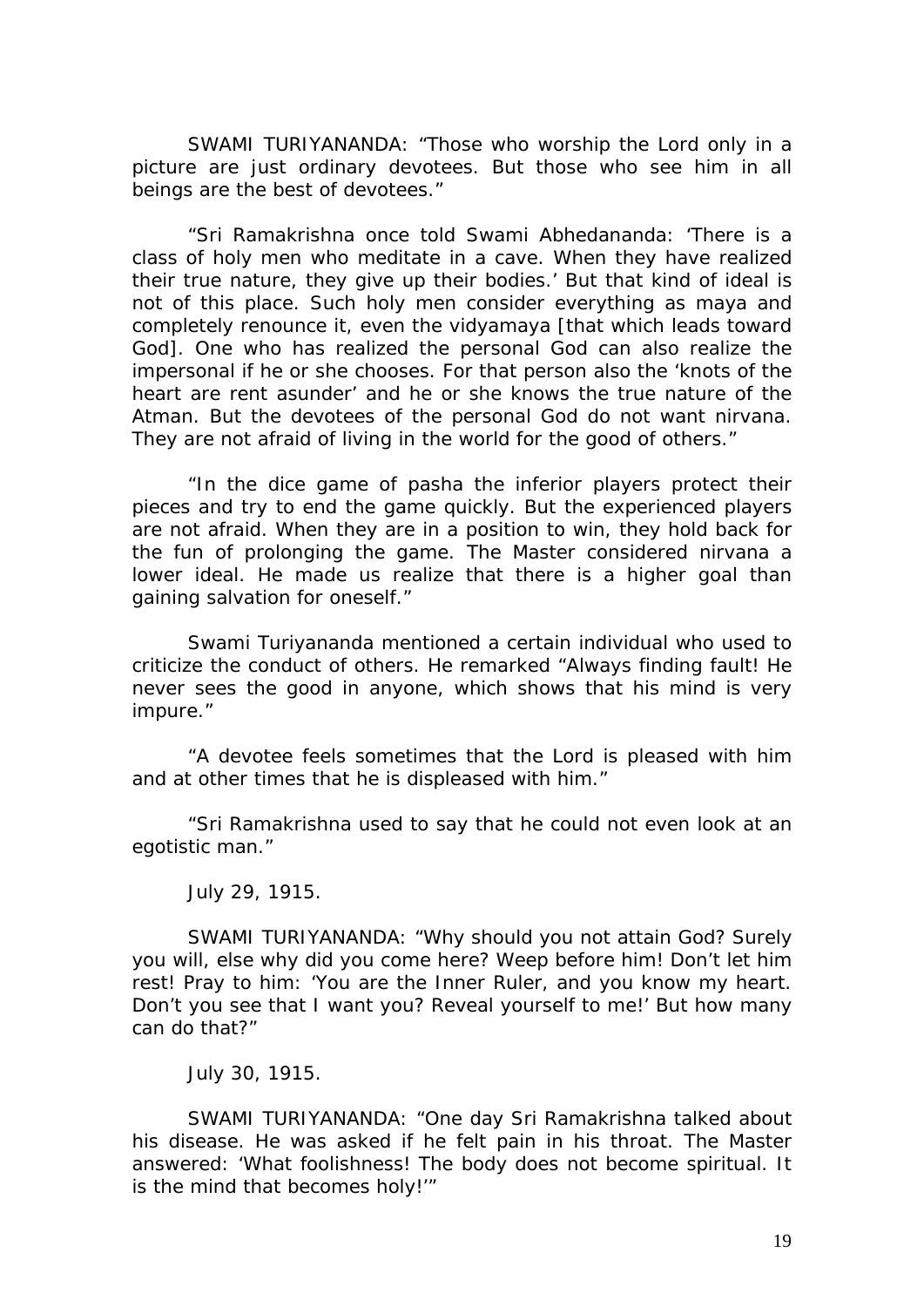"One may have Spartan fortitude, be able to bear physical suffering patiently, and may hide their suffering. That is nothing. But when one knows that the pain is of the body, not of the Atman, 'then he keeps his mind detached from disease and suffering and he lives immersed in the consciousness of God.'"

"Repression of passions is bad. Unless the mind is directed toward a high ideal, they will find expression through other channels. Place your mind in God, then all evil will fall away by itself. That is what is meant by self-control; it arises from devotion to the Lord. Feel that you are a child of God! Why should his child be lustful? Or take the attitude: 'I am pure! I am awakened! I am free!'"

"To stand on your own feet means to stand in union with God, to find your strength in Him—not in the little self who is a university graduate!"

"Ishwarakotis or ever-free souls are those who do not merge in nirvana but live as eternal companions of God. Generally, people try to exhibit their good side. They want to made a good impression instead of trying to be good themselves. The first thing we learned from Sri Ramakrishna was to pay no attention to the opinion of others. He used to say: 'Spit on public opinion! Look toward God and try to please him!' Swamiji was like that."

While he was cutting up vegetables, Swami Turiyananda remarked: "Work is worship. Every action must be done perfectly like a sacrificial rite. It is only when actions are performed in this spirit that character is formed. But is it so easy to build character?"

"When I was a young boy, I noticed how my older brothers changed in character after they married. They lost their nobility. Women make men worldly; that is why I hated them. When I came to Sri Ramakrishna, he helped me overcome that feeling."

"Vishnu [a devotee of Sri Ramakrishna] used to meditate very deeply, but as soon as the Master touched him, he would wake up and gaze at him. Nityagopal [a disciple of Sri Ramakrishna] used to live in ecstasy all the time. The Master used to tell him: 'Don't be so intense! You have to keep your mind down enough to live with other people.' Nityagopal attained a very high state. His body would become luminous. It seemed that he had no tamas [lethargy] in him. In his company I learned forbearance. We used to pass the whole night meditating and chanting the Lord's name—sometimes in Beadon Square Gardens, in the College Square, in some other park of Calcutta, or at Kalighat. The Master used to say that Nityagopal had attained the state of paramahamsa [the highest state of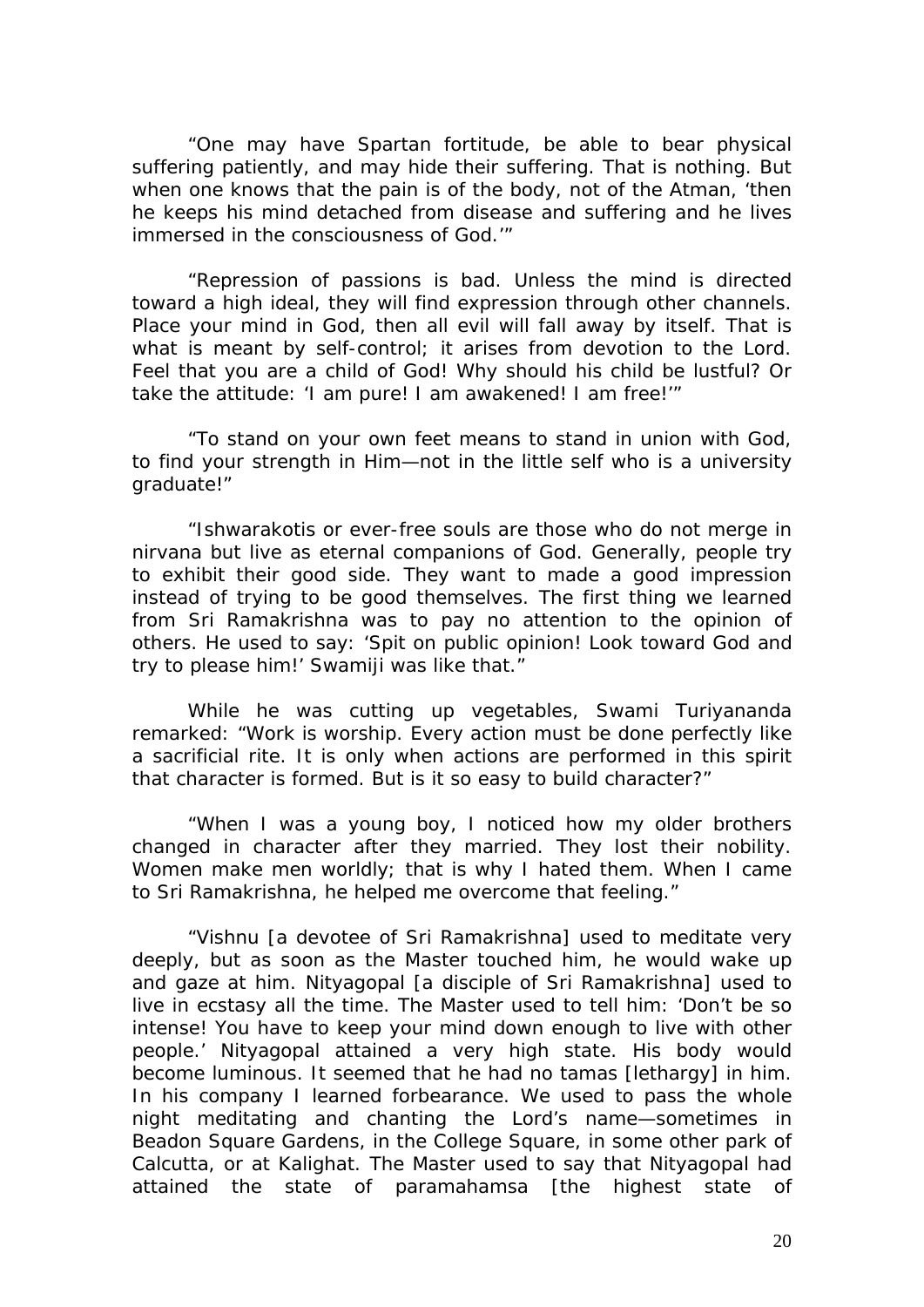consciousness]. I tell you frankly that at any time I can raise myself to that state and forget the world."

"People are always seeking advantages for themselves. For hundreds of births they look for their own comfort. What is liberation? It is to be free from this self-seeking."

"Is it so easy to live a pure life in God? One has to live very carefully. Keep your eyes wide open! Learn forbearance! If somebody harms you, do not retaliate or hold any resentment. You are saved if only you can keep your mind engaged in lofty thought."

August, 1915.

We read some portions from the life of Sri Chaitanya [great Bengali saint of the 16th century]. Swami Turiyananda commented on his intense longing for Sri Krishna and his attainment of union with him: "That kind of madness for God is possible only in a divine incarnation, not in an ordinary man. What pangs of separation from him, what yearning Sri Chaitanya suffered! As if he would die without the vision of God! Sri Chaitanya is the full incarnation of divine love. Ah, Sri Chaitanya! Lord! Lord!"

August 20, 1915.

SWAMI TURIYANANDA: "Mind, intellect, and ego are in flux. One must learn to transcend them. Go beyond, and live as the witness! In the relative plane, one who has knowledge also has ignorance, one who is good also is evil. One must transcend both ignorance and knowledge."

"Meditation begins when the meditator, the process of meditation, and the object of meditation have become one. When japam has become automatic, that is to say, when a part of the mind continually repeats His name, then you are progressing in japam. The important thing is to forget the ego."

"The mind that becomes elated also is subject to depression. Don't identify yourself with either! Go beyond! In the game of hideand-seek the children are 'safe' when they touch the granny. Touch the granny—that is to say, somehow touch the feet of the Lord. Then you are no longer subject to the opposites of life"

"One by one a man adds adjuncts to himself. He becomes the father of a son. The son grows up, marries, and the man has a daughter-in-law, and so forth. He forgets what he really is. There is a saying that with seven imitations the original is lost. When you free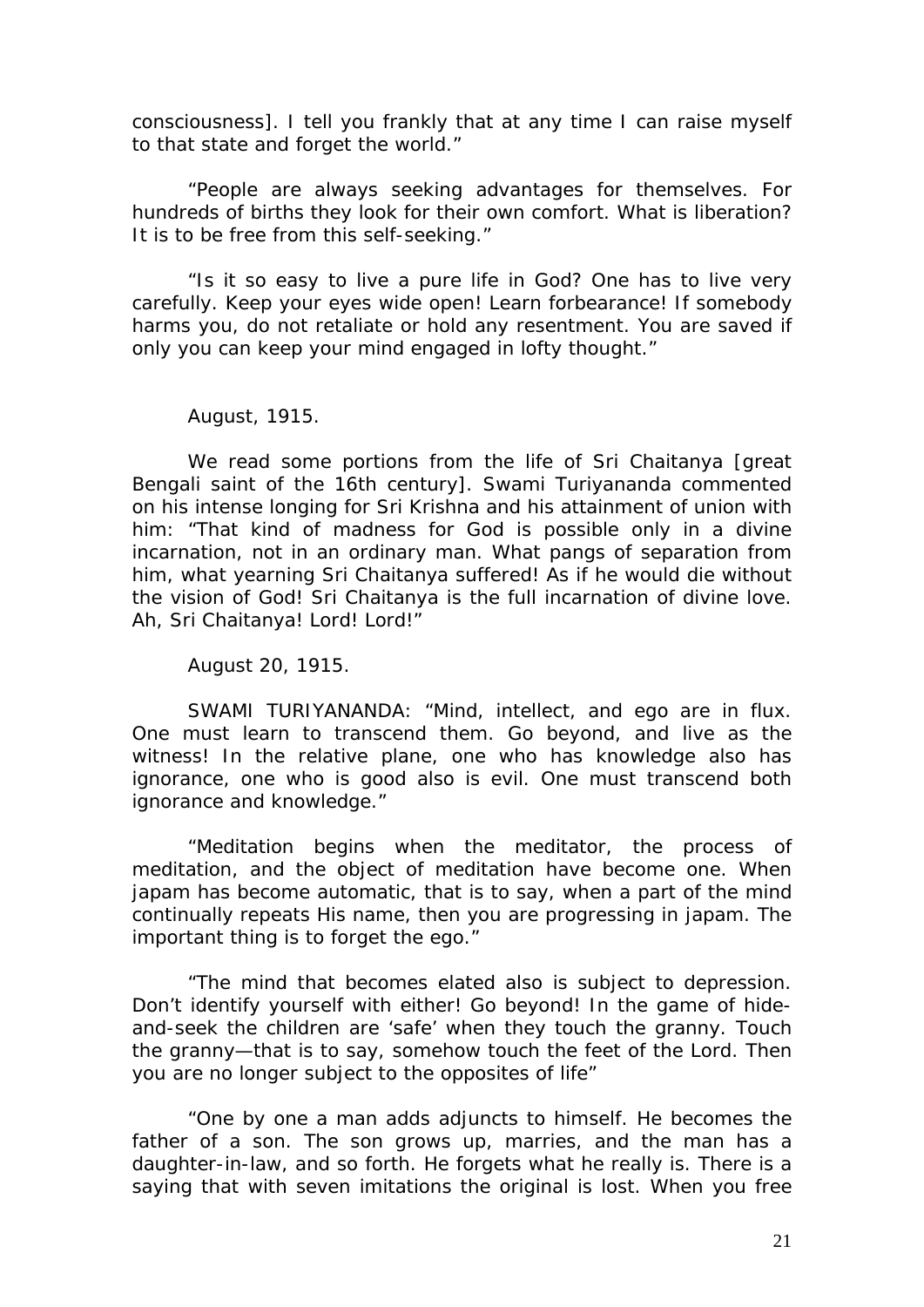yourselves from all adjuncts and meditate on your true nature, then you realize that you have always been Brahman. This world, this maya, is created by the waves of your own mind."

"At one time I had the vivid and direct experience that every footstep of mine was taken through the power of the Lord and that I had no ego left. I lived in that state for some time."

"Don't expect anything from anyone! Learn to be the giver! Otherwise you will become self-centered. That is the teaching in the family of Ramakrishna. I have seen so-called holy men who thought that they had become detached from the world and would have nothing to do with others. They were dry."

"'O my mind, dwell within yourself! Do not roam without!' Assimilate this spirit! Give your mind to God alone! That is why you have become monks. Weep before Him and pray: 'Lord, may I love you wholeheartedly!' Sri Ramakrishna used to teach us: 'Work with your hands, but let your mind remain at His feet.'"

SWAMI SHIVANANDA: "Organized group living usually fosters tendencies toward sectarianism, institutionalism, and rivalry in leadership. Then all spirituality is lost. But where a strong spiritual current flows, such tendencies of degeneration cannot develop any more than scum can grow on a flowing river. You see, we keep ourselves aloof from everything. Maharaj [Swami Brahmananda] also keeps himself detached."

SWAMI TURIYANANDA: "Do you know why I was so successful in America? Swamiji spoke highly of me to some of the people there, and so naturally they had faith in me. When someone believes in you, you must live in such a way as to increase that person's faith. Otherwise, disastrous results may follow."

"You have to transcend both good and evil. However pure the mind becomes, you are not safe until you have transcended the mind itself. The sword must touch the touchstone before it turns into gold. Know that your true nature is beyond both good and evil."

"The personal God is not the end. He is still an aspect. One has to go beyond all aspects. True devotion comes after union with God. In the plane of relativity, one who is pure in heart is also impure."

"The Lord is not partial. His grace falls equally upon saint and sinner just as rain falls equally on all the land. But only the ground which is cultivated reaps a good harvest. If you ask why some feel His grace and others do not, the only answer is ignorance. And there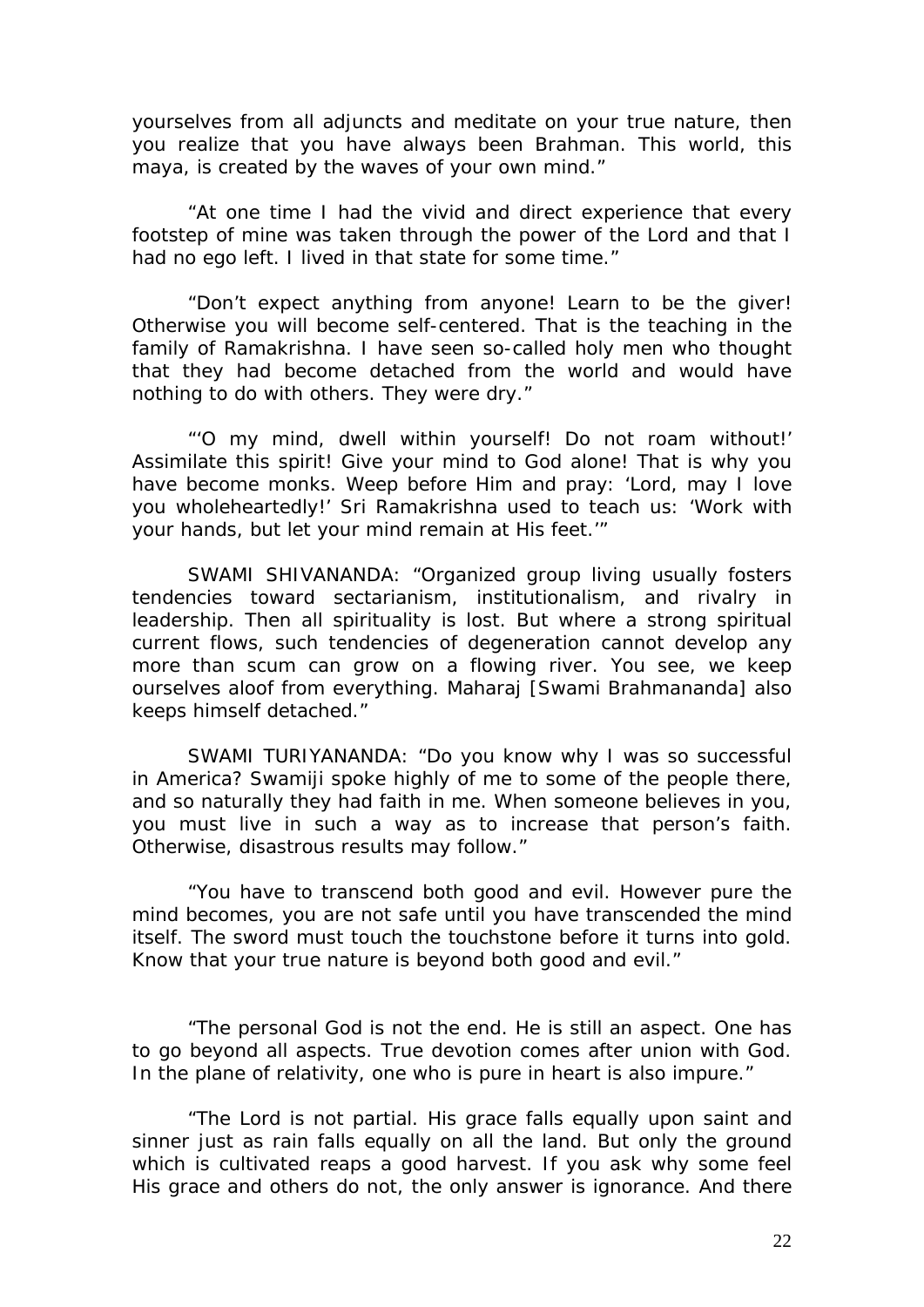is no answer to the why of ignorance."

"If somebody claims that he is God's favorite, he bases this attitude on his perception of the Lord's grace. But that is not the universal experience."

"There is also the theory that the Lord keeps some in bondage and gives liberation to others. Who can understand the mystery? Only those who see the one Brahman everywhere, they also sees his grace in everything, even in great disaster."

"Another theory maintains that all blessings come from God, and all evil and suffering are the results of one's karma. This attitude is helpful in ultimately freeing oneself from ego."

"Don't hide anything from us! Know that just by being clever you cannot find the truth of God. The crow thinks he is very clever, but he eats worms. We see everything so clearly that sometimes we shrink from our own insight."

"Don't you see how rotten this world is! How rare is selflessness! Selfishness and self-advertisement are rampant everywhere! How little of the mind is given to God and how much of it to the world and its objects! Unless you have dispassion toward the world, you cannot attain knowledge or devotion. But remember, it is also true that the world is real because God is real."

"If somebody hurts you and you retaliate, you hurt yourself more. You become as evil as that person. Sri Ramakrishna used to say: 'He who curses another and holds resentments cannot attain liberation<sup>"</sup>

DISCIPLE: "Some people believe that unless you live in a group, envy, anger and jealousy remain hidden within you. One realizes that one has these passions when one lives in a group."

SWAMI TURIYANANDA: "Why so? Why analyze and see the evil? Move toward the Lord! Through his grace you will be freed from all passions."

"See the attitude of man! How he looks upon woman. He sees in her only an object to gratify his lust. He wants to possess here completely—body, mind, and heart. What ignorance! Man does not realize that the woman also is an individual just as he is. She also has a right to her own free will. It is gross selfishness to want to possess her and to think of her as an object of enjoyment. It brings great suffering in its wake. Sri Ramakrishna used to say: 'Lust and greed are at the root of worldliness.'"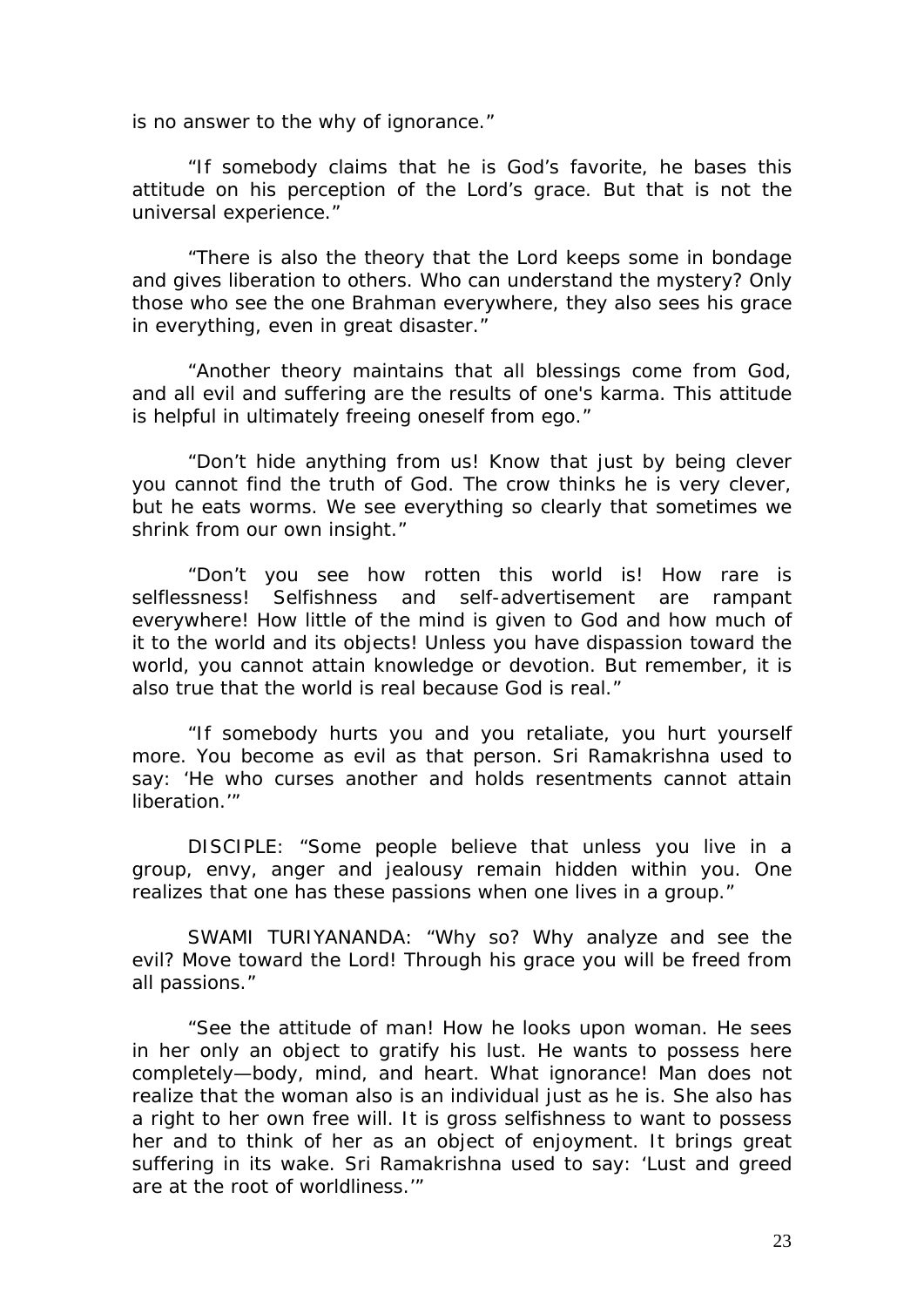Swami Prabhavananda, the founder of the Vedanta Society of Southern California, had the privilege of associating with him on a number of occasions. He said that the Swami was powerful like a lion, and at the same time a loving and affectionate teacher. He tells the following incident about Swami Turiyananda, which took place shortly after Swami Prabhavananda had joined the Ramakrishna Order.

"On my way to the Himalayas I stopped in Benares. There I fell ill with chicken pox, and Swami Turiyananda would not let me proceed to Mayavati. I had a high fever. Every day the Swami used to come, sit on my bed, and put his hand on my forehead. I begged him not to visit me because I was afraid he might catch the disease, but he came nevertheless. One day he said to me: 'Ask a boon!' So I told him: 'Maharaj, please do me the favor and don't come and sit on my bed any more.' He seemed disappointed, and said: 'Oh why did you ask for that!' But he respected my wish. From that day on he would visit with me, talking from the door. After the healing process had progressed and I had taken my first bath, I went to the door of Swami Turiyananda's room and bowed down to him. Many people were visiting him, and I did not want to enter and risk infecting others, as that stage of chicken pox is very contagious. But the Swami insisted that I come in. The crowd stood aside for me, and Swami Turiyananda addressed them: 'Anyone who is afraid of contagion may leave.' No one dared to move. Then Swami Turiyananda placed his hand on my shoulder and said, 'Abani, where is there no contagion? But through the Divine Mother's grace, fire loses its power to burn and water loses its power to drench.'"

The spiritual talks of Swami Turiyananda which follow probably took place in Almora or in Benares between 1915 and 1917. They were witnessed and recorded by Swami Raghavananda, a disciple of Swami Brahmananda, who died on June 10, 1957. Swami Raghavananda first came in contact with many of the direct disciples of Sri Ramakrishna as a college student. After passing his M.A. and law examinations, he joined the Ramakrishna Order in 1913 at the age of twenty-five. He assisted in the preparation of the authorized Life of Swami Vivekananda and later was editor of the journal Prabuddha Bharata. In 1923 he sailed for the United States where he preached Vedanta for four years. On his return to India he spent some time with M., the author of Sri Ramakrishna's Gospel. The rest of his life was passed mostly in the Himalayas in intense spiritual practices.

Swami Turiyananda frequently quotes from the Gita and the Upanishads in these conversations.

SWAMI TURIYANANDA: "The wise do not teach spiritual precepts unless they are asked to do so; they hide their wisdom.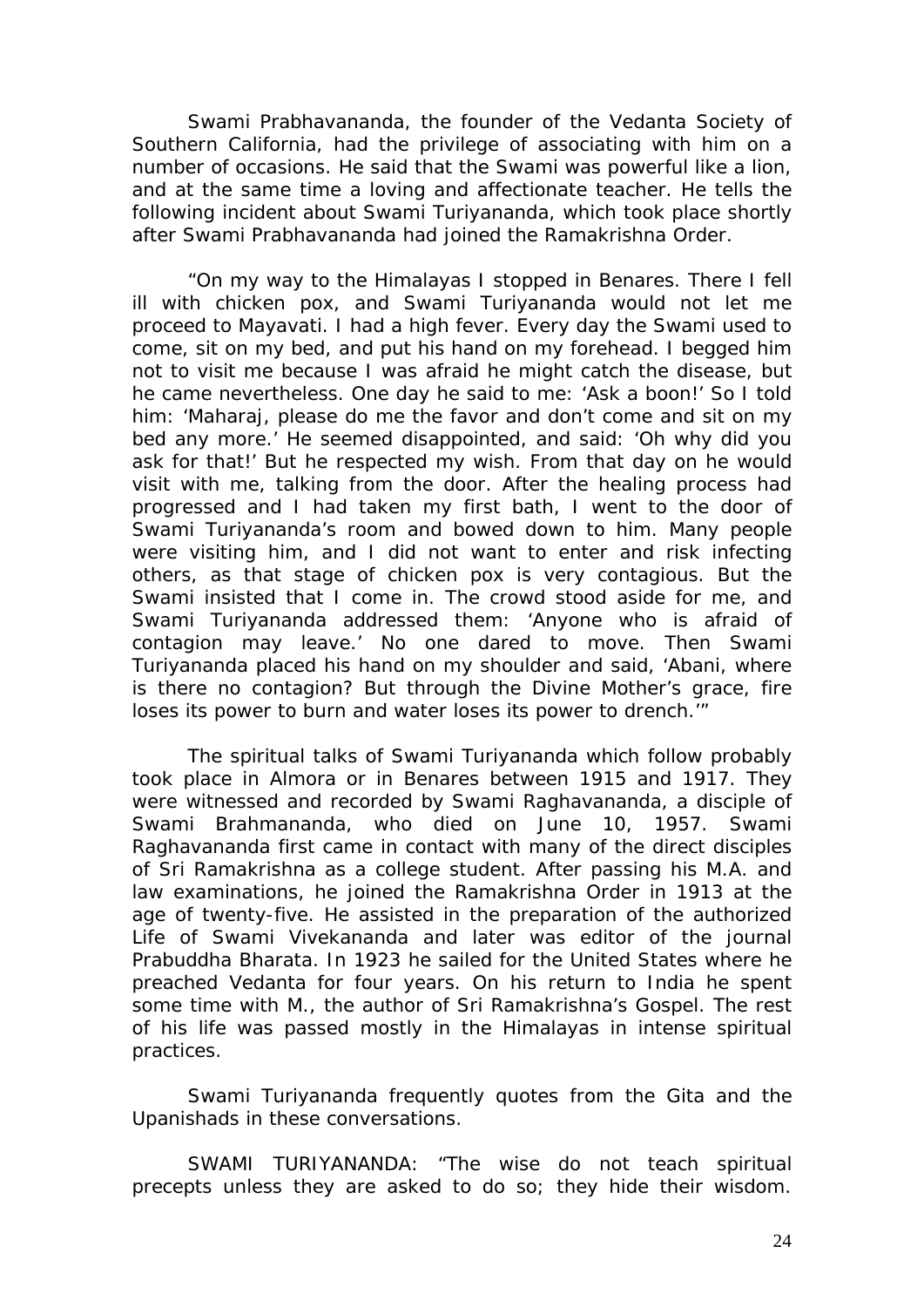They impart knowledge only when there is genuine earnestness in the seeker. They do not enter into arguments. Spiritual teachers are like physicians: First, they have to diagnose at the disease of the patient, then they administer the medicine."

"You think it is enough to understand intellectually that the world is unreal. That is not right. Once you have accepted this truth mentally, you must actually apply it in your life. Then only will you get immediate results."

"You feel that living on alms is not important for a monk. But remember, it is great training to free a person from pride or egotism."

"Remember how Sri Ramakrishna took a rupee in one hand and mud in the other, and then threw both away! Isn't that a unique example? Think of the effect! The action immediately created a permanent impression in his mind. He was not satisfied with practicing discrimination only mentally. In the Upanishads we read: 'Perform austerity only after formal initiation." The commentator explains that spiritual disciplines are not effective unless formal vows are taken by the religious aspirant."

"Therefore I say: First detach yourselves completely from all worldly things. A piece of gold remains gold, whether it lies in mud or anywhere else. Similarly, once you have realized God, it does not matter where you live. But if anybody claims that one can be transformed without total renunciation, that person is a liar. 'By renunciation alone one attains immortality.' Know this: 'You cannot find the All unless you give up all.' With firm determination, like Nachiketa, you have to face death itself."

"Keep watch over yourselves! Struggle to improve yourselves and do not try to reform others. Stick to your own ideal!"

"At one time I felt so near to realization of the Absolute that with a little more struggle, perhaps for a year or so, I would have attained that Reality. But then a great desire arose in me to cultivate the devotee's attitude toward the personal aspect of God, so I went to Vrindaban. I used to ask the religious aspirants in that city about their visions and spiritual experiences. Only Gangamata satisfied me. She taught me this truth: Associate with holy people, and never give expression to your own spiritual mood."

"When I was your age, I was an extreme Vedantist. My one idea at that time was to attain nirvana. I used to consider that the supreme goal. But Sri Ramakrishna scolded me again and again, and gave me another ideal. He pointed out that the path of knowledge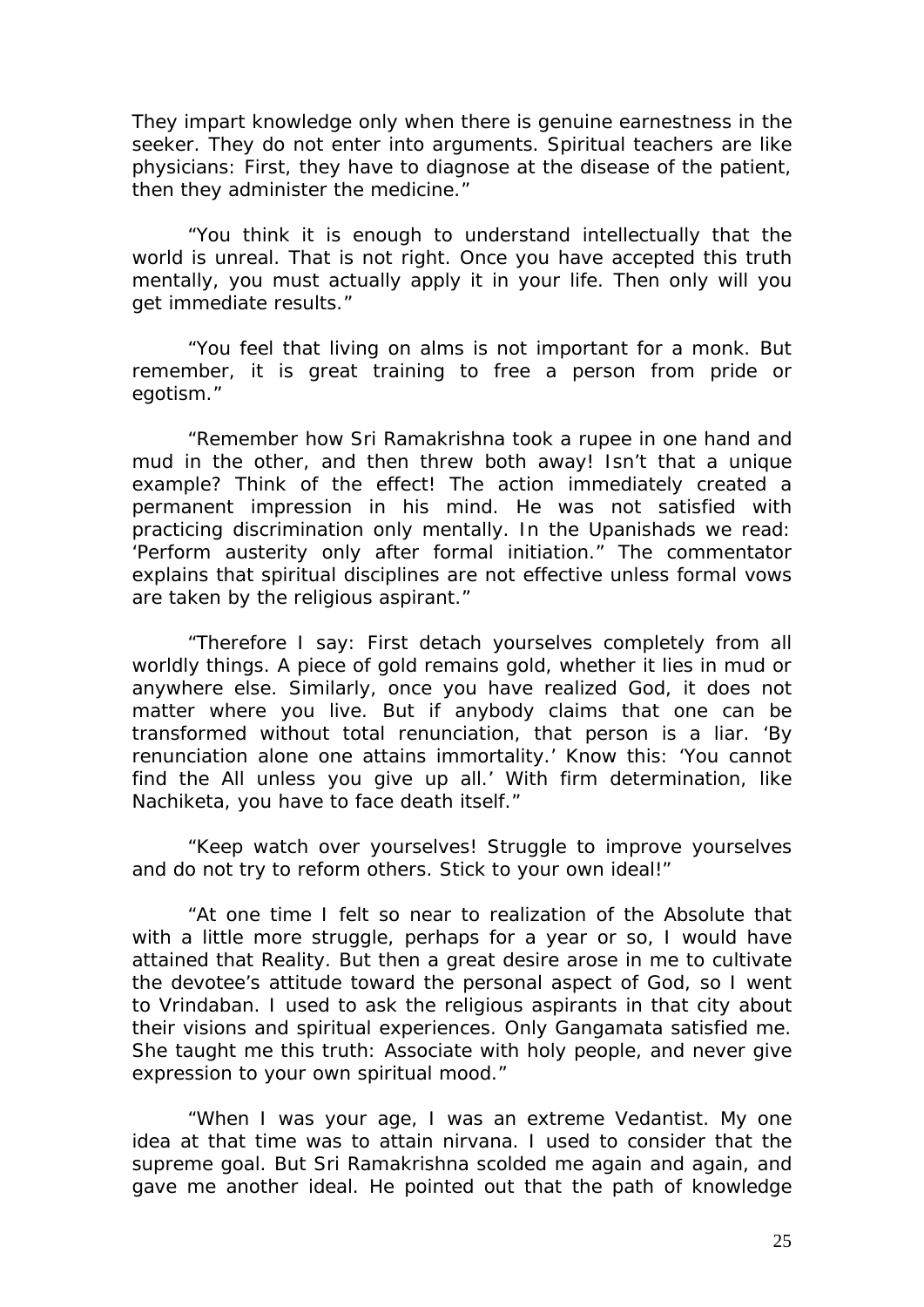was not my way. He made me a devotee instead. But if I wish I can reach the Absolute. I still remember the occasion when the Master disciplined me."

November 20. The conversation turned to Nag Mahasay [a great household-disciple of Ramakrishna, whom Swami Saradananda had visited on his deathbed].

SWAMI TURIYANANDA: "Swami Saradananda wrote to me: 'Nag Mahasay was greater than any of us monks. I saw him go into nirvikalpa samadhi again and again. Signs of ecstasy were visible on his body. He came back from nirvikalpa to normal consciousness, and then finally gave up in body in samadhi.'"

"Mr. X has a very suspicious mind. He never sees good in anyone."

"Give up the idea that you are a man or a woman. Think of yourself as the Atman [God immanent]. While I was in the West, the idea of sex was completely erased from my mind. I did not see any difference between men and women."

"Nothing matters as long as your conscience is clear. We know that there is a Being above us who knows the truth from the untruth."

"I spit on name and fame! What good are they? In a few days you are dead and gone!"

November 22.

SWAMI TURIYANANDA: "I don't think I ever slept longer than three or four hours a night. The first part of the night I used to pass in meditation. Then I decided that sleep was a great obstacle. So I used to sit up and watch my train of thought. As a result, my mind began to discriminate continuously between the Eternal and the noneternal. And then I could not sleep any more. I thought to myself: Am I losing my mind? I began to pray that I might sleep. But within me there was a current of joy as if someone was saying, But didn't you want to discriminate like this? Then, for about a year, I regularly sang the following song: 'O Mother, make me mad with love for Thee. What shall I do with reasoning or knowledge?' This soothed my mind and brought me back from the realm of the Absolute to the personal aspect of God. If I had had a little more patience, I would have been merged in the Absolute."

"You see, I took a vow that I would not lie down on my bed. Whenever I felt very sleepy, I used to keep on sitting and doze a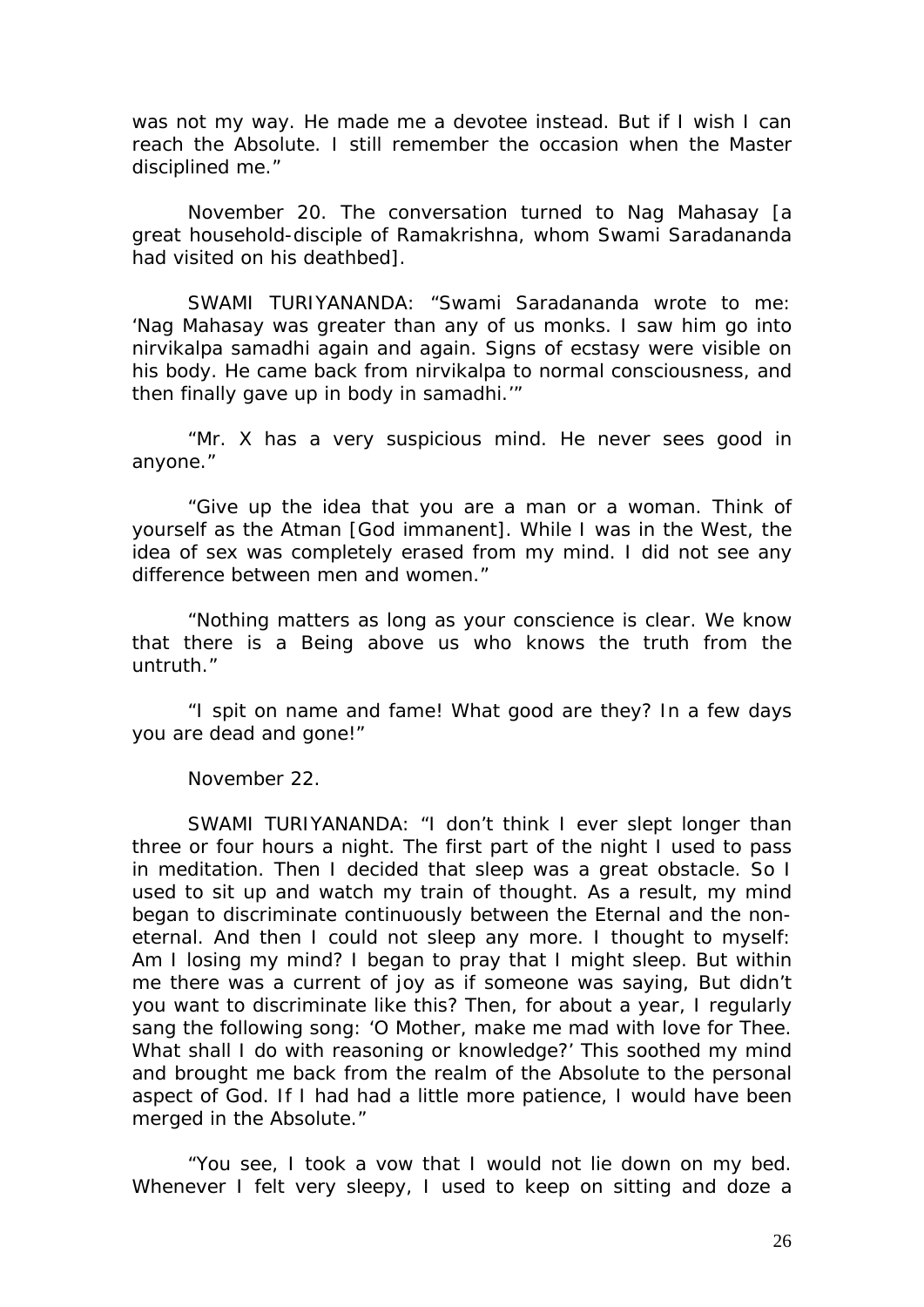little. Others thought I went to bed and slept all night, but I sat up and meditated."

"From my early boyhood days I never could stay in bed when there was a little light in the sky. There is no doubt that I was a yogi in my past birth."

"When I was a boy I believed only in self-effort. My attitude was: It is I who have created this world. By my own will I was born, and by my own will I shall go beyond birth and death. This was my firm belief. In those days I would not have listened even if Brahma and Vishnu had told me otherwise."

November 23.

SWAMI TURIYANANDA: "I have meditated much on the teachings of the Gita, which contains the essence of all scriptures. Sri Ramakrishna said about me that I was a monk according to the precepts of the Gita.

"This world is a slippery place. Unless one is careful one is apt to fall. If you control the tongue and the sexual instinct, you will live happily wherever you may be. How often one sees that people cannot live together in peace! They speak ill of one another or quarrel. And how many control the sex instinct?"

November 24. His life in the Shanti Ashrama, near San Francisco.

SWAMI TURIYANANDA: "While I was in the West, the Lord made me do his work. I felt that I was but an instrument in his hands. Whenever an inquirer came and asked a question, I used to see the face of the Lord, and the answer seemed to come directly from him through my lips. And the seeker would leave satisfied."

"I taught a class on the Gita there with great enthusiasm. At the Belur Math I also used to teach the Gita. I would explain one verse and remain absorbed in its meaning for a long time. Once a well-known scholar came and asked me many difficult questions about Vedanta, and through the Lord's grace he received simple solutions to his problems."

"At the Shanti Ashrama, people with strong individualities and different natures lived together harmoniously. I had to look after them for almost twenty-four hours a day. They had regular work to do, study class twice each day, four times meditation, and the rest of the time I used to converse with them on God. Early in the morning I would go to each cottage and wake everyone by chanting OM, OM. I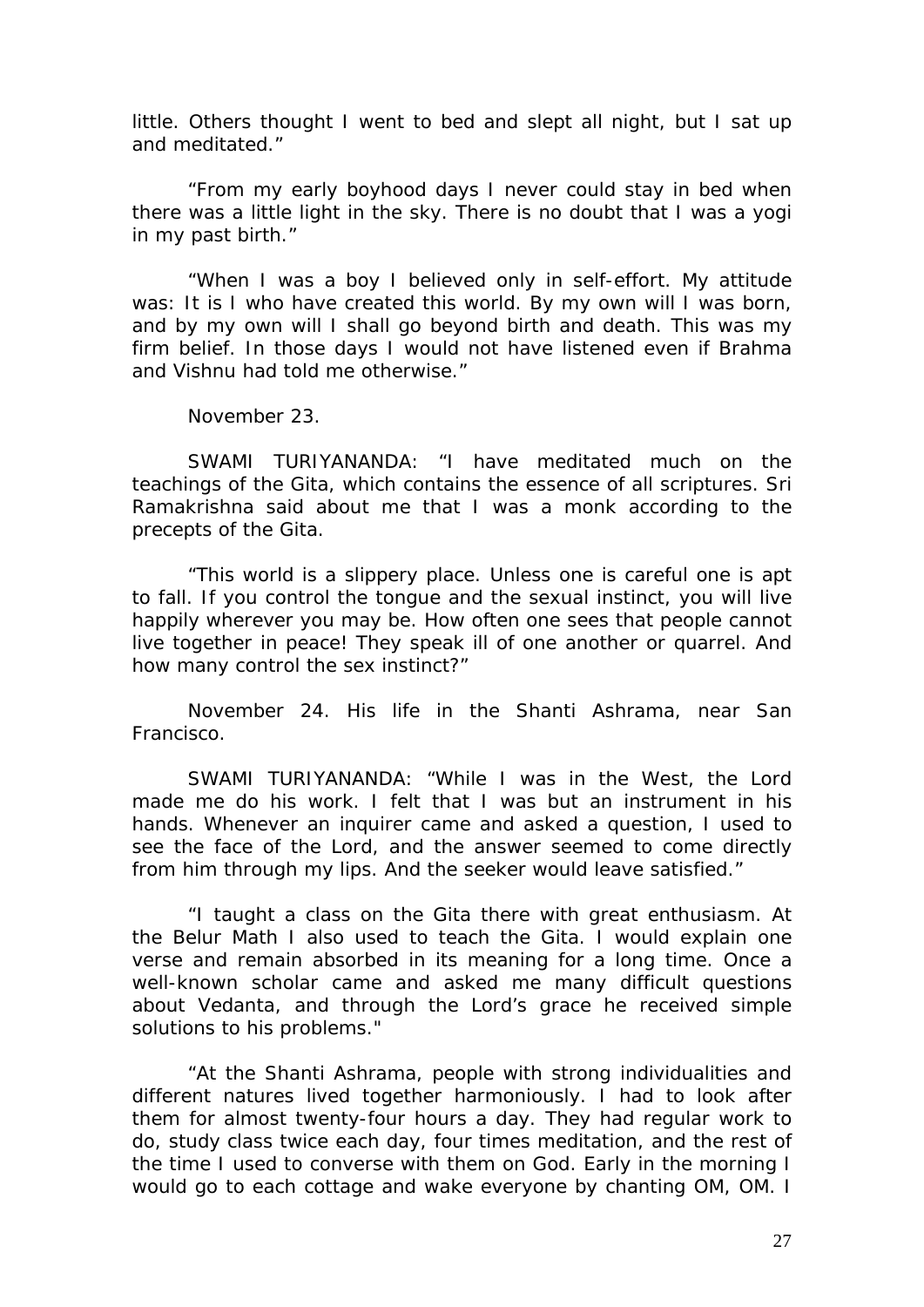gave impartial love to all."

"Have confidence in yourself! The mind must be made steady. Analyze it and find out if it wants what is right or if it is only trying to deceive you. As you continue to analyze in this manner, you will gain confidence in yourself. But remember, you cannot really do the Lord's work unless you control your senses."

November 27.

SWAMI TURIYANANDA: "During meditation some try to make their minds a blank. But how is that possible? The mind is teeming with desires and cravings. As soon as you drive one thought out, many other thoughts crowd in. Only people who are inclined toward atheism follow such a course. The best way is to develop love for God by meditating on him constantly. In this way the mind is purified of all cravings."

November 28.

SWAMI TURIYANANDA to a monastic disciple: "You are living within your shell. Expand! See yourself 'in all beings and all beings in your Self.' Expand until you reach the goal, which is to see the Self in all."

"You must feel that the person who blames you is yourself and the person who praises you is also yourself. You won't lose your good qualities just because somebody speaks ill of you. So let them criticize. 'This truth I have learned, to remain undisturbed by the praise or blame of others. I shall remain undisturbed by the praise or blame of others. I shall gaze at your face, O Lord, and try to walk the path of righteousness.'"

"It is no good making a show of humility in order to impress other people. Some persons externally appear very humble, but inside they compare themselves with others and feel superior. This is another form of egotism. They are only concerned about the good opinion of other people."

November 29.

SWAMI TURIYANANDA: "The bank of the river Narmada is a peaceful place where many yogis live. They are genuine holy men and live in great austerity. When I was staying there I used to practice breathing exercises, because I had heard from Sri Ramakrishna that one should perform such practices while living on the bank of the Narmada. I used to do these exercises three times a day. My health was better there."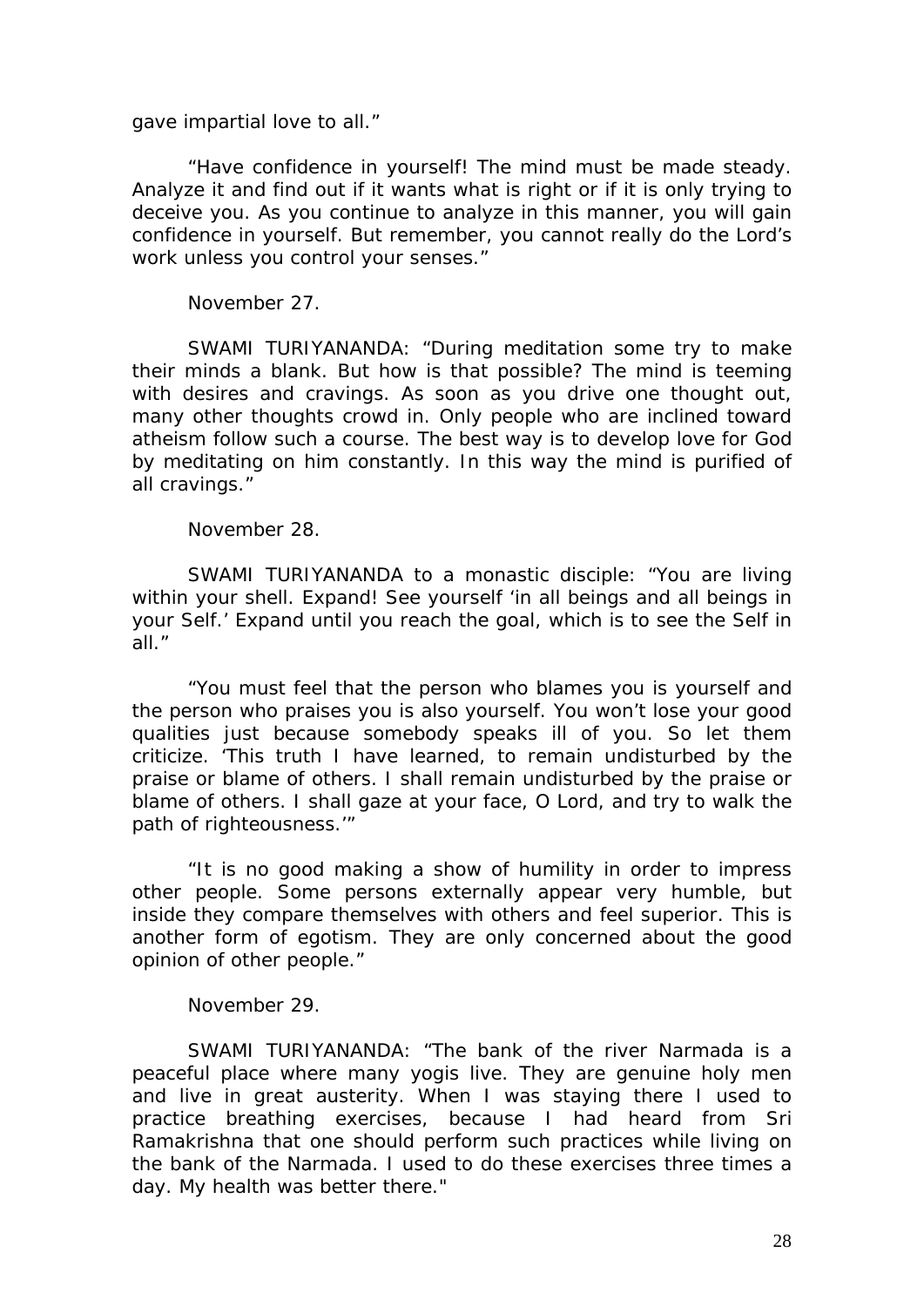"At one time I thought I would spend the rest of my days by the Narmada, but then I decided to go to Rishikesh. First I went to Ujjain. I became sick and was unconscious for three days. When I regained consciousness, I saw a doctor sitting at my bedside. From Ujjain I went to Ajmir, than to Pushkar, and finally reached Vrindaban, where I stayed for six months. From Brindaban on my way to Hardwar and Rishikesh, I saw the Ganges at Roorkee. I was so attracted by the river that I felt like diving into it. I accompanied several holy men on this trip—men of great renunciation. After I reached Rishikesh, I went on a pilgrimage to Badrinath."

"The practice of excessive physical mortification and of harming the body in any way stems from tamas [delusion]. People may point out that Sri Ramakrishna used to rub his face against the ground and thus mortified his body; but he was in an ecstatic state at that time. His yearning for God was so intense that he completely forgot the world and his own ego."

"To practice spiritual disciplines in a haphazard, lazy way means that there is not that earnest desire to attain God. Practice must be performed with eagerness, in a systematic, orderly manner. One must not be guided by mere emotion but use one's intellect as well."

"While I was traveling, many a time I saw wild animals on the road. They would notice me and then walk away. This is how the Lord protects his children."

"When we took sannyas [the final monastic vows of renunciation] and uttered the prayer 'Free from ignorance, the root of all evil, may I realize myself as the light of pure consciousness, the self-luminous Brahman,' how our minds were exalted! All physical consciousness had vanished. The body was inert. But, you see, one must first have that inner renunciation before one takes the formal vows. Sannyas does not mean just wearing an ocher cloth."

"The more dispassionate you become, the happier your life will be. That is to say, with dispassion comes immediate peace. Cravings only lead you to sorrow and misery."

"There is nothing worse than a guilty conscience. What relief and what peace there are in the knowledge that one is free from guilt!"

November 30.

SWAMI TURIYANANDA: "From my boyhood on I had a longing for freedom. I used to feel that I must not depend on anyone for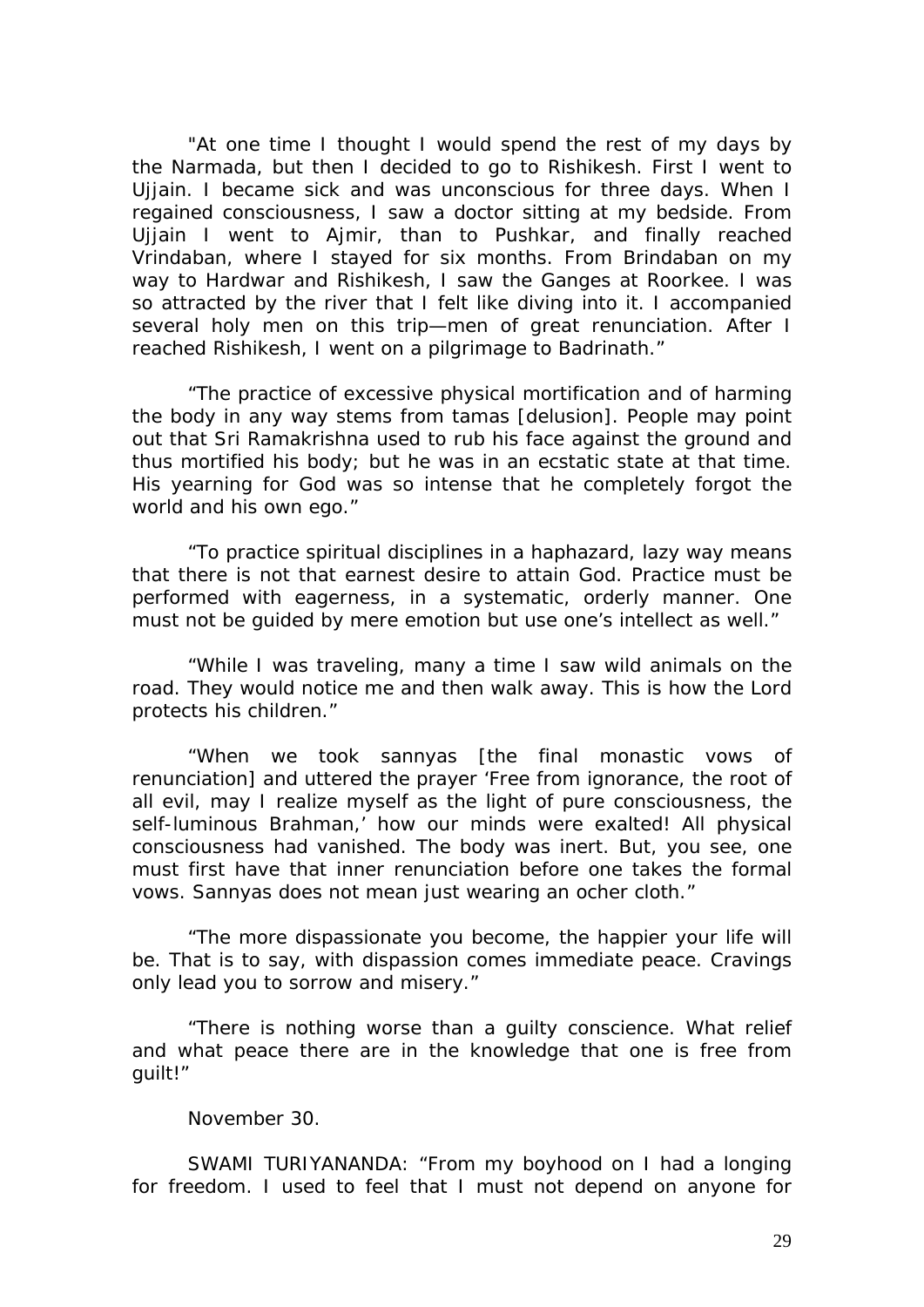anything, that to depend on others is misery. I told myself: 'Why should I depend on others? I am neither blind nor lame.' Sometimes we saw Swamiji [Swami Vivekananda] doing every detail for himself. But there are others who only talk about such things; they never lift a finger. How difficult it is to recognize the ego and to control it!"

"Keep holy company! It does not matter if you get specific instructions or not. A casual remark from the lips of a holy man can drive away your ignorance."

"I am telling you the truth when I say that I am in my own element when I live on alms, having only one piece of cloth, and passing my days meditating and singing the praises of the Lord. I don't care for comfort and luxury. The greatest joy is experienced when the mind is completely absorbed in the Lord. You see, my wants are few, so I am not dependent on anybody. I lived that kind of austere life for many years, and I experienced supreme bliss."

"Learn to grow love for God. Take delight in thinking of Him. Then dispassion, discrimination—all the virtues—will come to you naturally. Let the current of your thought go to Him always. Feel that you have no other refuge but God. I spent much time alone, practicing spiritual disciplines day and night. I used to chant prayers, meditate, and study. In the mornings I used to study the Upanishads, in the afternoons the Bhagavatam. Without such practices the character is not molded."

"When I returned from the West, the news of Swamiji's death was such a great shock that I felt I should also die. I left everything, went straight to Vrindaban, and stayed there for three years. Krishnalal [Swami Dhirananda] was with me. I disciplined him a lot, which directed his mind toward worship and meditation. What is meditation? It is to erase all cravings from the heart. Generally, people seek their own advantage—what they can get out of life. To renounce that is liberation."

"A real scholar is he who has all kinds of information but interprets his knowledge in a new light. He has an opinion of his own."

"'O Lord, thou the supreme goal of all, I have no other support. Thou art my only refuge!' God does not reveal himself until we take complete refuge in Him. As long as you have any other hope, you have no need of God, so he keeps away from you."

November 3.

SWAMI TURIYANANDA: "Always be sincere and speak the truth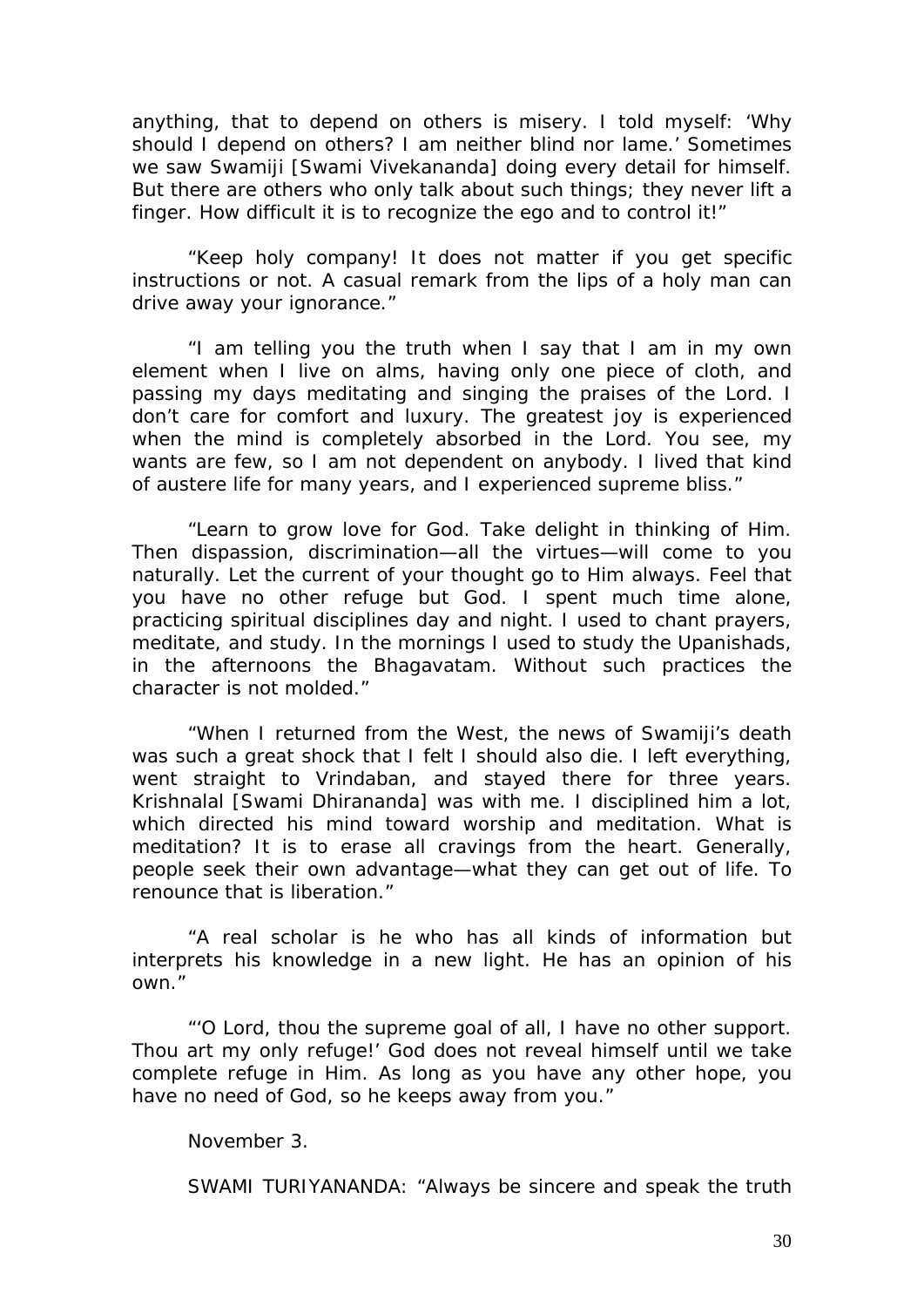frankly. In order to save their skin some people don't tell the truth. But that is not right. Those who plan and scheme get caught in their own net."

"Forgiveness is a great virtue. Learn to make everybody your own. Look upon all with an equal eye. Sri Ramakrishna used to say, 'God in the lustful, God in the hypocrite,'—and he would see God in everybody."

November 4.

SWAMI TURIYANANDA: "To seek one's own advantage is not sattva [purity]. Sattvic people are above thoughts of advantage and disadvantage. They keep their equanimity in the midst of happiness and sorrow."

"A person who fears that work may create difficulties and involve him or her in discord with others, and therefore tries to avoid work, is tamasic [deluded]."

"I used to have one fault: When I met people I would first see their weaknesses. From the standpoint of a spiritual aspirant this is wrong, although from a worldly point of view it may be all right. I used to meet many strangers, and there was no opportunity to associate with them intimately. But from a single clue I could read the character of an individual, good or bad; and I was usually correct in my judgment. Later I overcame this fault. It was my habit from childhood to analyze my mind and study its weaknesses."

"Swamiji at one time told me: 'Live the ideal life. The Divine Mother has shown me that by doing so you will accomplish a hundred times more good than I.' I didn't believe it. But then in all seriousness I plunged into the Lord's work and the work succeeded. If I had not associated with great souls like Swamiji and others, what would I have been but perhaps a wandering monk? I would have had some sort of realization, no doubt, but not what I have today."

DISCIPLE: "But, sir, isn't realization the supreme goal? Is there anything beyond it? You seem to make a difference between realization and your state of attainment."

SWAMI TURIYANANDA: "Yes, there is a difference. There are degrees of realization. A rose is a rose, but there are four-petaled and hundred-petaled roses. Is there no difference? Swamiji gave us a higher ideal than realization for oneself; it is to expand the consciousness until you see yourself in all beings, and all beings in yourself."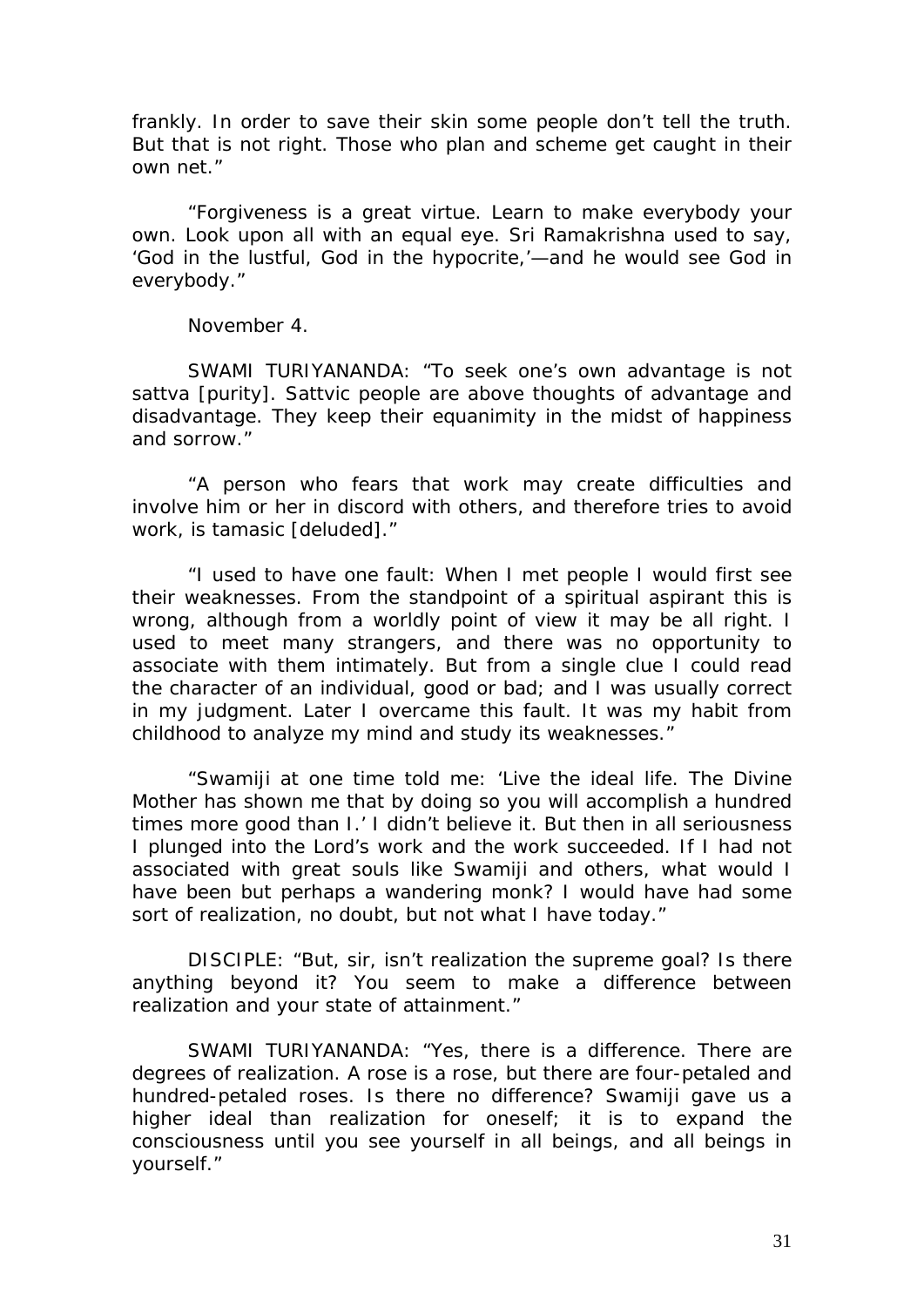"'His heart is with Brahman, his eye in all things sees only Brahman equally present, knows his own Atman in every creature and all creation within that Atman. that yogi sees Me in all things, and all things within Me. He never loses sight of Me, nor I of him. He is established in union with Me, and worships Me devoutly in all beings. That yogi abides in Me, no matter what his mode of life. Who burns with the bliss and suffers the sorrow of every creature within his own heart, making his own each bliss and each sorrow: him I hold highest of all the yogis.'"

"Your idea of spiritual life is to meditate all the time with closed eyes: 'Keep away from me! I want to meditate! No, no, no! that is not the ideal. Meditate with eyes closed and also meditate with eyes open. See Him everywhere! Your idea stems from selfishness. You are retiring more and more into your shell and becoming increasingly self-centered. You are afraid of failure and criticism. That is not right. You have to expand. You won't sacrifice yourself for anything and yet you expect to have spiritual realization. Is that possible? Engage yourself now in the Lord's work. Sacrifice yourself! Then divine visions will come to you, and you will reach the ultimate goal."

November 6 or 8.

SWAMI TURIYANANDA: "Prana [the vital energy, of which breath is a manifestation] is the first cause of person's downfall from the Truth. It is breathing that makes the mind restless. We have seen that when the mind has become calm after some time a subconscious impression suddenly rises to the surface; the mind comes down from its stillness with a breath, and one regains consciousness of the external world. But Sri Ramakrishna could rise above the vital energy in his meditation. His breathing would cease. One must rise above the vital energy."

"It is better to be deceived by others and yet to remain unsuspicious of people. If one suspects others, one loses strength of character. Sri Ramakrishna used to say: 'When the goal of spiritual life is reached, there remains only compassion in the heart.' The illumined soul has compassion for every creature."

The Swami spoke of Swami Brahmananda's intense dispassion.

SWAMI TURIYANANDA: "Sri Ramakrishna said, 'Know that Rakhal [Swami Brahmananda] has intense renunciation. His father is rich; he does not go to him. He lives here, gathers fuel from the woods, and cooks his simple food.'"

"When Maharaj [Swami Brahmananda] and I were in Vrindaban, he had only coarse bread to eat. He would dance in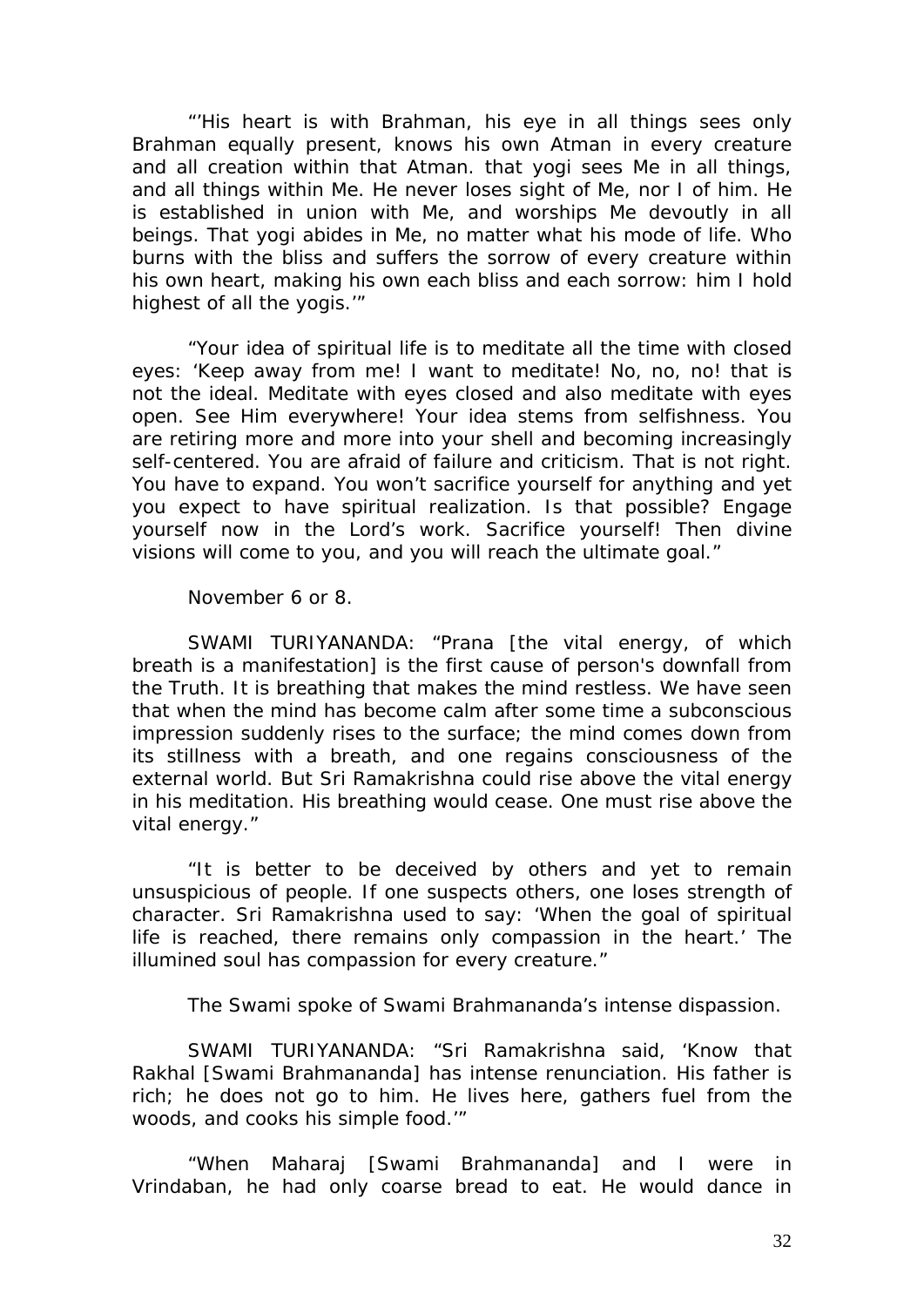ecstasy, and say: 'How can I express my joy to you?' I used to think that he was suffering from want of good food."

November 10.

SWAMI TURIYANANDA: "Continence is the essence of spiritual life. 'Of all austerities, the practice of continence is supreme. He who practices it is verily a god, not a man.' The illumined knowledge of Brahman comes naturally to a person who practices continence for thirty-two years. He who wastes this energy falls from the spiritual path and becomes dissipated."

December 15.

SWAMI TURIYANANDA: "Don't fritter your days away without an ideal. Always keep your ideal before your mind's eye and analyze how far you are progressing towards it."

December 16.

SWAMI TURIYANANDA: "I never depend on any human being. My only refuge is the Lord. If I were to depend on anyone, I would have to be afraid of him. I would rather put a knife to my throat than be afraid of a person. But the Lord always protects me; he does not let me depend on anyone but himself."

"How to reach union with God? It becomes possible if for some time one can keep the mind absorbed in him. This is to say, your mind has to be raised to the plane where God dwells; then you will see him. Don't let your mind think of anything but God. If you don't talk, don't study any books, but keep your mind continuously in the Lord, then very soon you will be united with him. But every individual's spiritual realizations are limited by his capacity. He can go so far in one life and no farther."

The Swami mentioned a boy whom he had seen only for a short time, and said that it would not be possible for him to progress any more in this life.

SWAMI TURIYANANDA: "It is not so easy to become a holy person. The ego must be annihilated. When it comes to receiving, be the last; but when it comes to giving, be the first."

December 2.

SWAMI TURIYANANDA: "You must love the Lord. You may say, I don't know how to love Him. But surely we know how to love! We love objects; we love riches; we love honor—all these things we know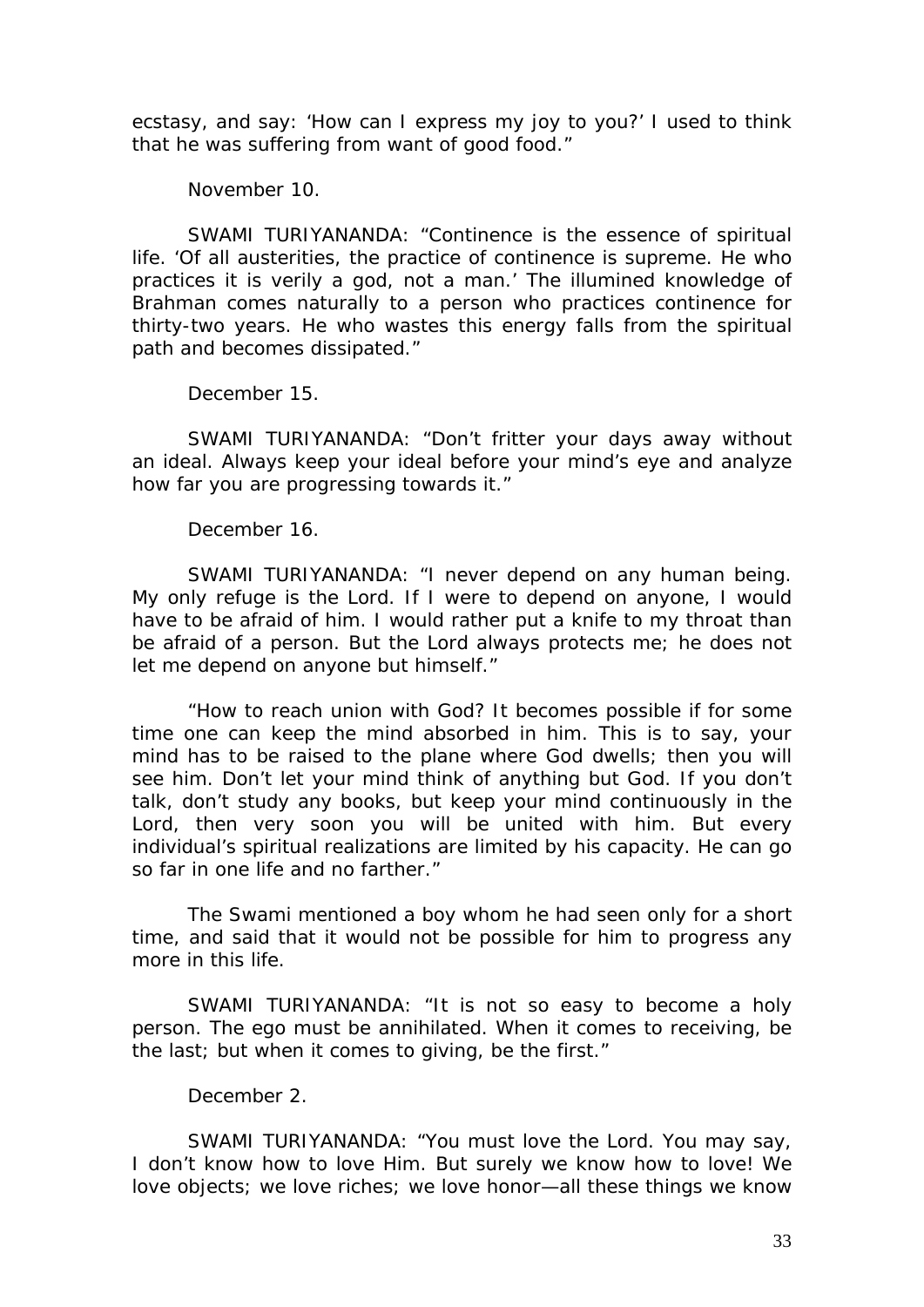how to love."

"If your mind dwells in God, He dwells in your mind. If you are indifferent to Him, He also will be indifferent to you. If you call on Him, he will remove all the obstacles in your path."'

"Devotees do not pray for the vision of God. They only ask for devotion; they want to love Him. Whether He reveals Himself or not they leave to His sweet will. Arjuna prayed to Sri Krishna: 'If you find me worthy of that vision, then reveal to me, O Master of yogis, your changeless Atman.'"

"Do we really want God? We may think so, but our minds are somewhere else. Yet sometimes God awakens that desire for Him in us. Have you ever become absorbed in meditation, forgetful of everything else, even of yourself? As long as you are not able to become absorbed in God, find out what the obstacles or distractions are. Struggle against them, and no matter where your mind wanders, keep watch over it. Do we really want God? You have renounced the world, no doubt. But why? Because you felt that there was suffering in the world. We are just seeking our own comfort. Where is that yearning? 'If my mind does not become absorbed in the lotus feet of the guru, life itself is in vain.'"

December [?].

SWAMI TURIYANANDA: "There is a type of nondualism which does not believe that the creation is real. According to this school of thought the universe never has existed, does not now exist, and never will exist. Sri Ramakrishna used to say that this kind of philosophy can only be practiced in a mountain cave. It is to meditate on the true nature of the Atman."

"Sri Ramakrishna did not allow everybody to practice the nondual aspect of meditation. What good is it to proclaim that you are one with the Absolute unless the universe has vanished from your consciousness? Sri Ramakrishna used to say: 'You may say that there is no thorn, but put your hand out—the thorn will prick, and your hand will bleed.' But with regard to Swamiji, Sri Ramakrishna said, 'If Naren says that there is no thorn, there is no thorn; and if he puts out his hand no thorn would prick it, because he has experienced his unity with Brahman." When Swamiji used to say, 'I am He,' he said so from his direct perception of the Absolute. His mind was not identified with his physical self."

"Generally, people are fully convinced of the reality of this world only with their lips they assert that it is unreal. The owner and his garden, the Creator and his creation—thus should they look upon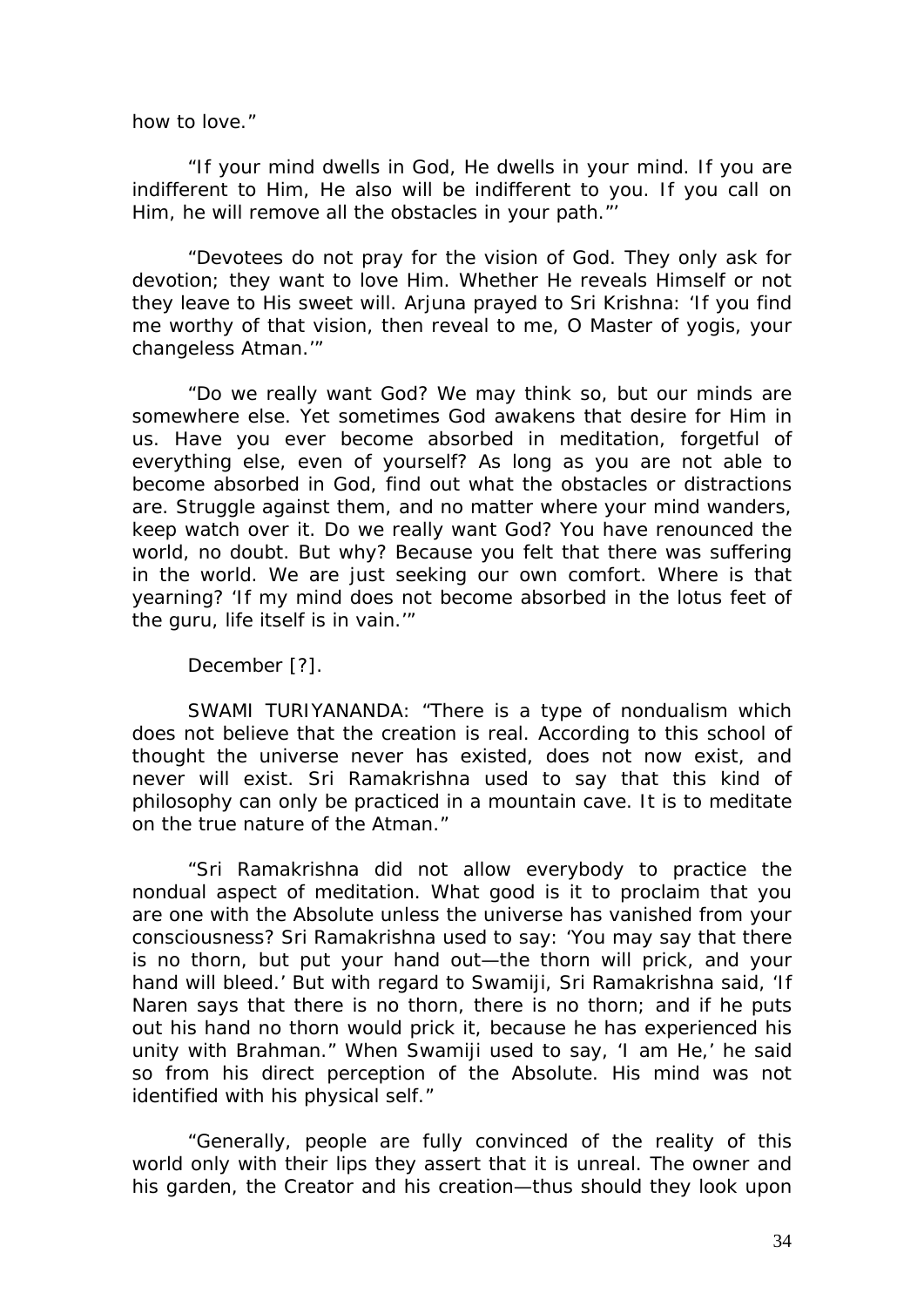God and his universe with the attitude of devotees."

"But there are some individuals who practice the ideal of union with Brahman and don't talk about it. A gentleman does not go about announcing that he is a gentleman."

"There is a state of attainment which we find mentioned in the Gita: 'He knows bliss in the Atman and wants nothing else." How can there be any pride when one has experienced the illumined knowledge of God? A spiritual aspirant should try to feel that he is already liberated."

"'I have no other refuge but God.' This must be our attitude. But how difficult it is! The rascal ego keeps cropping up. Only when we have received blow after blow, the ego perhaps loses its hold on us."

"The control of the passions is a necessary practice of austerity, but genuine control does not come until one has the knowledge of God. When one has attained union with Him, the mind no longer runs after flesh; the craving has completely disappeared. 'The abstinent run away from what they desire. They carry their desires with them. When a person enters Reality, that person leaves desires behind them.'

"The root of religion is to have firm faith that there is a Reality behind this world appearance. As long as a person is in ignorance and still asserts that or he or she is one with the Absolute, they actually identify themselves with their own ego, not with Brahman. They do not know that there is a Reality beyond their little selves. They are really a kind of atheist."

"In spiritual life, through the practice of meditation and prayer there comes first a feeling of the presence of God. Then arises the struggle to reach Him."

"All people are slaves to nature. Some have a natural tendency toward inertia, others toward activity. Nature makes us helpless, and helplessly under her rule we sometimes act, sometimes become silent and lazy, and sometimes go to sleep. Nature controls us instead of our controlling nature. It is just as if a minister had usurped the king's throne. I used to weep and pray that I would not remain under the control of nature. First be a witness to the workings of nature. Then try to realize the Reality that is beyond nature."

"From my boyhood on I used to feel that a power was always protecting me, just as a child, learning to walk, is protected by its mother. I felt that I would fall if it were not for that protection behind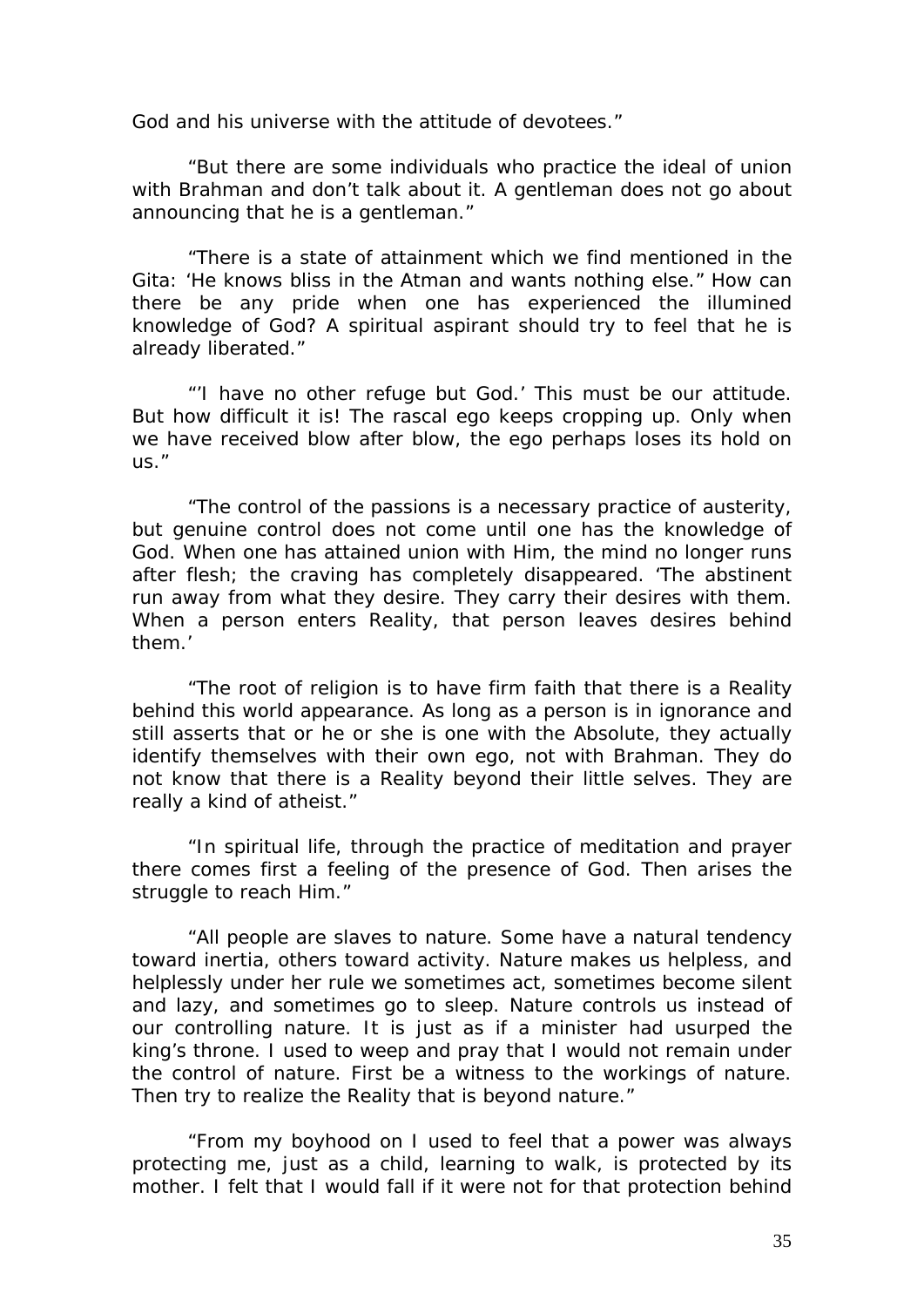me."

"What people call conscience or the voice of God is the power of the guru. As a general rule, people make the mistake of killing their conscience, otherwise this power would guide everybody."

"Be true to yourself, then you will attain everything. Sri Ramakrishna used to say: 'Make your lips and your heart the same.' That is to say, be sincere in every way. It is difficult to be sincere, but people think it is very easy."

December 5.

SWAMI TURIYANANDA: "When I used to meditate in Sri Ramakrishna's presence, I experienced a sensation in my spine and would feel an energy rising. The body was like a desert land. The guru gave the holy name of God, and through its power the desert was transformed into a beautiful flower garden. Life was aimless. Since the guru touched me I have had an ideal to live for."

"As long as your mind dwells on anything other than God, you cannot become a knower of Brahman. 'Realize that pleasure and pain, gain and loss, victory and defeat—all are one and the same. Then go into battle. Do this, and you cannot commit sin.' Do you know why people commit sin? A worldly person won't stop at anything in order to gain some selfish end. But when they become selfless, they remain unchanged in pleasure and in pain. If we can renounce the sense of ego, then only do we overcome misery. Blessed is one who is happy in his renunciation. He or she finds joy in doing things for others."

"The householder also has to renounce eventually. 'By renunciation alone immortality is attained.' The object of passing through married life is gradually to learn self-control, then to renounce altogether."

"Sri Ramakrishna used to pray: 'Mother, may these children of mine surpass me in spirituality.' There is a saying: 'Welcome defeat at the hands of the son or disciple.'"

"When I was twelve or thirteen years old I saw Sri Ramakrishna, my guru and Chosen Ideal, getting down from a carriage. He was reeling in divine intoxication. He reminded me of what I had read about Sukadeva—how some worshipped him with flowers and he was smiling, while others threw stones at him and he was smiling."

"When I was practicing austerities at Langal, I became very ill.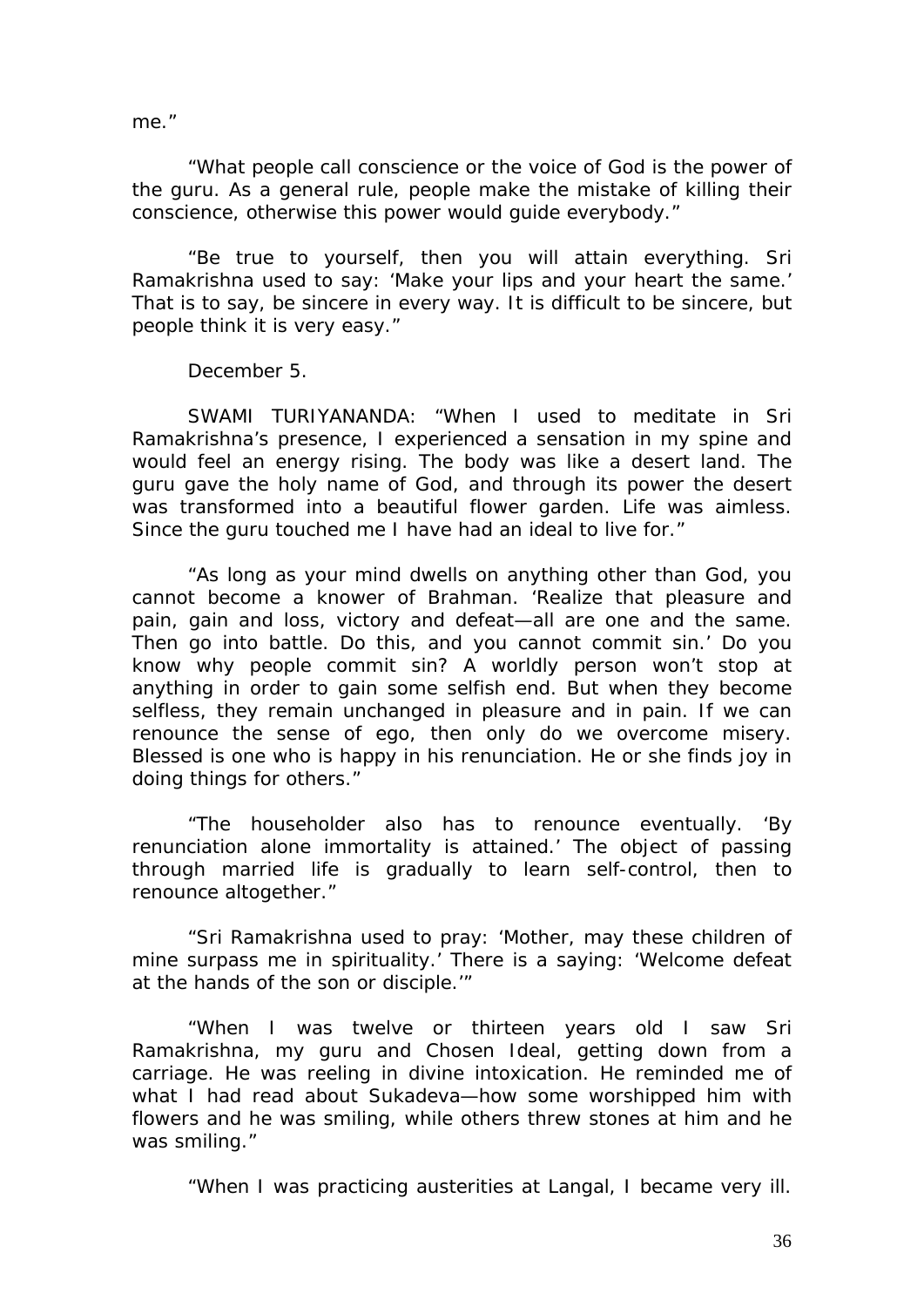I was suffering from the last stages of anemia. But I was not anxious whether the body would survive or not. My mind was so absorbed in God that I did not care. Through the Lord's grace I experienced many spiritual truths. Now, it seems, they are hidden."

"Try to surrender yourselves to God, and he will do everything for you. God and humanity—there is a separation. Let your tears wipe out that separation. He will take you to himself. He is like a magnet drawing iron filings. People do not feel God's attraction because of their evil deeds. 'How hard to break through is this My Maya, made of the gunas. But one who takes refuge within Me only shall pass beyond Maya.' So you see, everybody can take refuge in God and attain supreme illumination. Then why don't people do it? 'The evildoers turn not toward Me. These are deluded. . . . .'"

"What is samadhi? It is to raise the vital energy [prana] upward."

"There are some great souls who are not concerned with their own happiness or suffering, but keep themselves busy doing good to others."

"Meditation has to become natural. This means that the presence of the Lord is immediately felt in the mind, and he appears living, speaking."

"Swamiji was an example of loyalty to his guru. There was power in Swamiji's words because his heart and lips were one. He always held firmly to the truth."

"Craving for enjoyment has to be fulfilled, otherwise seeds of desire remain."

Swami Turiyananda has been called an embodiment of the teachings of Vedanta. His faith in God and self-surrender to him were an inspiration to all who came within the orbit of his influence. Swami Pavitrananda, head for part of the Vedanta Society of New York, tells that the Swami had such a capacity to detach his mind from the body that on several occasions when he had to undergo operations, he was able to do so without the benefit of an anaesthetic.

Swami Turiyananda's natural inclination was toward meditation and character-building rather than public work. His training of monastic recruits was strict or affectionate, as the case warranted. If necessary, he rebuked the novices severely. He disciplined one of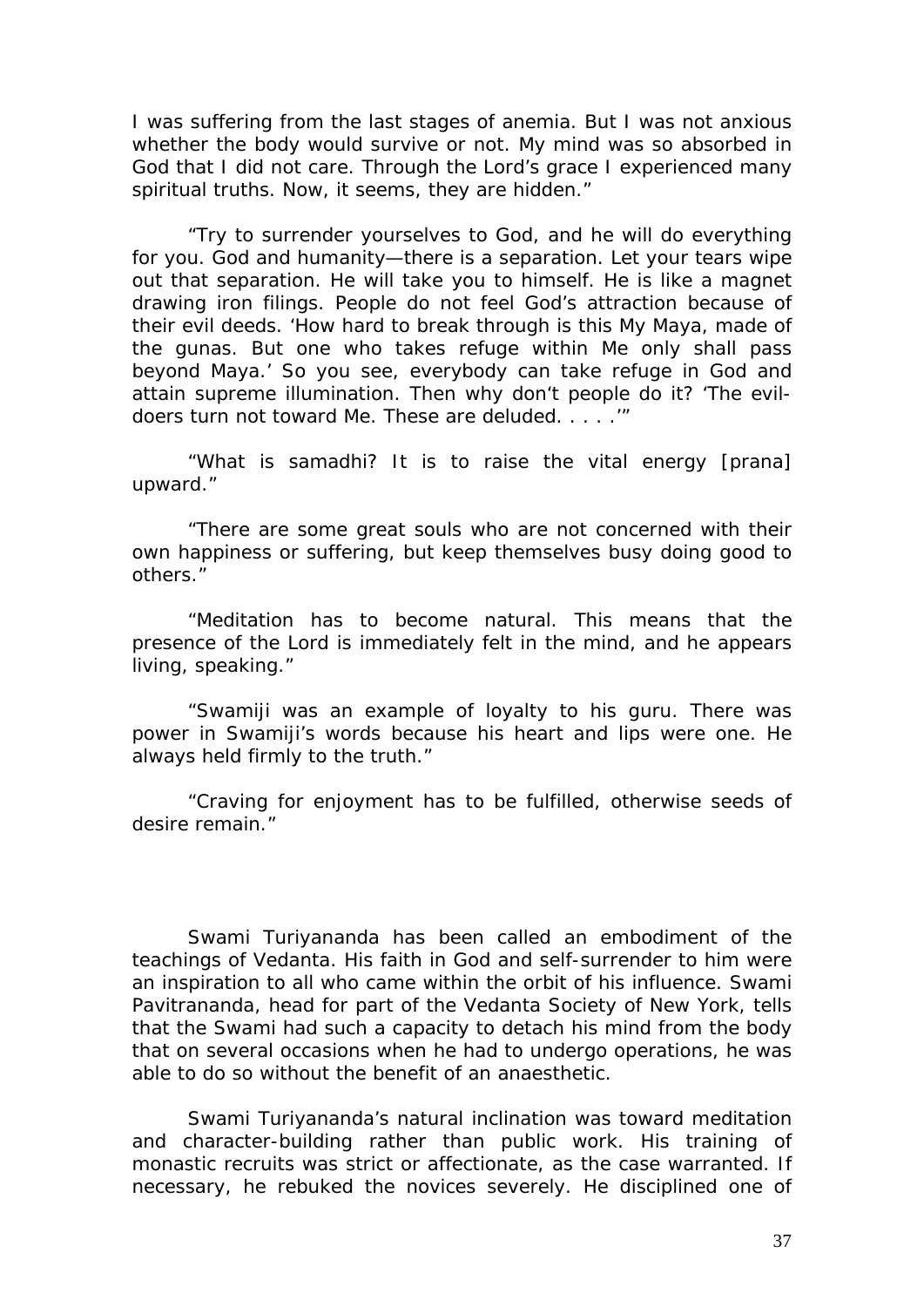them, now a senior monk of the Ramakrishna Order, by not talking to him for several days. On the other hand, his loving kindness is remembered by all who were privileged to associate with him.

The spiritual conversations which follow were given for the greatest part in the ashrama at Almora in the Himalayas in the year 1915. Although Swami Turiyananda addressed them to monks, who used to come to him for informal gatherings, these talks on the religious life will be of interest to all spiritual seekers, who may recognize in them the inspiration which stems from personal realization of the Divine.

January 21. SWAMI TURIYANANDA: "There are three steps to spiritual realization: hearing the truth, reasoning upon the truth, and meditation on the truth. What is hearing the truth like? It is like listening to music as the deer does, fascinated by it. He is completely unaware of the hunter aiming at him. To meditate on the truth is to become absorbed—like the legendary cockroach, which gives up its own nature and becomes a caterpillar by constantly thinking of a caterpillar."

"Meditate! Meditate, and you will reach spiritual heights. You see, we [the direct disciples of Sri Ramakrishna] have attained our state through meditation. Constant meditation is going on within us; this means that the current of our minds and our will is in Him. While I am talking to you, the meditation continues. Each one of us is bound to Him. We have no life apart from the Lord. He who is earnest is sure to become united with Him."

"I have met some holy men in my life who are very learned, but they never show their learning. Outwardly they live like ignorant men."

"When a monk goes out for alms, he has to show some of his learning and power, like a prostitute. To live on alms is a sort of profession. And you have to accept alms as if you were like anybody else.

"How to live the life of a monk is beautifully explained by Manu in the sixth chapter of his book. One is charmed by his teachings: 'A holy man should live outside of a village. He should only go out for alms in the afternoon. He should always chant the name of the Lord. While walking, his mind should be absorbed in a spiritual mood. He should not speak with anyone. After receiving alms he should return to his hut.'"

"A holy man is he who does not keep his senses engaged in objects; he has transcended them."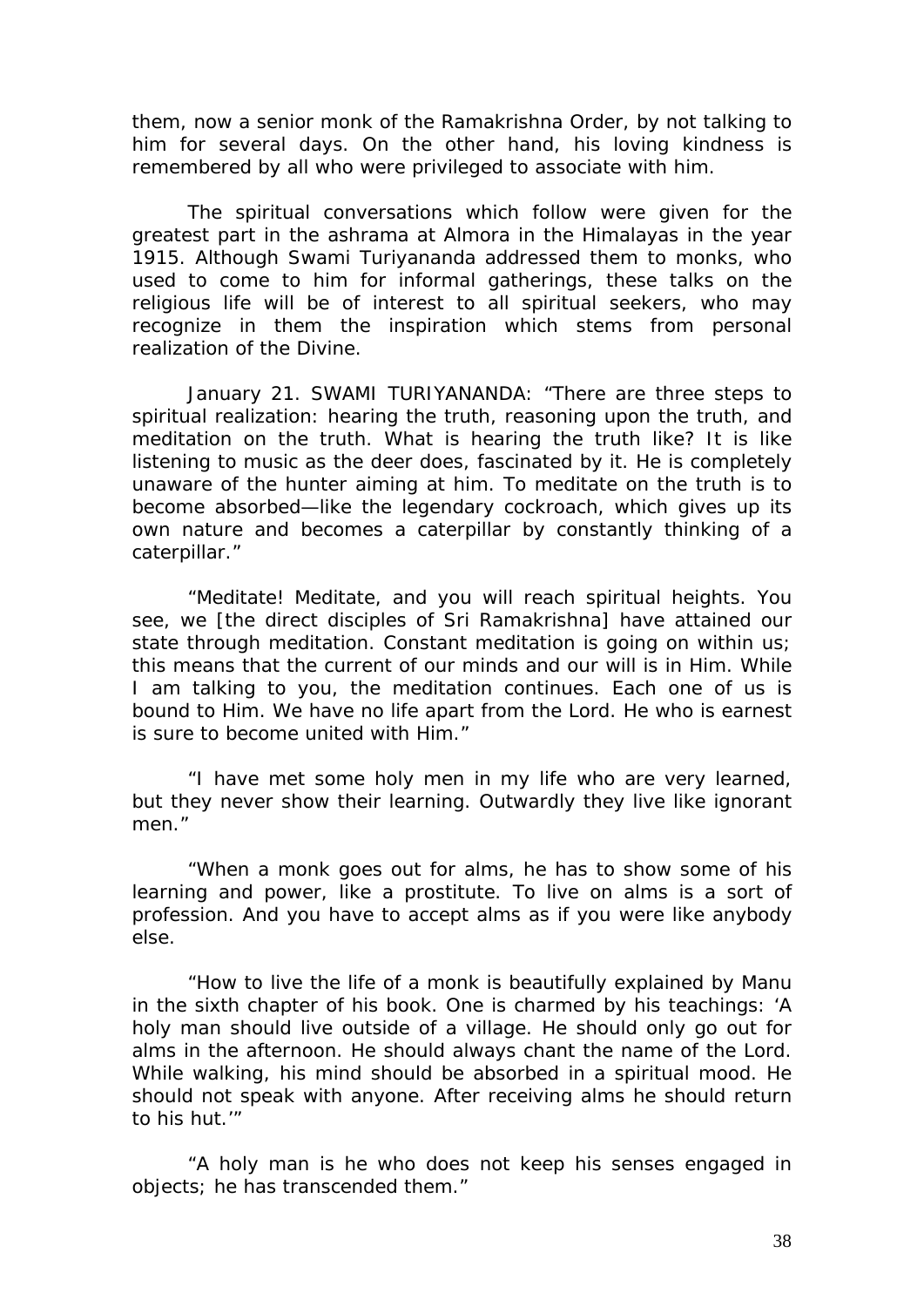"We are much indebted to Gopal Da [Swami Advaitananda], because we learned the secret of work from him. He was organized and concentrated in everything he did. And he was very methodical in his habits. Until his last day he regularly practiced meditation."

January 22. About the after-life.

SWAMI TURIYANANDA: "Immediately after death a guide comes from a certain plane to take the spirit there. Among the many spheres, there is the realm of the fathers, the realm of the gods, the realm of death, and the realm of Brahma. According to the spiritual development of an individual, the person goes to a particular realm. But you know, everything is in the mind. Take a person's life on earth: If their heart is pure and if they are desireless, they find heaven everywhere. All planes are the same to them. 'Gold remains gold, even if it lies in the mud.'"

"Swamiji used to say: "Even he who has seen only a spook is more spiritual than book-learned pundits.'"

"Take complete refuge in God. Call on him. Then all your worldliness will be wiped out."

"What is after-life? There is the body, but without bones and flesh."

January 23.

SWAMI TURIYANANDA: "First be well balanced and calm; then you can help others. If you are tottering yourself, how can you expect to lift others up?"

"It is not good to feel free in the sense that you think you can do whatever you please."

"Seeking for praise is a great obstacle in spiritual life. Some people believe that it does not make any difference what they really are as long as others think well of them. They keep their faults hidden. But this is the attitude one should cultivate: 'I must purify myself! I must be good! I don't care what others may say about me!'"

"The Lord knows our inmost heart. Of this we must convince ourselves first and then turn our gaze toward him. Thus only does man become fearless."

"I used to consider myself a follower of the path of knowledge. I used to study the scriptures, and think: 'I will attain samadhi [union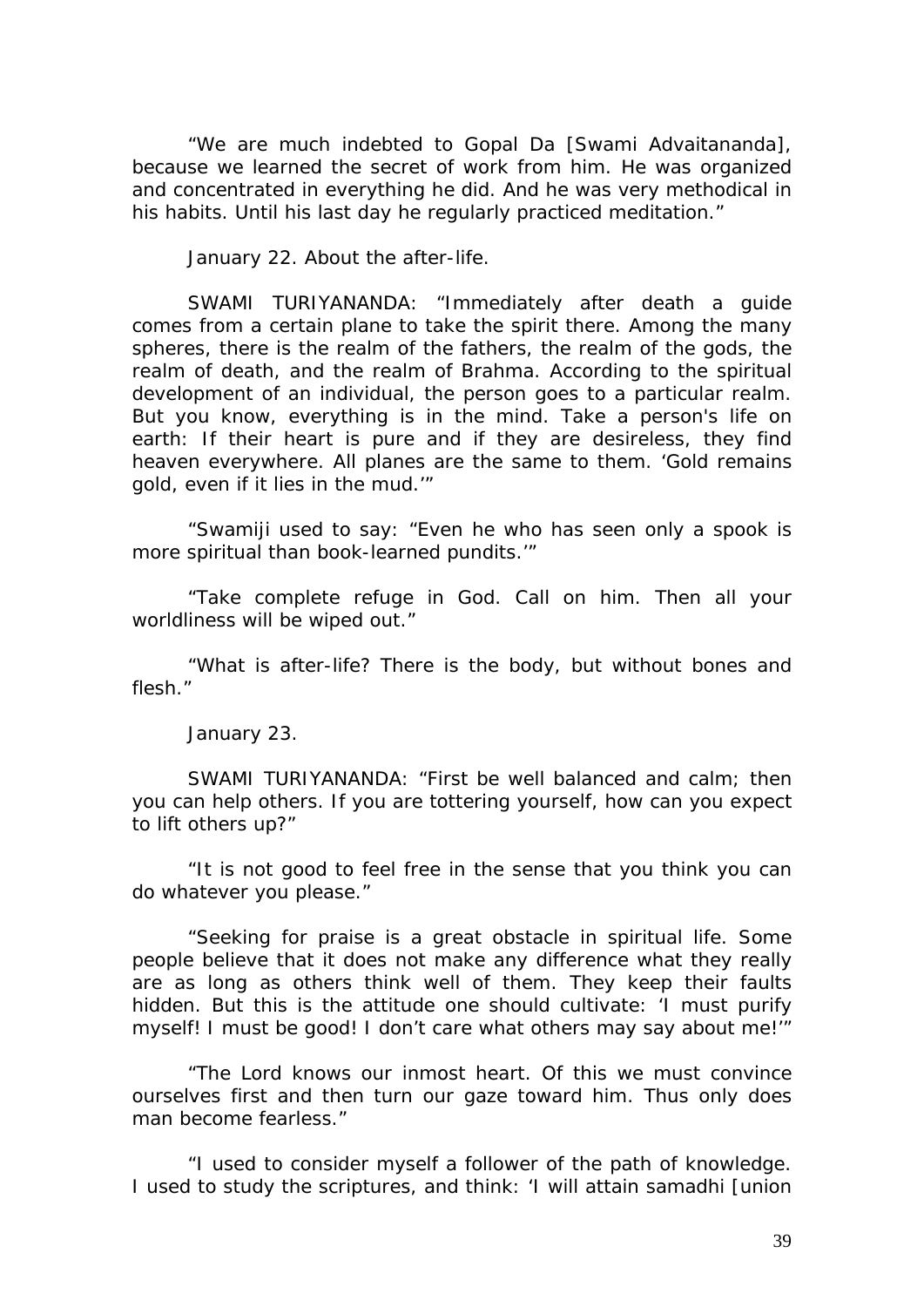with God] immediately.' After I came to Sri Ramakrishna I learned what spiritual realization means and what samadhi means."

January 30.

SWAMI TURIYANANDA: "Try to follow an ideal in everything. No part of our life is in vain. What is the purpose of life? It is to reach perfection. But in everything you must follow an authority. As a rational being you cannot say: 'I eat, drink, and make merry.' Such a life is the life of a brute."

"'Be a devotee, but don't be a fool!' You must be alert in everything. Sri Ramakrishna used to say: 'Look at me! The Divine Mother has placed me in such a state that I can hardly keep clothes on my body, and yet I am not forgetful.' The Master told us: 'He who is careless is foolish.' In our scriptures too we read that a careless person gradually degrades himself. Always be on your toes!"

"To be a man is to be alert, conscious. If you become unconscious, then be unconscious with full consciousness [in samadhi]—like Sri Ramakrishna. He used to loose external consciousness in ecstasy when someone sang a devotional song. But even a slight mistake in the music would cause him pain and bring him back to ordinary consciousness."

"Struggle to keep yourselves awake and watchful; then it will become a habit with you. Be alert! Discriminate between good and evil. Then go beyond good and evil."

"There must be some ideal, standard, or criterion by which you can guide yourself. Otherwise your life will be aimless. Every day make the effort to reach your ideal."

January 31.

SWAMI TURIYANANDA: "There is an indivisible, changeless Time—that is Brahman. What is known as divisible time exits only in the mind. Annihilate the mind, and time stops. The whole phenomenal universe is in the mind; everything exists for the moment—now is, then is not. But beyond these changeable phenomena there is an unchanging Witness. He is the one immutable Reality, lending an appearance of permanence to the changing phenomena."

"There are some great souls who live in that indivisible, changeless Time. To them this whole universe appears momentary and unreal. Swamiji[Swami Vivekananda] dwelt in that state much of the time But you see, we normally live on this relative plane. Maya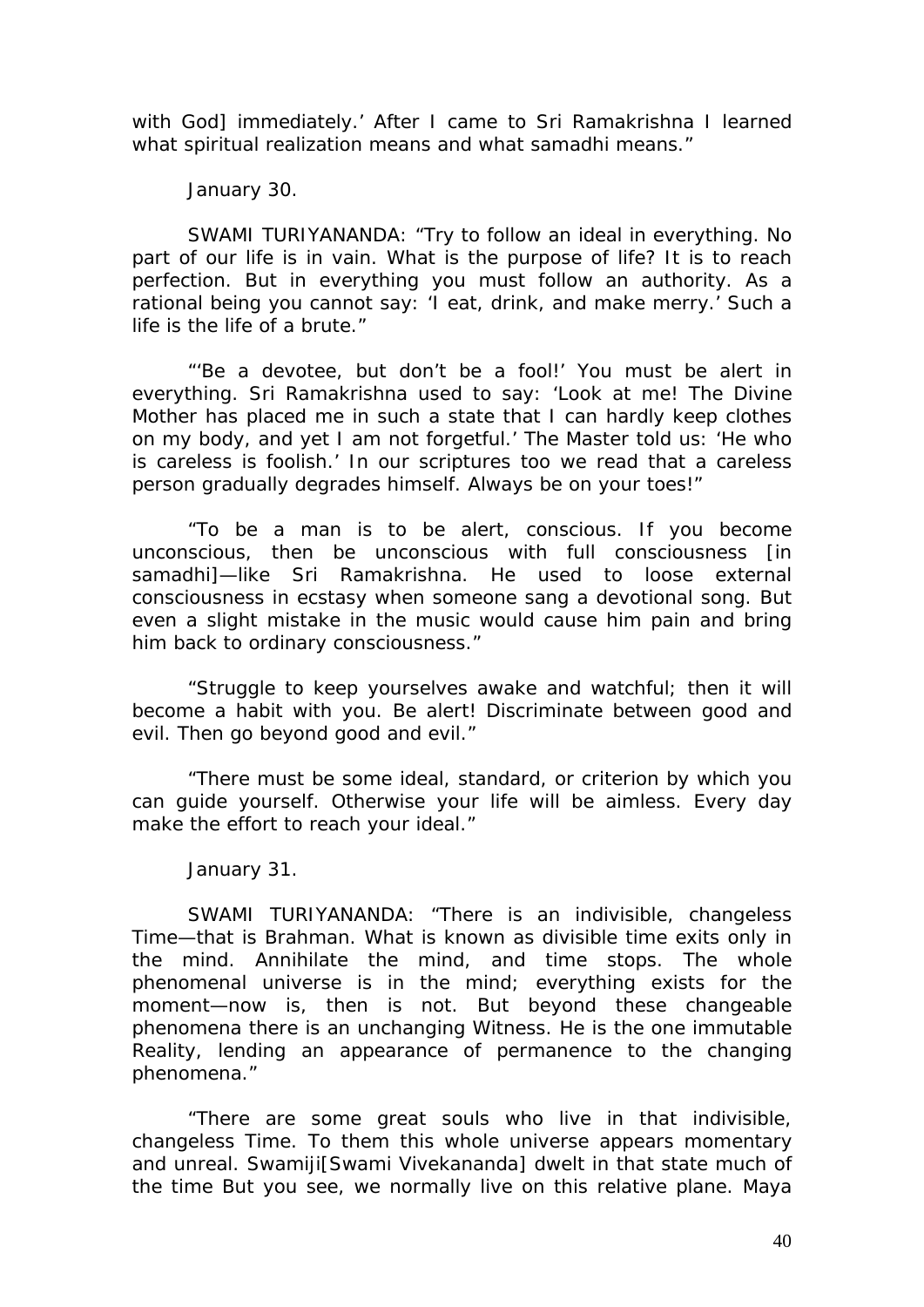[the Cosmic Illusion] is such that though you drive it away, it comes back."

"Once I was sitting on the bank of the Ganges, meditating. I lost external consciousness. It was about three o'clock in the morning when I came to. Someone said: 'Let us go home.' These words were like a stunning blow to me. You see, I had no home at that time, and I realized that the desire to go home had come from my own mind. Through practice of discrimination I understood that birth, lineage, race, and country are all figments of the imagination. Then I took a vow to erase all such ideas from my mind. This little incident made a deep impression on me."

"At one period I used to bathe in the Ganges at half past three in the morning. One day I noticed something like a thick rope floating in the water; it was moving in the opposite direction of the current. I watched carefully and then saw a crocodile give a lash with its tail. I ran back to the bank. But I despised my behavior and began to consider: "What, you think you are the Atman, birthless, deathless, and now you run away from death?" After I discriminated in this manner I dived into the water and faced the crocodile. I was determined not to run away even if the crocodile should try to kill me. But from within myself a voice said: "Look here. You are not acting from knowledge of the Atman. You have not yet attained that state. You are letting yourself be guided by your willful ego. This is nothing but rashness." You see, I was nervous at the time. If I had had the realization of the Atman, I would not have been afraid; I would have faced the crocodile calmly. But I did not run away, although I understood that I was acting impulsively and was not yet free from fear. Thus did the Lord teach me."

"Sri Ramakrishna's example solved all the problems of my own life. I have no problem left to solve. While I was in the West, whenever anyone asked me a question, I used to look at the person, see his problem, and the answer would immediately come to my mind."

"At one time I liked the philosophy that everything is in a state of flux, but then I realized the fallacy of it; I felt that there must be a permanent substance to witness the changes."

"One looks on the phenomenal universe as real unless one finds something higher. Why don't we understand the truth that this world is unreal? Because we are attached to it."

"I used to ponder over all these philosophies. Then I realized that love for God is the only point that matters. After studying and discussing philosophy I came to the conclusion that one-pointed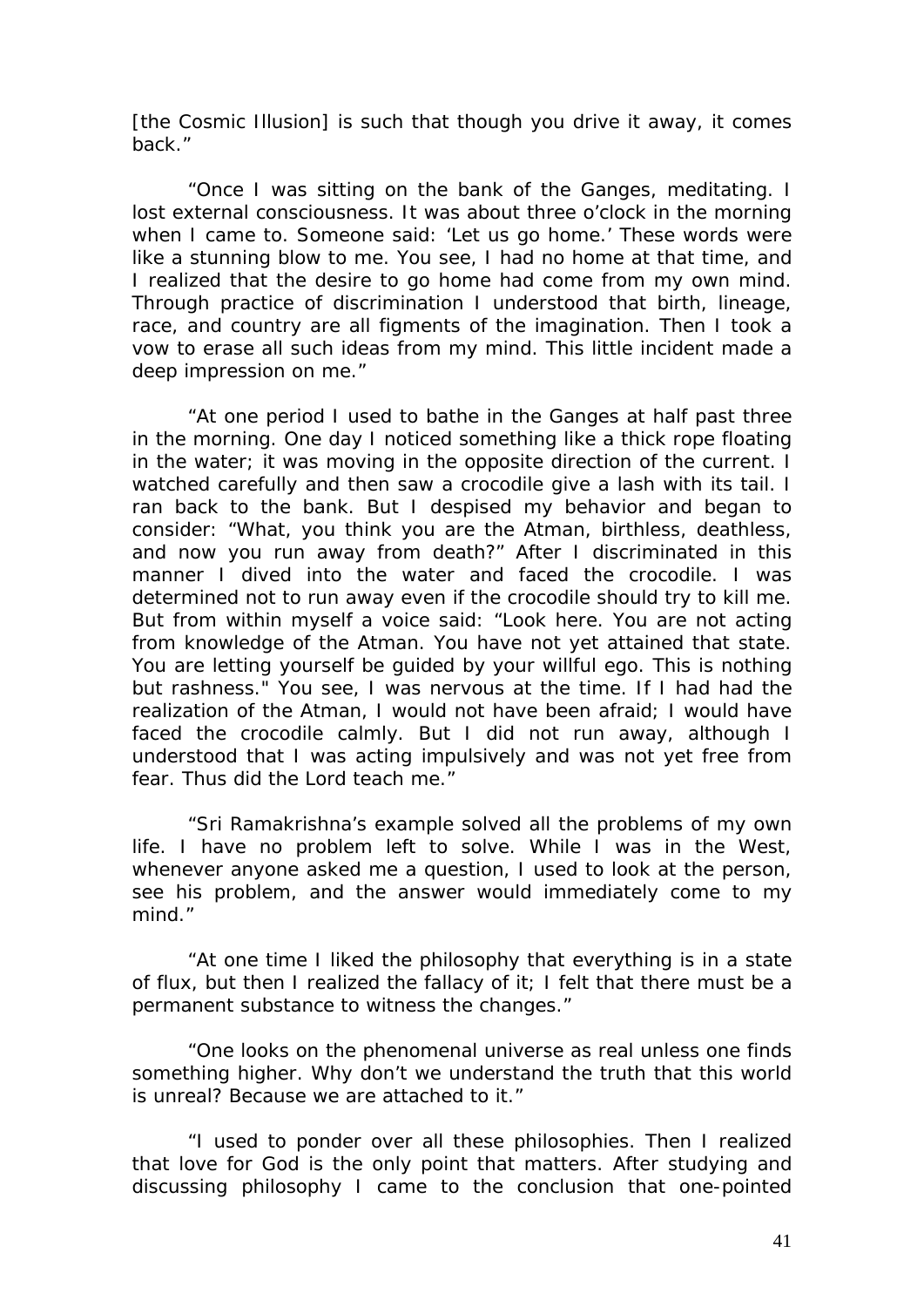devotion to the supreme Atman is the one important thing."

"Sri Ramakrishna's life had two aspects. You must try to understand both. If you accept only one aspect there will be misunderstanding and confusion. For instance: The Master used to give presents to musicians who played for him. When he had nothing else to offer them he gave away the very cloth he was wearing. Was not that an example of supreme renunciation? On the other hand, when that same Ramakrishna did not receive the customary food offering from the temple, he anxiously inquired about it and asked Swami Yogananda to go and get it."

"Swami Yogananda asked: 'Why bother?'"

"The Master rebuked him: 'Oh yes, I know you are a man of great renunciation. You don't care!'"

"How to reconcile these two attitudes? Of course Sri Ramakrishna did not take a morsel of that food offering himself. He had it brought for distribution among the devotees."

"One day Sri Ramakrishna told Yogananda: 'Be a devotee, but don't be a fool! When you want to buy something, go to different shops, compare the prices, and take the best and the cheapest. If you save money this way, give that money to the poor.'"

"There is another instance. When Maharaj [Swami Brahmananda] found a pice that someone had lost, and showed it to the Master, the latter said: 'Why did you take it? You don't need it. Why would a person who doesn't want any fish go to the fish market and haggle about prices?'"

"How can you reconcile these contradictory attitudes? One time Sri Ramakrishna apparently behaves like any other worldly man, carefully calculating about everything. Then again he exemplifies the ideal of renunciation. You see, he was a man of principle. He represented an ideal [householder or monastic] in whatever he did. And this is what I would call a perfect soul."

"If an ordinary man gets a little renunciation, he completely loses his head. The worldly man, on the other hand, is very grasping. . . . As we associated with Sri Ramakrishna, our eyes opened. He showed us the ideal life by his own example."

"When the Marwari devotee Lakshminarayan offered Sri Ramakrishna ten thousand rupees, the Master fell unconscious. Regaining consciousness, he told the devotee to get away from him. When Lakshminarayan suggested giving the money to Hriday [Sri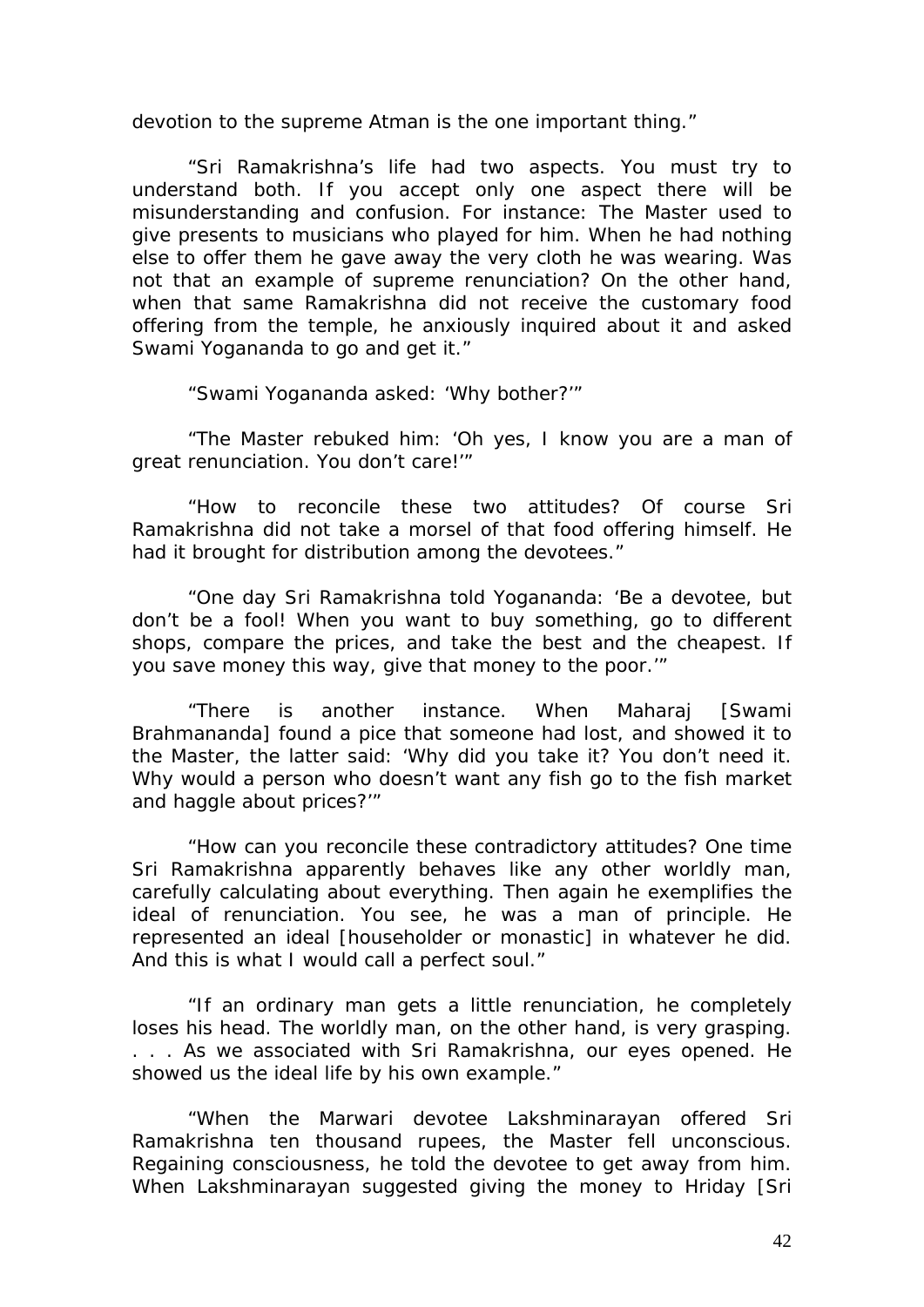Ramakrishna's nephew, for the Master's use] instead, the Master exclaimed: 'Oh no! He will accept it in my name, and I can't bear the thought of possessing money!'"

"The devotee remarked: 'Ah, I see. You have not yet overcome the idea of acceptance and rejection.'"

"The Master simply replied: 'No, I haven't . . .'

"I have somebody to look after me. I know that for a fact. So I do not worry. This is neither imagination, nor poetry, nor romanticism—it is really true. I see my Protector as I see you before me. I willfully try to do wrong, but He won't let me. He is protecting me. Can you understand this? But one must not talk about such things. Ego, ego! Vanity! Very bad!"

February 7.

SWAMI TURIYANANDA: "Some holy people, while eating, really feel that they are offering sacrifice to Brahman [the all-pervading Spirit] in the form of the vital energy. Any other attitude is brutish. Such people feel light in body; others carry a heavy weight."

"There are yogis who can cure any kind of physical disease. I firmly believe that if I made the attempt I could get back my youth. But that would be small-minded. You cannot keep the body forever. Everyone knows that, so why waste your energy to prolong the life span? Furthermore, everything happens by His will. Why assert yourself? It only increases your sense of ego. Great suffering is in store for the man who takes his own responsibility and does not surrender himself to God. You see, I don't feel responsible for myself, and therefore I enjoy the fun."

"How people worry about wealth! You boys have renounced everything. You know that the Lord supplies all the necessities of your life although you own nothing. But as a general rule, people seek the power of wealth. The divine Mother does not let them know that she alone protects—because they are attached to possessions. She shows them the play of wealth."

"Kali Maharaj [Swami Abhedananda] at one time used to catch fish, reasoning that the Atman is immortal—it neither slays nor is slain. Learning of this, Sri Ramakrishna sent for him. He told Kali Maharaj: 'What you are saying is true. But at your state of development, before you have realized the Atman, it is not good to discriminate in that way and kill any creature. You should know that realization of the Atman is a state of attainment beyond all logic and reason. He who attains that state feels compassion for all beings. A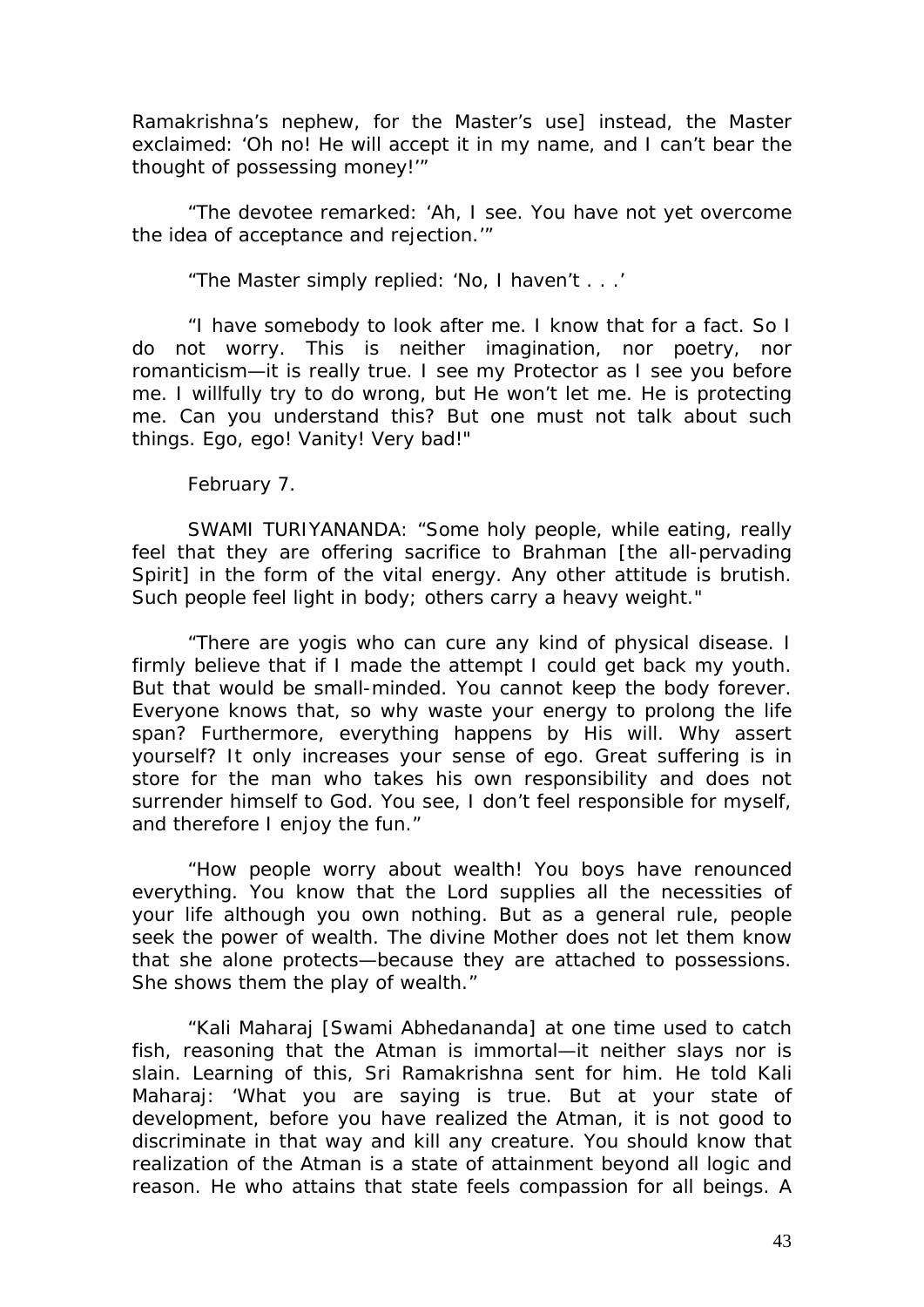holy man is freed from all samskaras [tendencies of the mind], but the thought-wave of compassion stays with him to the last moment of his life. Never give up the ideal of a holy man!'"

"There are people who worship God in order to gain power occult power, for instance. But we want the sweet and loving aspect of God. Those who seek power feed their ego—the ego, which causes all the suffering in the world."

"Narada taught constant recollectedness of God. Let no other thought or desire enter your heart. Let the current of your mind run to God, smoothly, like oil poured from one vessel into another."

"At one time I felt that my life was unbearable because of my sense of ego. How was I to get rid of it? By committing suicide? Of course not! But this very thought—how to overcome the sense of ego—made me restless. Then it disappeared. This was a sort of crisis that I passed through."

"Spiritual growth is a gradual process. Practice the disciplines patiently and make them habitual in your life."

"Manu has written that if a brahmin or a brahmachari [a novice] wakes up after sunrise, that is a sin which has to be expiated. I don't think that I ever woke up after sunrise. For a time I practically gave up sleep altogether. I used to practice spiritual disciplines constantly and I never suffered from drowsiness."

"This world is a bad place. But if one does not worry about himself but thinks of others and acts accordingly, one finds some meaning to this life"

"In one of his letters Swamiji wrote: 'When I go for alms, I give people something in return.' Give and take—that is the motto for a monk. Monks who live only for themselves and don't even practice spiritual disciplines are impostors."

"Sanatan Goswami, a well-known disciple of Sri Chaitanya, had admitted his defeat in a debate with a scholar and wrote a certificate to that effect. Jiva, Sanatan's brother-disciple, defeated this scholar in turn and took the certificate away. Learning of this, Sanatan excommunicated Jiva for his egotism, and Jiva practiced austerities to purify himself. Rupa Chaitanya, another of Sri Chaitanya's disciples, said that the duty of a devotee of God is to have compassion for all creatures. Sanatan used to take a glass of buttermilk as his sole daily food, and chanted the name of the Lord all day long. Haridas, one of his brother-disciples, would not break his fast until he had repeated the Divine Name three hundred thousand times. But you know, these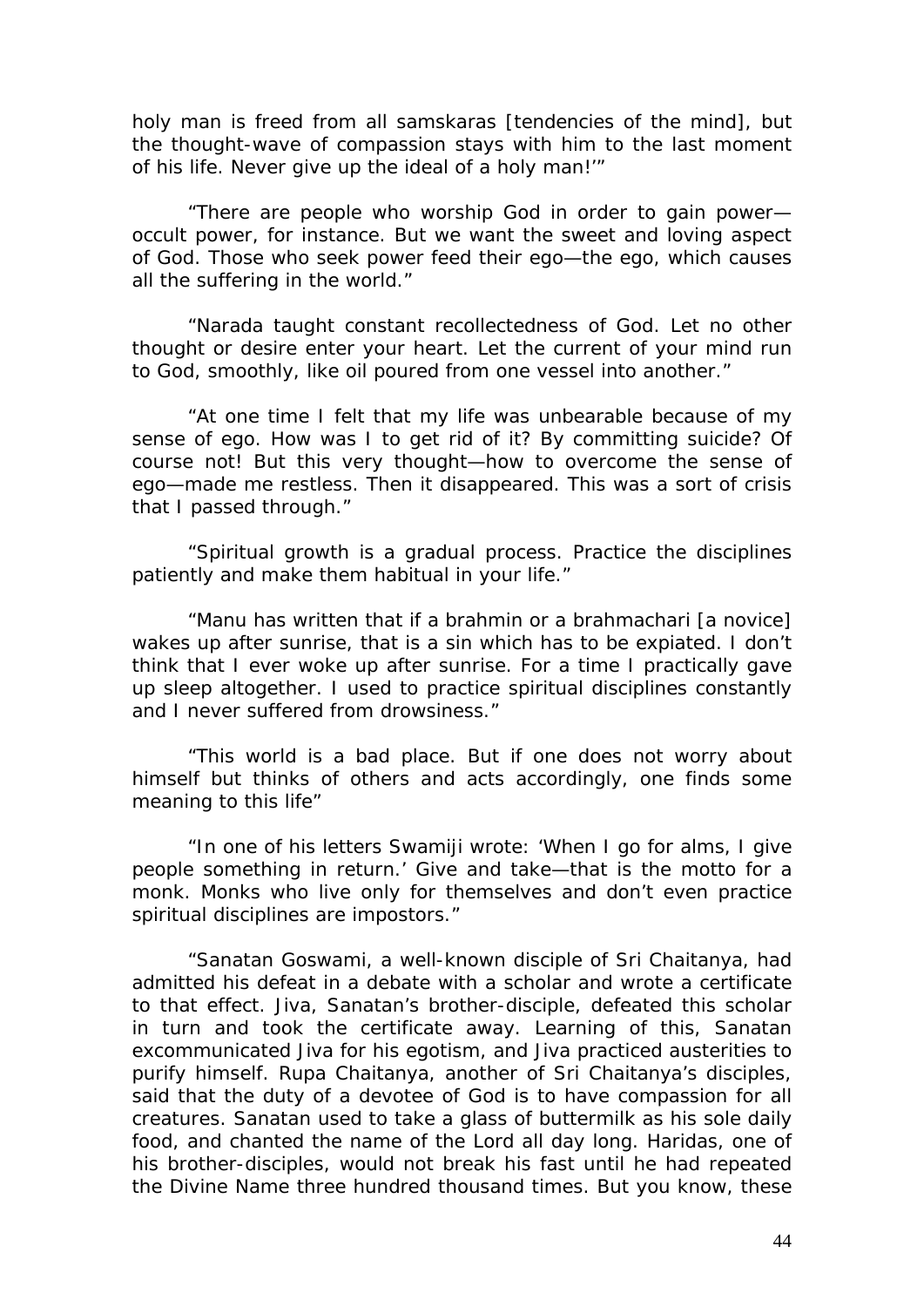were not ordinary human beings. It is not possible for average people to practice spiritual disciplines to this extent."

"We have seen Swamiji meditate the whole night, then early in the morning he would take his bath; and people did not know anything about his austerities. I never saw Swamiji sitting idly; he either studied or conversed on God or meditated."

"One day Swami Shivananda sang a devotional song to Sri Krishna. While listening, I began to weep and went into ecstasy, and Swamiji did too."

"To live the ideal life is our only purpose. The truth of the Upanishads is to be attained. The Truth is, and it must be realized in one's own Self. Swamiji did that. Of course, the one Truth is perceived in many ways, according to the capacity of the individual."

"To be completely selfless—that is the ideal which everybody understands. Selfishness is the root of lust. Lust will decrease as you become unselfish. People become restless by thinking of themselves. The more you renounce your ego the greater will be your spiritual unfoldment. Cling to your little self and you will remain little."

"Many people think, first let circumstances become favorable, then they will practice spiritual disciplines. But conditions will never be ideal. You must begin your spiritual struggles wherever you are and under whatever circumstances you find yourself."

"Worship the Lord! Make it a regular routine in your life to worship him. Wake up early in the morning. First worship the Lord, sing his praises, and then only attend to your other duties."

"There are two selves, as it were. One is impersonal, the unchanging Reality. The other is the so-called individual self, identified with many adjuncts [body, mind, senses, possessions]. It is the individual self that is born, grows old, and dies. The impersonal Self always remains the witness. As long as one is identified with the adjuncts, one cannot realize the Impersonal. Free yourself from these limitations and realize the Absolute!"

"'The cause of human bondage is the sense of "me" and "mine." Renounce this sense of possession and you become liberated.'"

"Sickness, mental laziness, doubt, lack of enthusiasm, sloth, craving for sense-pleasure, false perception, despair caused by failure to concentrate and unsteadiness in concentration: these distractions are the obstacles to knowledge.'"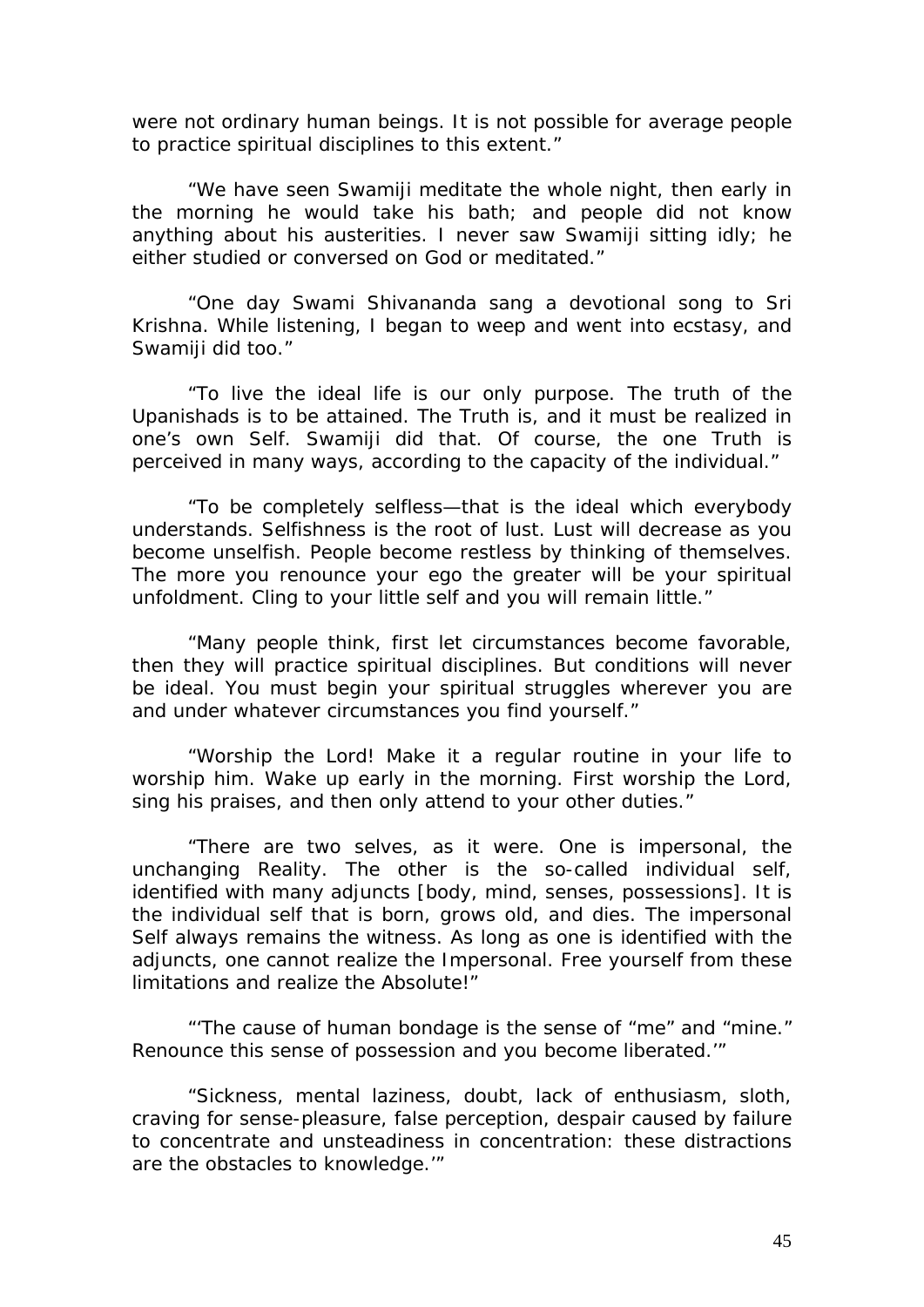"Sickness. Mental laziness: The laziness of mind and body. You don't want to do anything. The mind is depressed. Doubt: doubt whether you will succeed or not. Lack of enthusiasm—always afraid to act. You have to be full of energy to achieve anything! Sloth. Craving for sense-pleasure: The mind does not wish to give up its distractions; it knows that they are bad and yet cannot give them up  $\overline{u}$ 

"Ram Maharaj [a disciple of Swami Brahmananda] never gave lame excuses. Whatever work he undertook he would do with a perfectly concentrated mind. Unless one is sincere one cannot grow spiritually."

"To be successful in work one first has to plan the work carefully and then do it. How can it succeed without organization? In every act you must keep perfectly calm. Many times in the process of performing one right action we make ten mistakes."

"What are the effects of meditation and japam [chanting the name of the Lord]" They make the mind strong and pure. One attains sincerity of purpose. One is the same inside and outside. For several years I used to sleep only two hours a night. I never had any headaches. In the morning I used to sit for four or five hours, meditate, chant, and study at one sitting, and then do the worship, and then cook. I would eat very little and so never felt drowsy or lethargic."

## [undated]

SWAMI TURIYANANDA: "One who has only attained the Impersonal and has become merged only in the Absolute, is onesided. The Jnani [follower of the path of knowledge] is afraid of being born again, of becoming deluded again. But a real knower of Brahman, an 'expert player,' is not afraid. On the other hand, one who has only realized the personal aspect of God, and not that absolute Existence, Knowledge, and Bliss beyond all ideas and emotions, that person also is one-sided."

"In one of the Puranas [narratives amplifying the scriptural truths declared in the Vedas] it is written that even when this whole universe is dissolved, the divine forms remain. Sri Ramakrishna used to say that there are places in the ocean where the ice never melts. It seems to me that this is a state in which one worships God in his eternal form after the realization of both his personal and impersonal aspects. Here the ice does not melt because the rays of the sun do no enter. We never knew of these things until we came to Sri Ramakrishna."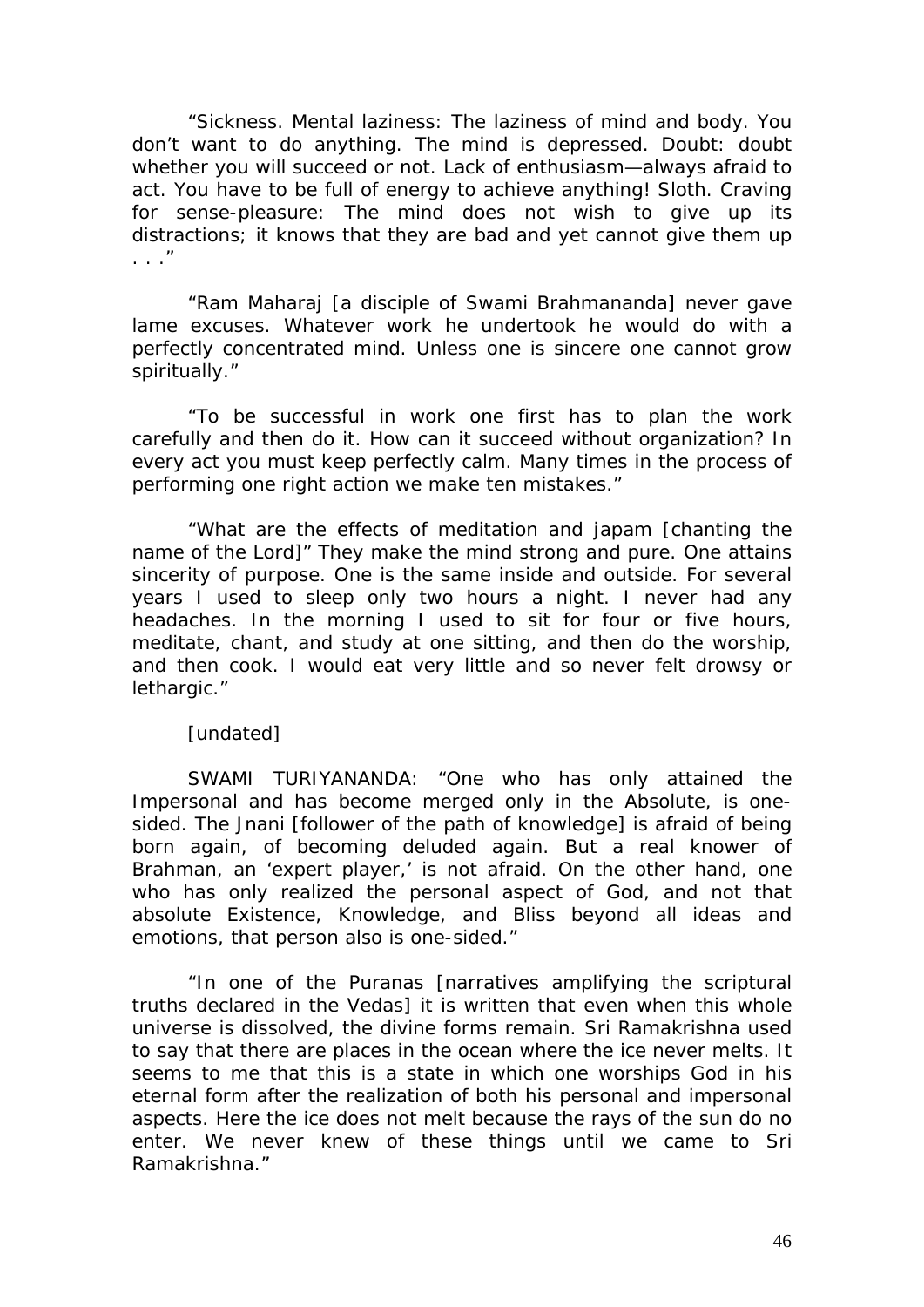DISCIPLE: "But there must be a supreme goal There must be an end to all this!"

SWAMI TURIYANANDA: "He is the goal. But what is He? He is with form; He is without form; He is personal; He is impersonal—and something more. One who knows Him, knows. A person who lies under the tree in which the chameleon makes its home knows that it has more than one color."

"'What is known as the nondual Brahman in the Upanishads is a ray of light from His Body.' [A Vaishnava saying.] This is sectarianism. Swamiji used to make fun of this kind of attitude."

"In the beginning of monastic life do not accept gifts from just anyone. If you do, it is only natural that you will be influenced by that person. You will lose your independence. Who can accept gifts from others? One who feels no obligation, whose mind is not affected. One will accept the gift as coming from God himself. Of course you may accept gifts from good people, who would not interfere with your independence or try to control you."

"How many want the truth? Very few can bear the full light of truth; most people close their eyes and try to reject it. They want a comfortable religion. We all want comfort and happiness for ourselves. There is nothing wrong with that. I don't mean to say that we should court misery. But our attitude should be: Let happiness or misery come; I want the truth. How many feel this way? Only a few great souls seek truth for its own sake."

"As a general rule, spiritual aspirants stop after having reached a certain level of growth. They remain satisfied with what they have attained and do not struggle for greater unfoldment. Only a highly spiritual soul can understand the workings of the mind. The mind plays tricks on us and deludes us in many ways. If someone points out the fallacies, we make excuses."

"We do not realize how much self-love there is within us. To become humble—not outwardly for show, but inside, in spirit—is very difficult. One who has genuine humility is truly a man of character. Think of Sri Ramakrishna, how humble he was! When a visitor who came to the temple garden mistook him for a gardener and ordered him to pick a flower, the Master humbly fulfilled the request."

DISCIPLE: "Should we humble ourselves before everybody?"

SWAMI TURIYANANDA: "Yes, see the Lord in everybody, and be humble before Him. Learn to see God in all."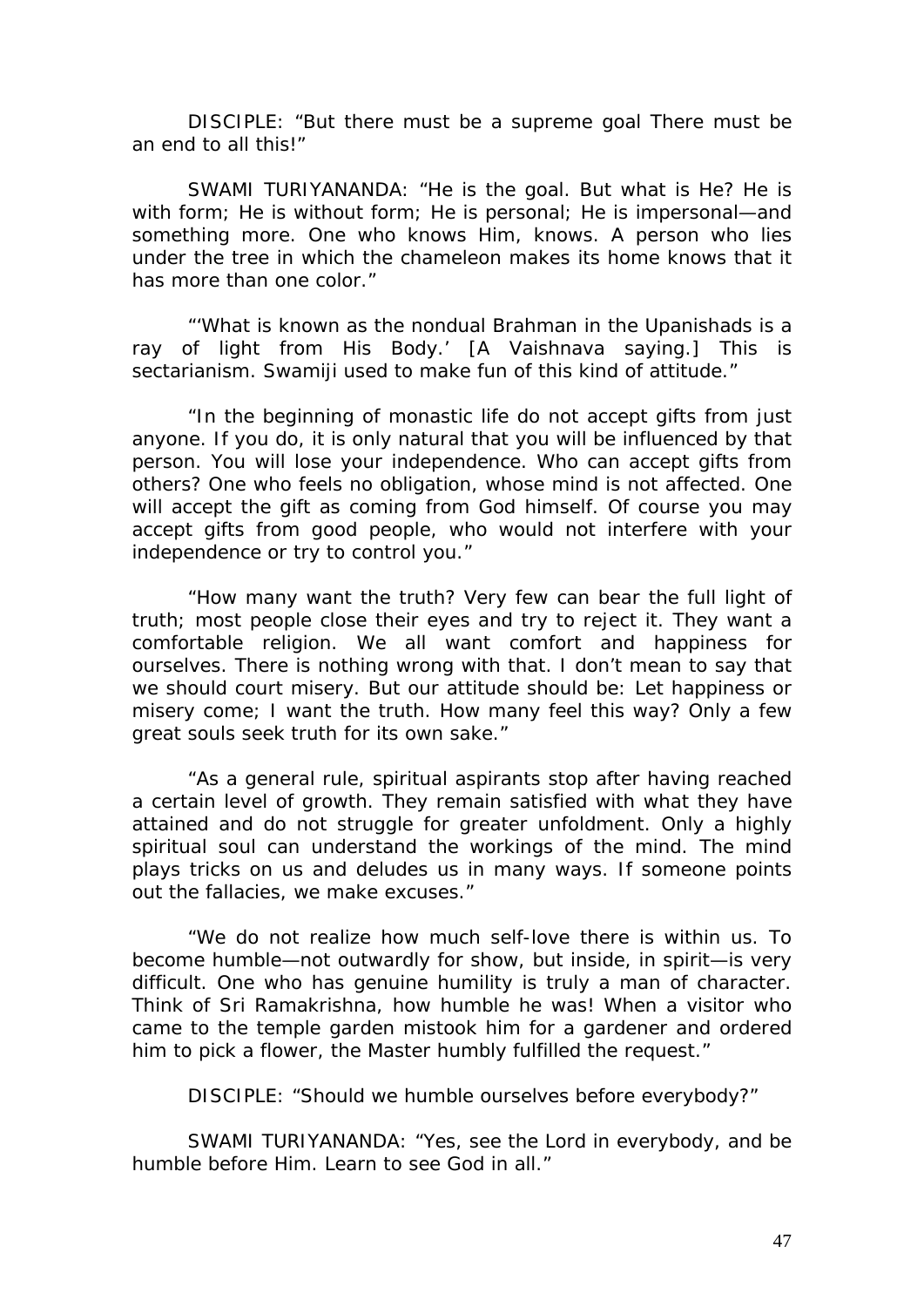DISCIPLE: "Then one has to rise above social etiquette?"

SWAMI TURIYANANDA: "Forget your social etiquette! Follow the truth! The mind is so crooked Butter is mixed with buttermilk. To make the heart and the lips the same is not so easy."

"We read page after page of scriptures. How much do we actually assimilate in our lives? Sri Ramakrishna once said to Girish Ghosh: 'What are you talking about the knowledge of Brahman! Sukadeva only saw and touched the ocean of Knowledge. Lord Shiva drank only three handfuls of its water and became unconscious.' Girish Ghosh clasped his head and exclaimed: 'Say no more, sir! My brain is reeling.' Try to understand this. Try to understand Girish Ghosh also. What a great mind he had. And how he could assimilate spiritual teaching! With us it enters one ear and goes out the other. Think of Suka! How great he was! He did not want to be born in this world because he realized that it was illusory. "And he only saw and touched the ocean of Brahman! And Lord Shiva is the God of gods. He could only sip its water three times! How true! One's head would reel to think of it!"

In the Swami's room everything was kept in perfect order.

Swami Turiyananda remarked: "That's good. There is no disorder outside. In the same way, see to it that there is no confusion in your mind. Your mind must be so disciplined that you can concentrate it on a particular thought any time you wish. When your room is properly arranged, you can find any object you want even in the dark. Your mind must be organized just as well as your external life. Anything else is a weakness of character."

"When I was young I disliked to think that I would grow old. I thought I would rather die than face old age. But later I learned to surrender myself to the higher will."

"These days I get agitated when I talk on spiritual matters. The reason is that my nerves are not as strong as they used to be. The mind, however, remains calm. Years ago I had great powers of explaining spiritual truths. If somebody asked a question, I immediately saw the whole character of the person, the cause of their question and their motive in asking it. And my answer would come like a flood of light."

"What is the way to overcome this world? Control your senses. Until you attain self-mastery, the problems of life remain unsolved."

"'A doer of good never comes to grief.' The spiritual struggles that you undergo are never in vain. Even if you do not attain the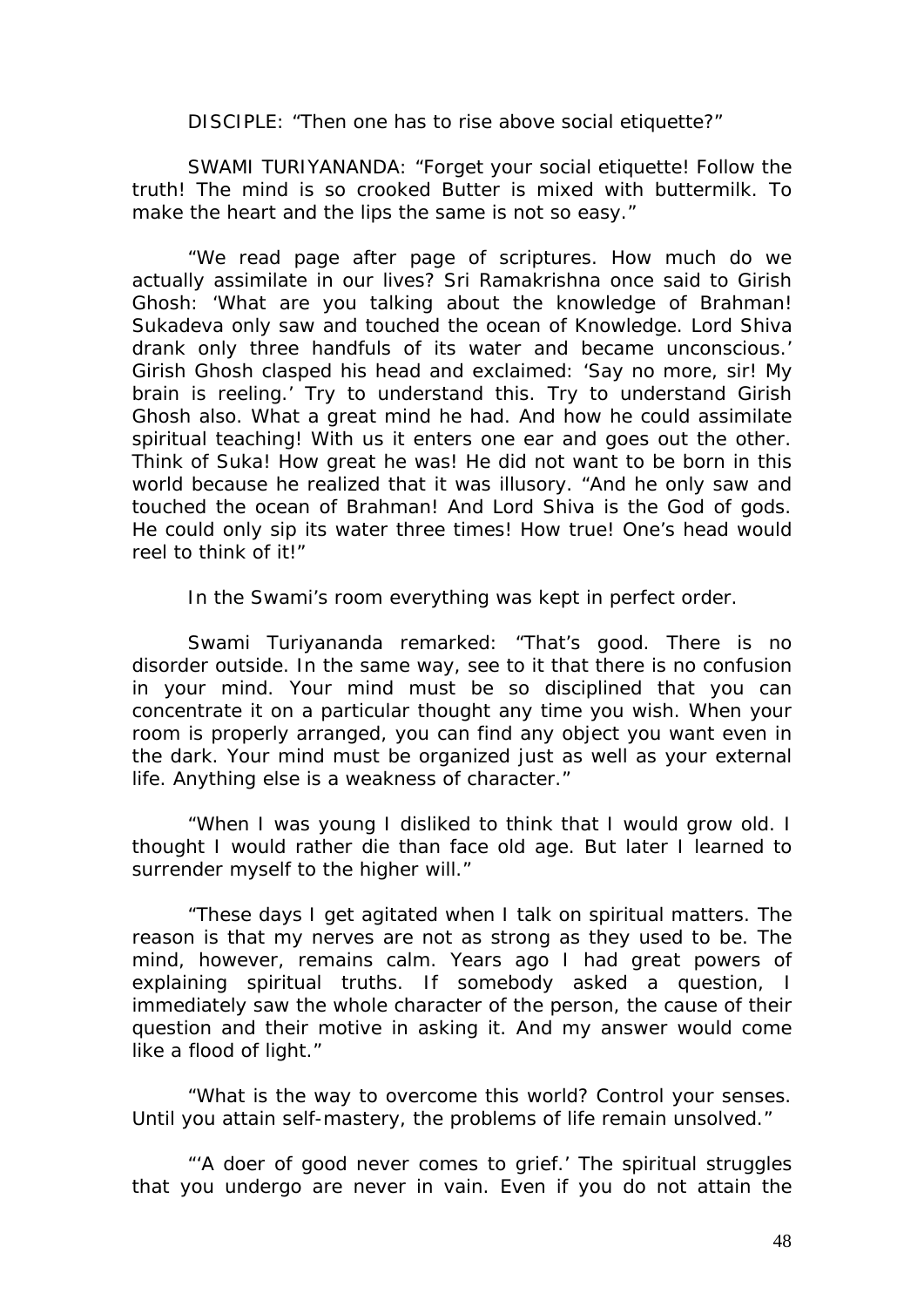highest in this life, you carry your spiritual gain with you to the next life. Don't you see that there are people who from childhood are devoted to God and live without worldly cravings? On the other hand, there are some who may be learned but live like worms in filth. Without the control of lust nothing can be achieved. Look at Swamiji! What was his power? He was free from lust. He lived among beautiful women, yet there was dispassion in his heart."

"One must rise even above spiritual emotion; one must go beyond the personal aspect of God and reach the impersonal. You have not reached the end until you have attained the Absolute. Those who worship Ramakrishna, however, easily pass from the personal to the Impersonal."

"Everyone is doing the Lord's work—even the ant. What is ignorance? It is not to be aware of this. This ignorance does not leave us because our sense of ego is so strong. Rid yourself of the ego, and He comes to dwell. You cannot serve both at the same time"

"In the Chandi, the Divine Mother says: 'I abide in all mothers as mother-love. That is why mothers feed their hungry children. And it is I who feed them.' Do you remember what Swamiji wrote to us in one of his letters? 'Brothers, fear not. It is all His work. Who are we but His servants?'"

DISCIPLE: "Of what value is it to hear the sound OM in meditation?"

SWAMI TURIYANANDA: "The mind becomes absorbed. That is all. And if you keep your mind absorbed in that sound, it becomes steady and concentrated."

November 12.

Swami Turiyananda: "In deep sleep as well as in samadhi the objective world is not experienced. But in samadhi there is full consciousness."

"The wish to retaliate is a very worldly desire. Look at Sri Ramakrishna—how people criticized him! Yet he bore it ungrudgingly. Forbearance must be our ideal. How long do we live in this world? Only a few days. So, why bother to avenge ourselves?"

"While we were in Meerut with Swamiji, a number of devotees came to visit us. Swamiji asked me to speak to them. Although they were householders, I stressed the ideal of renunciation and dispassion. After they left, Swamiji said to me: 'Brother Hari, do you think everybody is like you? Can everyone let the Divine Mother dwell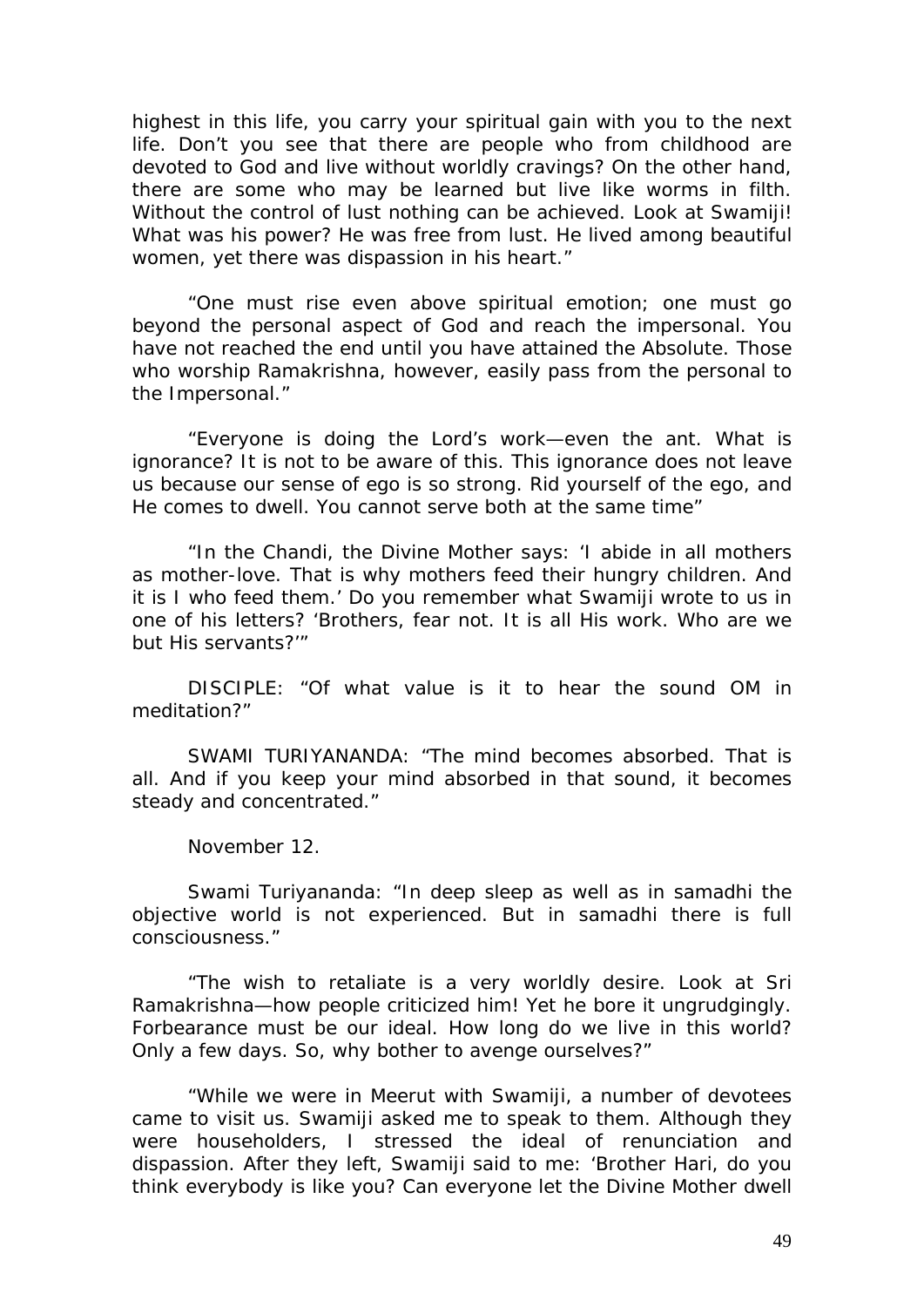constantly within the lotus of his heart? Let these people keep forgetful a little while longer and enjoy life.'"

"Ignorance [avidya] is to identify the Self with the individual self. Knowledge is to identify the Self with the Atman; this is absolute truth. To identify the Self with body, mind, and senses is a relative truth. And to identify the Self with wife, children, house, etc. is complete delusion."

"The ripe ego—the ego which considers itself to be a child of God—ultimately becomes merged in God. It becomes 'Thou.' The unripe ego is the great obstacle to Knowledge. Practice incessantly to keep the mind fixed in God."

This is the final installment of the spiritual talks of Swami Turiyananda (1863-1922). They were witnessed and recorded by Swami Raghavananda, a senior monk of the Ramakrishna Order who died in June, 1957. These conversations were held most likely in 1915 in the Order's Almora ashrama in the Himalayas. They are translated from the original Bengali by Swami Prabhavananda and were originally published in the July – August, 1958 issue of Vedanta and the West magazine.

Swami Turiyananda was such an austere soul that Sri Ramakrishna, his spiritual teacher, looked upon him as the embodiment of that renunciation which is taught in the Bhagavad Gita. When Swami Vivekananda was about to come to America on his second visit in 1899, he requested Swami Turiyananda to accompany him and assist him in his work in this country. At first Turiyananda, inclined toward a life of meditation exclusively, was averse to embarking upon public preaching. When all arguments failed, Swami Vivekananda embraced his brother-disciple and pleaded: "Hari-bhai, I am laying my life down inch by inch. Won't you help a little?" This settled the matter. Swami Turiyananda came to the United States, where he established the first Vedanta retreat—the Shanti Ashrama, in the San Antone Valley of Central California. Several persons, who visited the site of this retreat fifty years later, have reported that a wonderful spiritual atmosphere still pervades the place where for two years Swami Turiyananda lived and inspired a group of students to devote themselves exclusively to the ideal of God-realization.

Ujjvala (Ida Ansell), a disciple of Swami Turiyananda who followed him to the Shanti Ashrama, has given several instances of the Swami's individual lessons and instructions that would come spontaneously at any time of the day.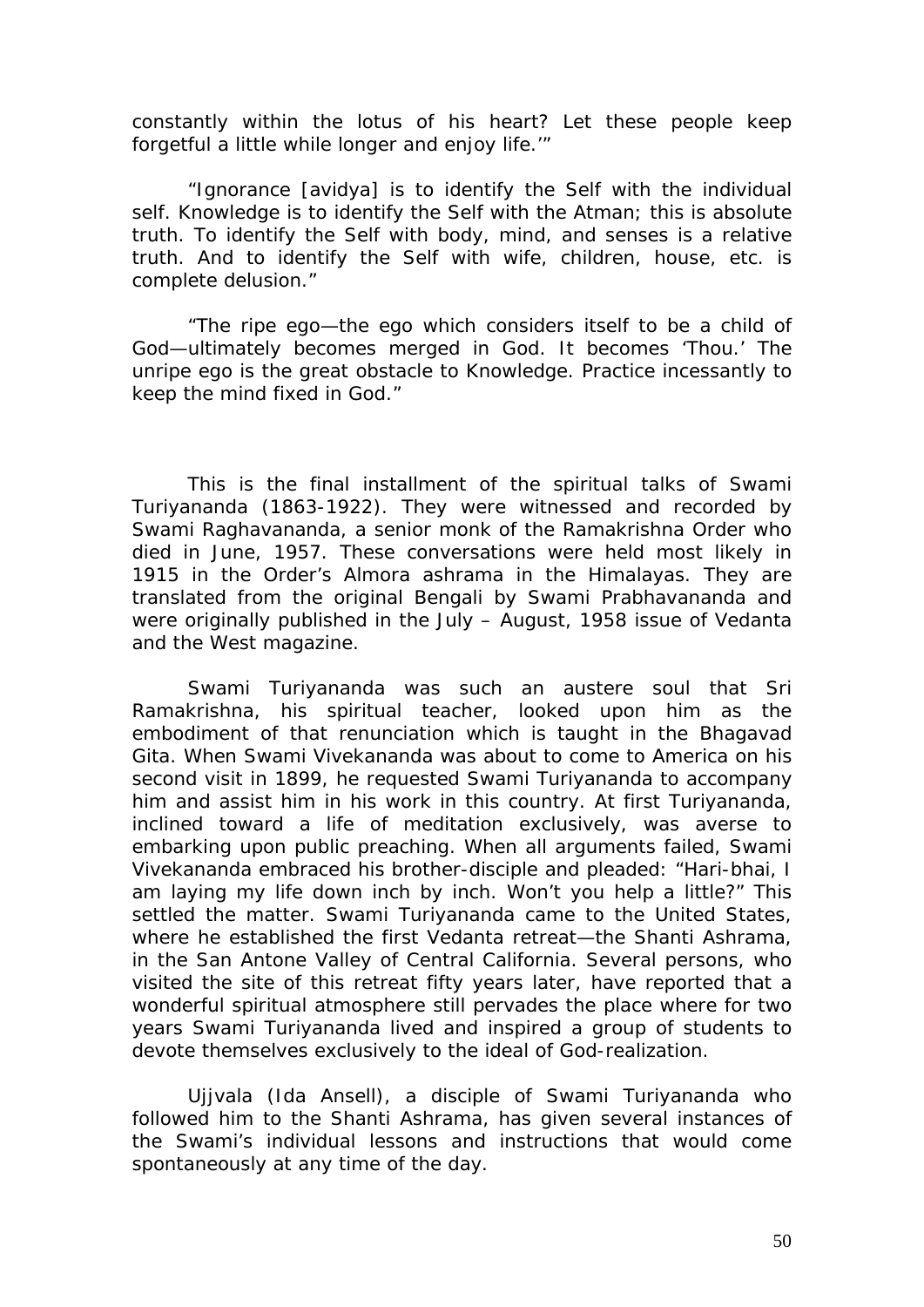One time Ujjvala prepared to take notes of Swami Turiyananda's class talks, sharpening a pencil with a dull knife. The result was a jagged, unsymmetrical point. Just then the Swami walked by, picked up the pencil, and remarked: "That is a sample of your work!" With the same knife he carefully whittled the jagged wood to a smooth sharp point. Handing the pencil back to Ujjvala, he said: "Make every act an act of worship. Whatever you do, do as an offering to the Divine Mother, and do it as perfectly as you can."

Another day Ujjvala was weeping because she could not persuade the other students to comply with the Swami's wishes for stricter observance of economy.

"Swami, they simply won't understand!" she sobbed.

"Never mind, you did your best; that is enough," he consoled. Then he added, "If I wept every time they don't understand, I should be weeping all the time!"

Ujivala said that Swami Turiyananda was able to perceive the state of one's mind instantly. One morning he came when she was a little discouraged. "Whether you know it or not," he thundered, "you are the Mother's child! Then, gently, "But if you know it, you lose all fear, all doubts vanish, and all the knots of the heart are rent asunder."

One afternoon, Swami Turiyananda and Ujjvala just happened to meet. He asked her: "Ujjvala, are you deep or shallow? Do you live and die in words, or do you live and die in principles?" Before she could think of an answer, he added: "In matters of opinion, swim with the current; in matters of principle, stand firm as a rock." And Ujjvala later commented: "That was all, but he had given me in a moment guidance for a lifetime."

SWAMI TURIYANANDA: "Swamiji used to say: 'The mind has to be made malleable like clay. Just as clay sticks wherever you throw it, so the mind must be made to dwell upon whatever object you concentrate it.'"

"While I was in the Jagannath temple at Puri I suddenly heard a strange sound, and an ecstatic feeling filled my heart. I felt like walking on air. The noise was like thunder, and from within it came a sweet sound—and something more which I cannot describe. I felt another power drawing my mind, and I became absorbed. Then I realized that I had heard what is known as anahata, the unstruck sound."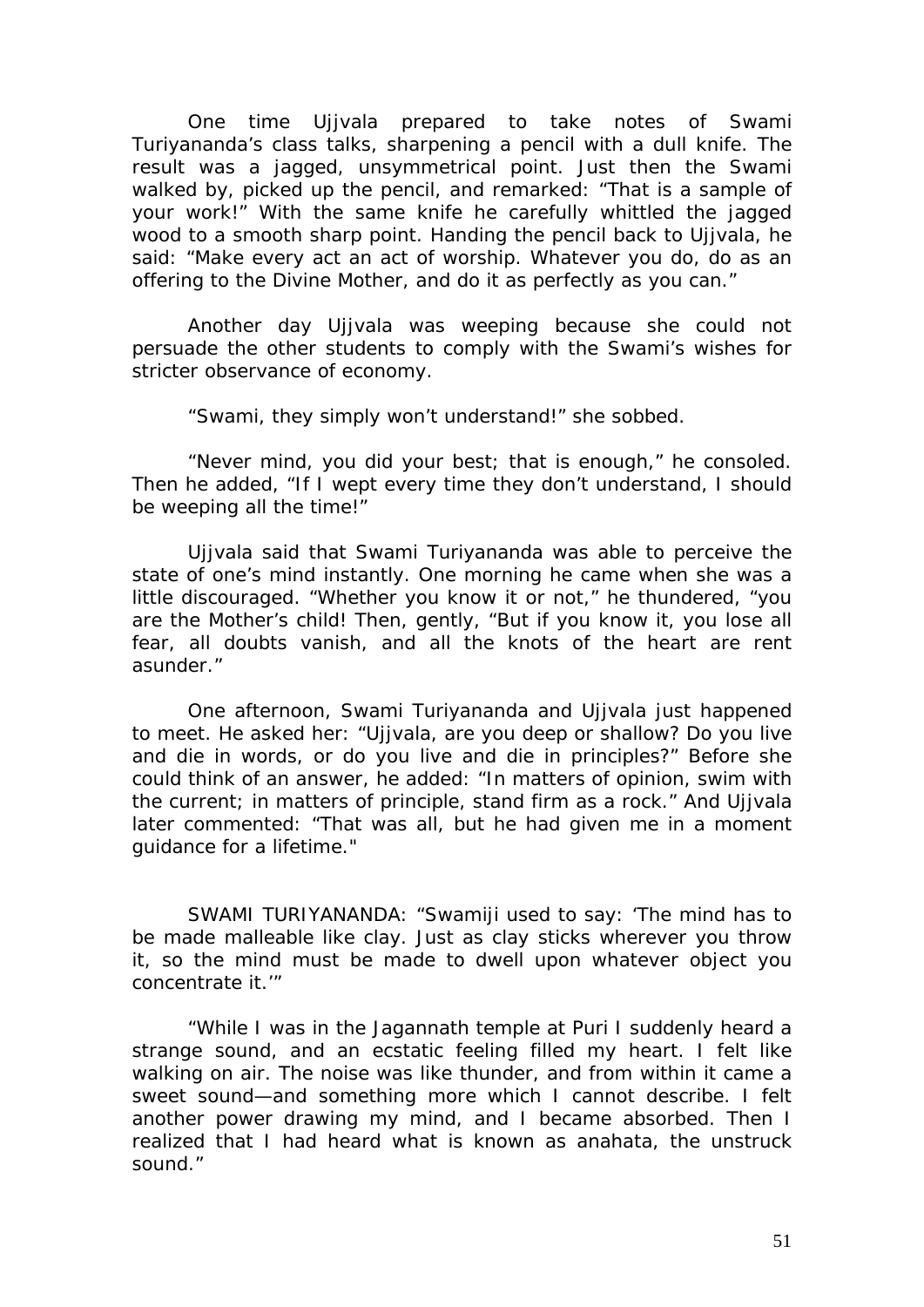"Sri Ramakrishna used to appear like a drunkard when he talked to the Divine Mother: 'Do not give me the knowledge of Brahman, Mother! I don't want it! I spit on it!' I was an extreme Vedantist at that time and his words shocked me profoundly. I thought to myself: 'My goodness! What can be greater than the knowledge of Brahman?"

"The causal bliss is our wine. Drinking wine in the ordinary sense is a bad habit. Man will do anything under its spell."

"There are two creators: one is God, the other is man. God creates this world. This is the universal creation, and man is recreating it with his individual attitude. For instance, God has created woman, and man looks upon woman with different attitudes—as mother, or wife, or daughter. It is not possible to live in this creation without a particular attitude toward it. You may say, 'Why, I can remain indifferent to any object in this creation.' But is not indifference also a particular attitude?"

"There are two viewpoints regarding injury that may be done to use by others. If somebody harms us, the right attitude is to think that this is the effect of our own past karma. Why create new karma by reacting to it? The other attitude is that of the worldly man: 'I must retaliate, otherwise you will do me greater harm in the future."

"The nature of an illumined soul becomes like that of a child. There is no ulterior motive behind his actions. He is content to remain wherever he is but again, if somebody invites him to go somewhere, he goes. His bondage to the world is broken. But worldly men are stubborn. They must have their own way."

"At one time I traveled toward the river Narmada alone. I did not keep any money with me. Wherever I got tired, I used to stay and rest. But on my travels I always had some particular place of pilgrimage as my destination. I was very happy and peaceful at that time—completely forgetful of the world. I had no other aim but to realize God. I used to pass my time in study or meditation. Then Swamiji called me back to Meerut where he was staving. Again we met in Delhi—about seven of us. Maharaj asked me to go to Jwalaji, so I went there with him. Then I went to Bombay via Karachi, where I met Swamiji again."

"I have had great blessing: I have had good health; the Lord purified my mind; and I had great forbearance."

"Rama was recognized as a divine incarnation only by a few seers like Vasishta. There is a story that Rama once approached several sages, who were knowers of Brahman. They said: 'Who is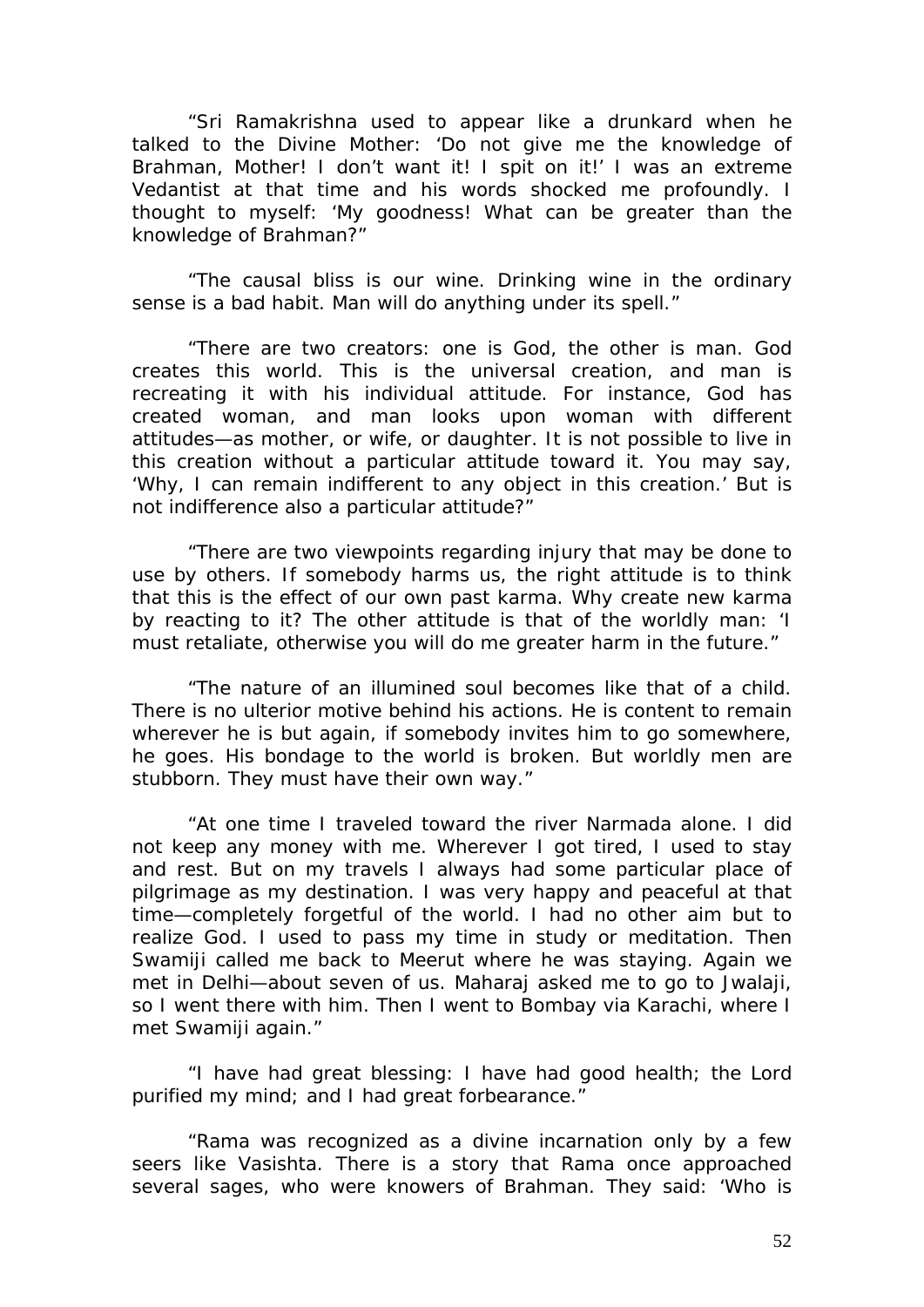Rama? We only know the Rama who delights the heart—the Atman and that is what we meditate upon.' Rama simply smiled and went away."

"Know that all forms of God are the forms of your Chosen Ideal."

"Swamiji surely has not merged himself in eternal union with Brahman. He is an ever-free soul. He will be born again and again to do the work of the Lord."

"Those who have attained illumination or are highly advanced spiritually—in what state do they exist after death? Endowed with knowledge and devotion they live in the company of God and enjoy his bliss. In the world, for instance, a powerful man has his associates with him. In the same way, the devotees live in the company of the Lord. Wherever the Lord is, there are also his devotees."

"But then, what about union with Brahman? There is the eternal union with Brahman, and there is also the divine play of the personal God. It is just like the ocean—underneath a few feet of water the ocean is one, calm, deep, and unrippled; while the waves are playing on the surface."

"Shiva, Shiva, Shiva! By worship of Shiva one can attain to lofty spiritual heights. But if it is not done properly, one may lose one's mind."

"A man in Benares used to worship Kala Bhairava, an attendant of Shiva. He was about to lose his sanity when Swami Shivananda advised him to worship Shakti [the Mother aspect of God] along with Kala Bhairava. And thus he became well. One should worship Shakti along with Shiva."

"There was a bind man in Etwah. He was a great devotee of Shiva and the Divine Mother. His one desire was to go to Benares and see Shiva in the Vishwanath temple. At that time there was no train or other transportation to Benares. And since the man was blind, how could he make the pilgrimage on foot? He used to sing songs to Shiva and express his great sorrow at not being able to go to Benares. One day he did regain his eyesight. With great joy in his heart he went to Benares and saw the Lord of the Universe in his temple."

"Once a singer came to Sri Ramakrishna. He sang one song about Shiva after another. The Master went into samadhi at the very first song and remained in that state of consciousness for a long time. Seeing him absorbed like this, we thought we should ask the singer to stop. Suddenly the Master woke up form his samadhi, and said to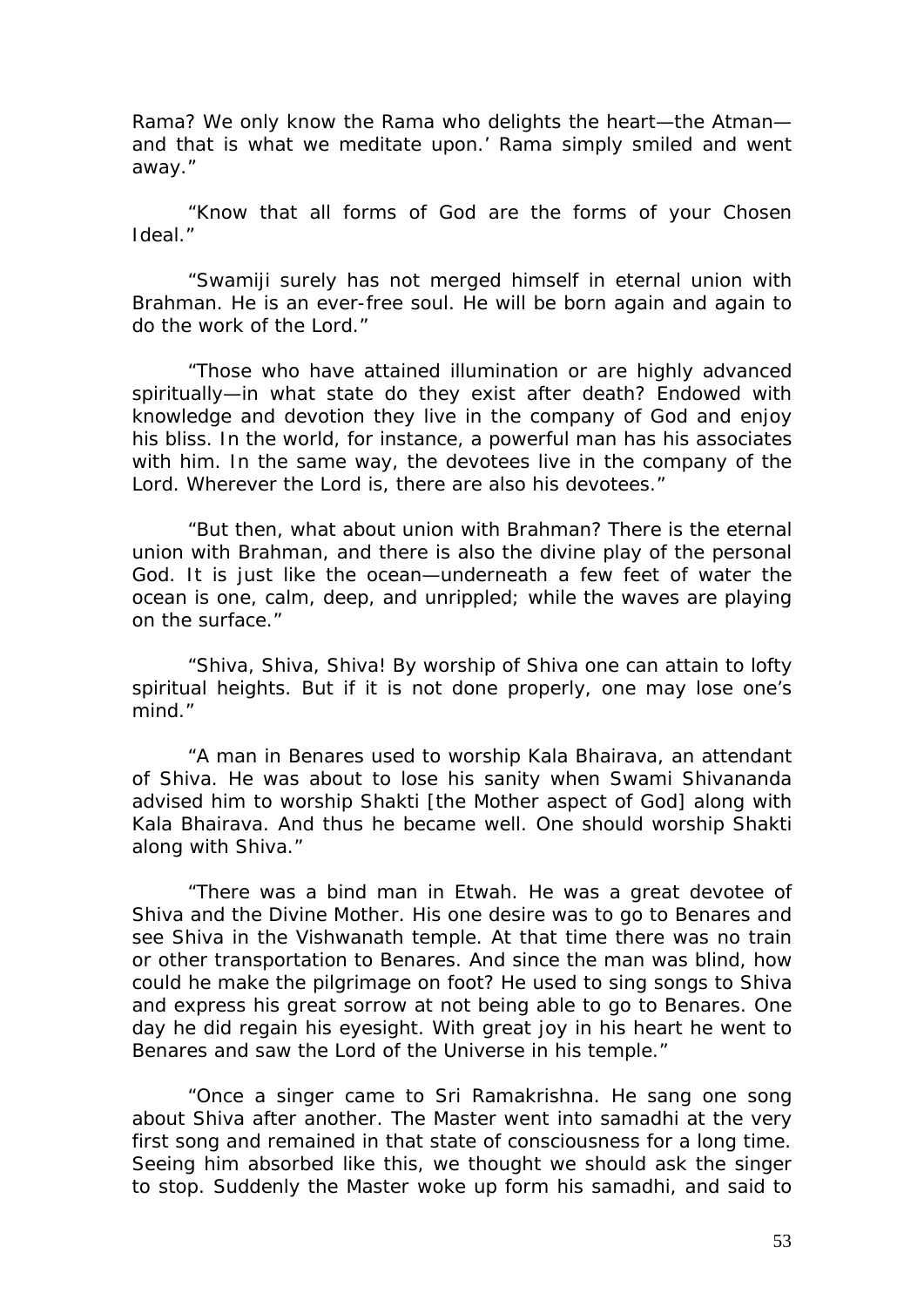the singer: 'Oh, I can't stand any more! Sing songs of the Divine Mother!' As the Master listened to the songs about the Mother, his mind returned to the relative plane. Later he remarked that he had been in a very high state of consciousness."

"Sri Ramakrishna used to say: 'When I see a man and his wife seated together, sometimes I feel, "Ah, how deluded they are!" At other times I think, "There is Lord Shiva with Mother Parvati.'"

"I like the rainy season very much. I like to walk in the rain all by myself. Also, I like to meditate while it is raining. Rain is conducive to yoga."

One day we were looking at the sunset. Swami Turiyananda remarked: "Blessed are our mind and intellect that they see in this sunset the glory of the Lord."

"When I first met Sri Ramakrishna and saw his spiritual moods—his devotion and his samadhi—I knew I had found someone who lived the ideal. I felt as if I had come home at last, and I thought, 'If there is anything to be attained in life, it is God.' We must attain to such love for the Lord that there is not even any consciousness of one's body left."

"The truth that you hear about is to be assimilated. Be pure as snow, and let your faith be as firm as a rock!"

"One day I saw Sri Ramakrishna wave a fan before Mother Kali in her temple. He was singing:

Awake, O Mother! Long hast thou been sleeping In Thy primal abode In the lotus of the muladhara. Awake, O Mother! Perform Thy own true function: Pierce the six centers of the spirit And unite Thyself with the great Lord Shiva In the thousand-petalled lotus In the center of the brain. Thus, Mother, wipe out my sorrow, Thou who art purest consciousness.

"The Master told Swamiji: 'Whenever you begin to sing, the Mother wakes up and listens to your song.' "

"Weak-minded people cannot control their spiritual emotions; their nerves become overstimulated. But those who have a strong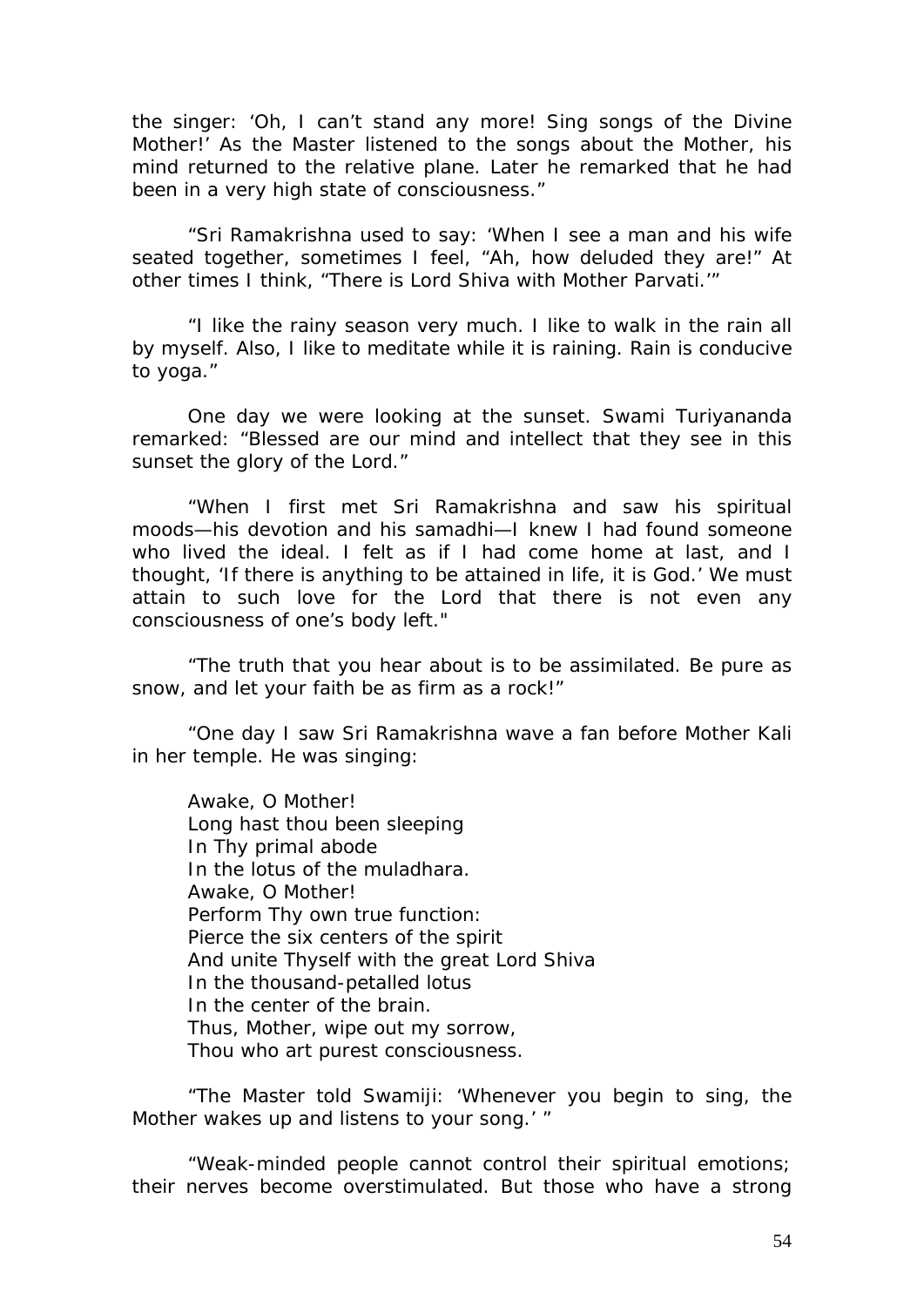body and strong nerves control their emotions. When Swamiji's spiritual emotions were aroused, outwardly he would be calm."

"One day, in Madras at the Castle Karnan, Swamiji was singing a hymn to Sri Rama. After a while his gaze became fixed, he went into ecstasy, and tears of joy began to flow.

\*\*\*\*\*\*\*\*\*\*\*\*

When I first arrived at the Advaita Ashrama in Benares, I saw Maharaj [Swami Brahmananda], Baburam Maharaj [Swami Premananda], and Swami Turiyananda seated together. At noon I went to visit Hari Maharaj [Turiyananda]. It was a Saturday.

SWAMI TURIYANANDA: "When one attains the vision of God one grows neither horns nor a tail. The inner nature becomes transformed, the inner vision changes; outwardly everything remains the same.'

"Sri Ramakrishna used to say: 'I am not asking those boys to renounce the world, but let them live in the world with divine knowledge. First let them discriminate between truth and untruth, between the eternal and the non-eternal; then let them live in the world.' "

SWAMI TURIYANANDA mentioned Swami X—and remarked: "He has some desire to do the work of the Lord. But Sri Ramakrishna used to say: 'First earn something, let it accrue in value, and then spend.' "

Another day we went to visit the Kedarnath temple. After the worship we sat for meditation in the portico.

SWAMI TURIYANANDA: "One can become absorbed in meditation easily here because many have meditated in this place."

"As long as we can keep our gaze fixed on the Lord, we shall be walking on air, as it were. No thorn can prick our feet."

"When a man like Swamiji says, 'I am Brahman,' he is immediately freed from physical consciousness, and when we say, 'I am Brahman,' we immediately feel weighed down by two hundred pounds of flesh."

"When I was ready to do the Lord's work, there came the call from Swamiji."

"One has to be as deep as the ocean, and calm—neither elated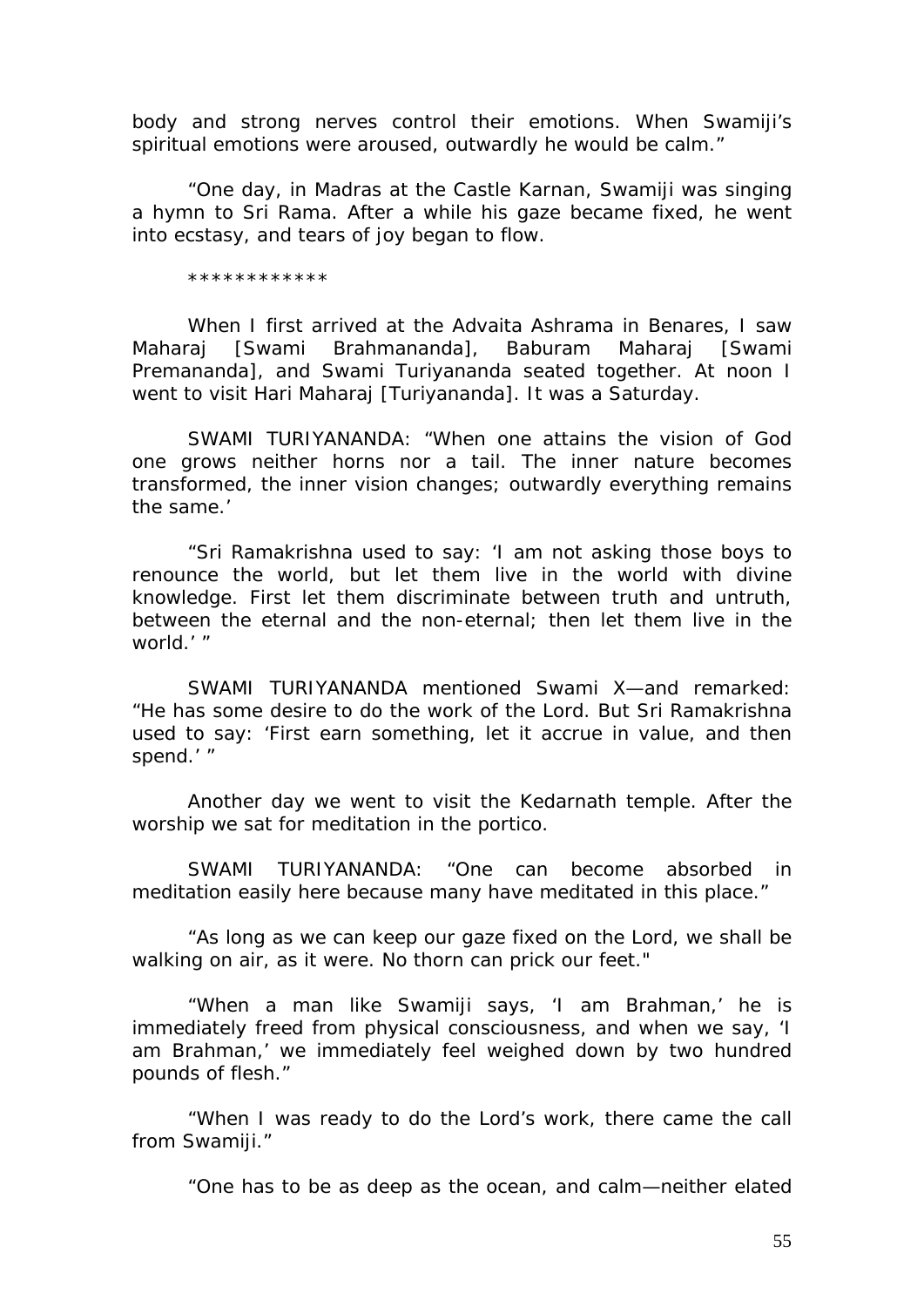nor depressed."

" 'In one form the Lord hurts me and in another form that same Lord nurses me.' One must learn to see His hand in happiness and in misery. But this is possible only for those who have traveled the whole path and reached the goal. You must walk the whole path. Do not fall by the wayside."

"Occult powers belong to the realm of prakriti [primordial nature]. They have nothing to do with the Atman. Through the practice of austerities and concentration powers are gained. They have nothing to do with the knowledge of God. There are two opinions in the matter: One is that with knowledge powers arise. The other opinion is that they may or may not arise. A knower of God understands that all actions are performed by prakriti. 'I' [the Atman] am unconcerned. Happiness and misery are experienced in the body. 'I' am beyond. The gunas [attributes of Nature] are working on the gunas. The Atman is beyond action. The knower of God sees inaction in action. In his case inaction is not laziness. Laziness is tamas [lethargy]. These truths are taught in the Gita."

"Swamiji was not only a knower of Brahman but he was a great yogi. His spiritual powers were obtained through yoga. Was anyone more perfect than he in meditation?"

"There are evil tendencies in the mind, but we have to rise above them. We must keep our minds fixed in God. Struggle, struggle! Realize something! See Him, attain Him! Then do as you please. If a monk thinks he has to be somebody and becomes selfcentered, he is in great spiritual danger. Renounce the ego! Fix your gaze on the Lord!"

"Sri Ramakrishna used to scold anybody who was careless. Carelessness is a defect of character. The Master was never slow in anything, but at the same time he did not like to hurry or bustle."

"Once I got a thorn in my leg, and the leg became infected. I suffered unbearable pain, became angry at the Lord, and chided him. Then I repented, thinking that I had no forbearance. At Ujjain, where I was practicing austerities alone, I fell very sick and became delirious. But never in my life did I feel that I was helpless."

"When I was your age I had a very strong will. I was detached; suffering, misery, and disease could not approach me. How many days I passed lying under a tree, and the mind never craved pleasure or comfort! Freedom, freedom—that was my watchword! My ideal was to delight in the Self—to be desireless, to be free from possession, free from the law of karma. When your body is young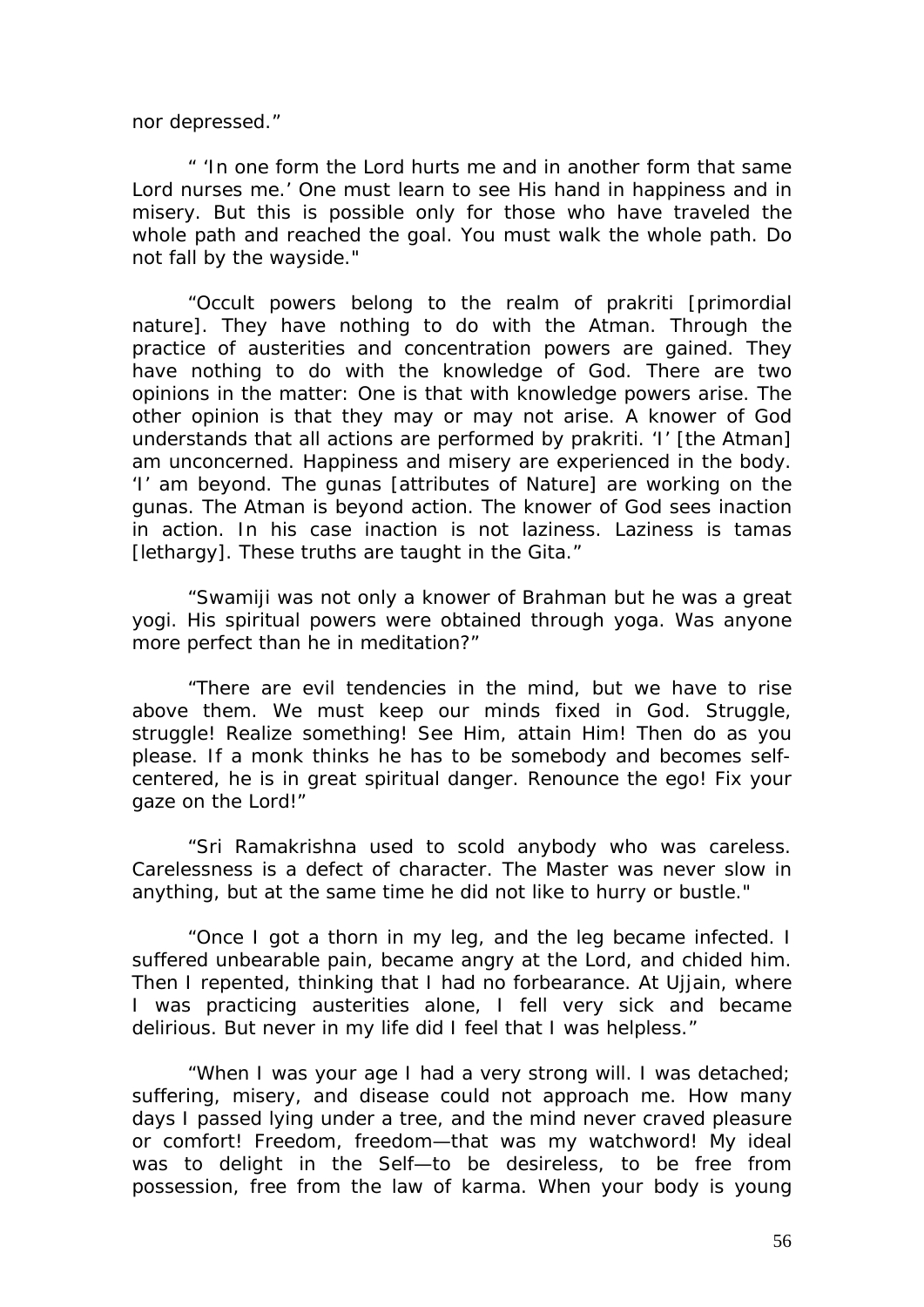and your mind is strong, it is then that you have to struggle. When you are old you cannot accomplish anything"

"I used to be opposed to reading books or newspapers; then Swamiji told me to be up-to-date."

"It is fanaticism to think that we have nothing to learn from the West. We must stand firm in our own culture and at the same time learn from others. Read the Mahabharata and you will find that in India in ancient times people had the same virtues that they presently have in the West; now they are forgotten. We have to learn these same virtues again. The feeling that we have nothing to learn from others and can isolate ourselves has arisen from weakness. Swamiji used to say: 'Our downfall is due to isolation.' "

"How Socrates drank the hemlock with a calm, peaceful mind! There is no death to the soul! How can one overcome the fear of death? Only when one has some sort of spiritual realization. Then he knows that he is not the body, and that the body is subject to birth, growth, and death. Life can be compared to the burning wick of an oil lamp: it dies every moment. Life is another name for death. You lose one body and get another, as it is taught in the Gita:

Worn-out garments Are shed by the body: Worn-out bodies Are shed by the dweller Within the body. New bodies are donned By the dweller, like garments.

" 'A network of words is like a dense forest which causes the mind to wander hither and thither. Therefore, those who know this truth should struggle hard to experience Brahman.' [Shankara]. But does this mean that there is no need for study? Surely study helps to clear the understanding and to keep the mind engaged in good thoughts. Otherwise the world will be a lazy people's club! Those who have realized God do not have to study any longer. But those who have not yet had the vision of God—they must study."

"Sri Ramakrishna used to tell a parable about a man who had received a letter from his village home asking him to send certain things to his kinsmen. 'How long does one care for such a letter? So long as one does not know the contents. Once he knows the contents, the next step is to put forth the necessary effort to procure the articles. Then the letter can be thrown away. Similarly, the sacred books tell us only the way to God, the means for the realization of God. That being known, the next step is to work one's way to the